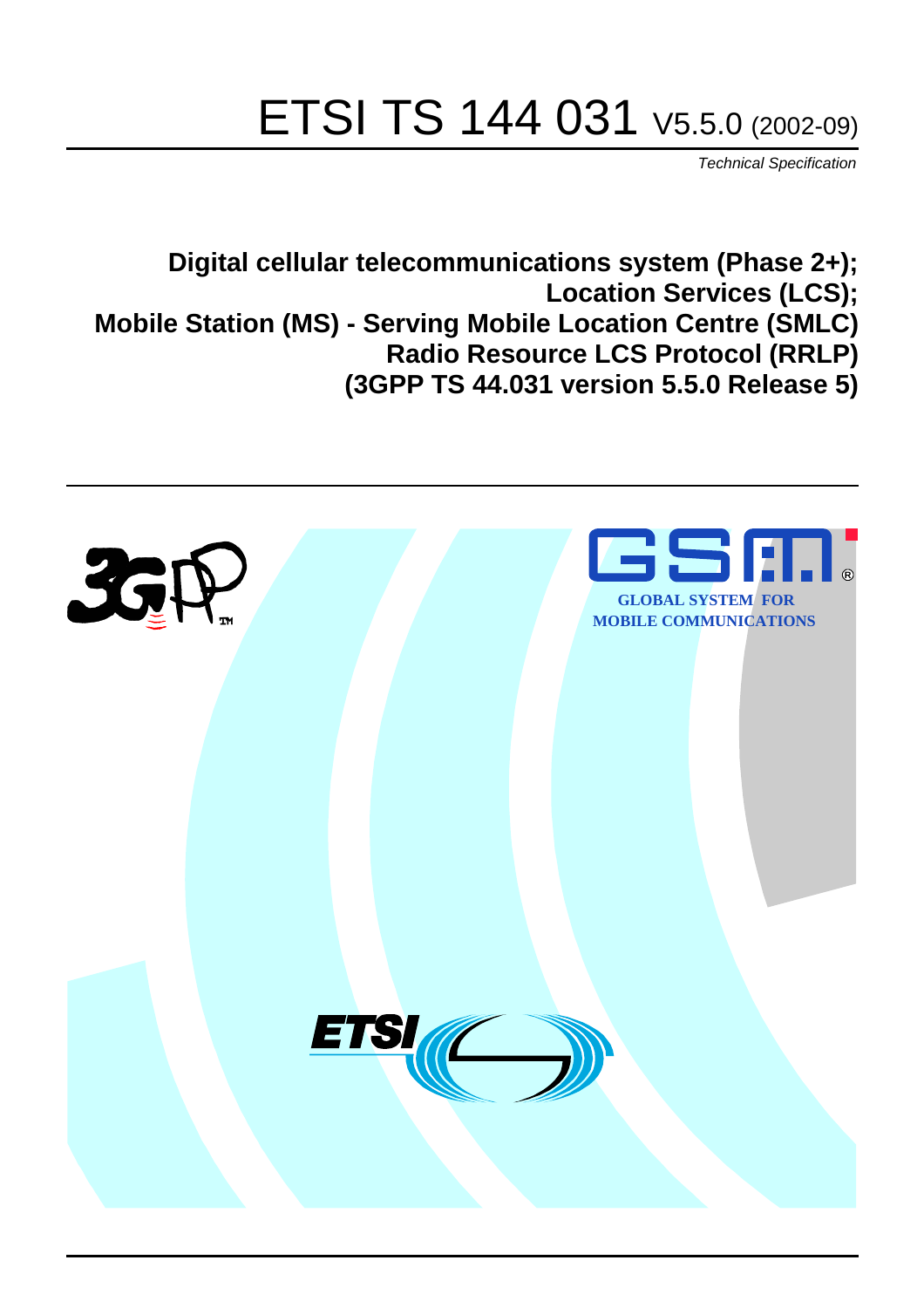Reference RTS/TSGG-0244031v550

> Keywords GSM

#### **ETSI**

#### 650 Route des Lucioles F-06921 Sophia Antipolis Cedex - FRANCE

Tel.: +33 4 92 94 42 00 Fax: +33 4 93 65 47 16

Siret N° 348 623 562 00017 - NAF 742 C Association à but non lucratif enregistrée à la Sous-Préfecture de Grasse (06) N° 7803/88

#### **Important notice**

Individual copies of the present document can be downloaded from: [http://www.etsi.org](http://www.etsi.org/)

The present document may be made available in more than one electronic version or in print. In any case of existing or perceived difference in contents between such versions, the reference version is the Portable Document Format (PDF). In case of dispute, the reference shall be the printing on ETSI printers of the PDF version kept on a specific network drive within ETSI Secretariat.

Users of the present document should be aware that the document may be subject to revision or change of status. Information on the current status of this and other ETSI documents is available at <http://portal.etsi.org/tb/status/status.asp>

> If you find errors in the present document, send your comment to: [editor@etsi.fr](mailto:editor@etsi.fr)

#### **Copyright Notification**

No part may be reproduced except as authorized by written permission. The copyright and the foregoing restriction extend to reproduction in all media.

> © European Telecommunications Standards Institute 2002. All rights reserved.

**DECT**TM, **PLUGTESTS**TM and **UMTS**TM are Trade Marks of ETSI registered for the benefit of its Members. **TIPHON**TM and the **TIPHON logo** are Trade Marks currently being registered by ETSI for the benefit of its Members. **3GPP**TM is a Trade Mark of ETSI registered for the benefit of its Members and of the 3GPP Organizational Partners.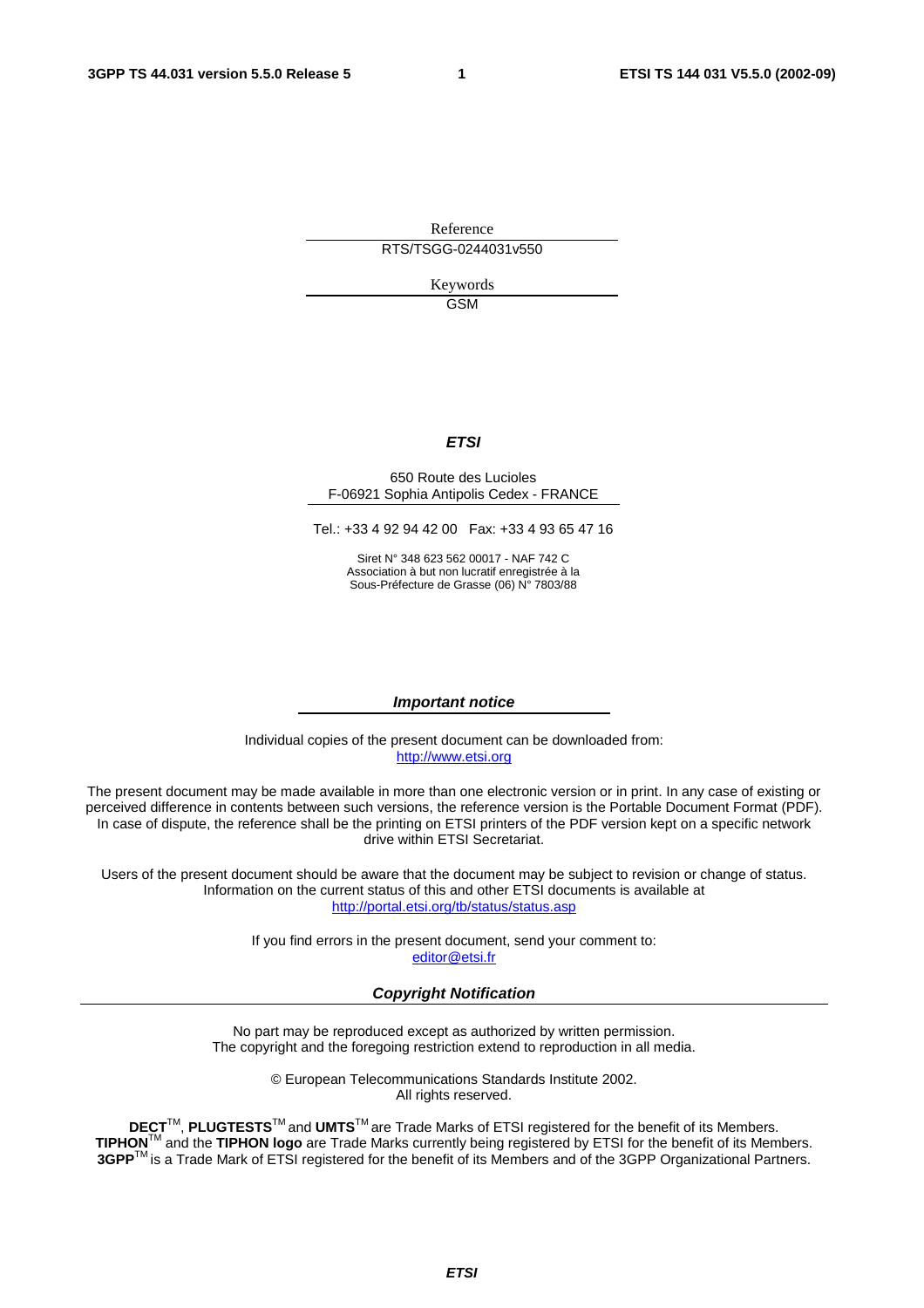## Intellectual Property Rights

IPRs essential or potentially essential to the present document may have been declared to ETSI. The information pertaining to these essential IPRs, if any, is publicly available for **ETSI members and non-members**, and can be found in ETSI SR 000 314: *"Intellectual Property Rights (IPRs); Essential, or potentially Essential, IPRs notified to ETSI in respect of ETSI standards"*, which is available from the ETSI Secretariat. Latest updates are available on the ETSI Web server ([http://webapp.etsi.org/IPR/home.asp\)](http://webapp.etsi.org/IPR/home.asp).

Pursuant to the ETSI IPR Policy, no investigation, including IPR searches, has been carried out by ETSI. No guarantee can be given as to the existence of other IPRs not referenced in ETSI SR 000 314 (or the updates on the ETSI Web server) which are, or may be, or may become, essential to the present document.

## Foreword

This Technical Specification (TS) has been produced by ETSI 3rd Generation Partnership Project (3GPP).

The present document may refer to technical specifications or reports using their 3GPP identities, UMTS identities or GSM identities. These should be interpreted as being references to the corresponding ETSI deliverables.

The cross reference between GSM, UMTS, 3GPP and ETSI identities can be found under [www.etsi.org/key](http://www.etsi.org/key) .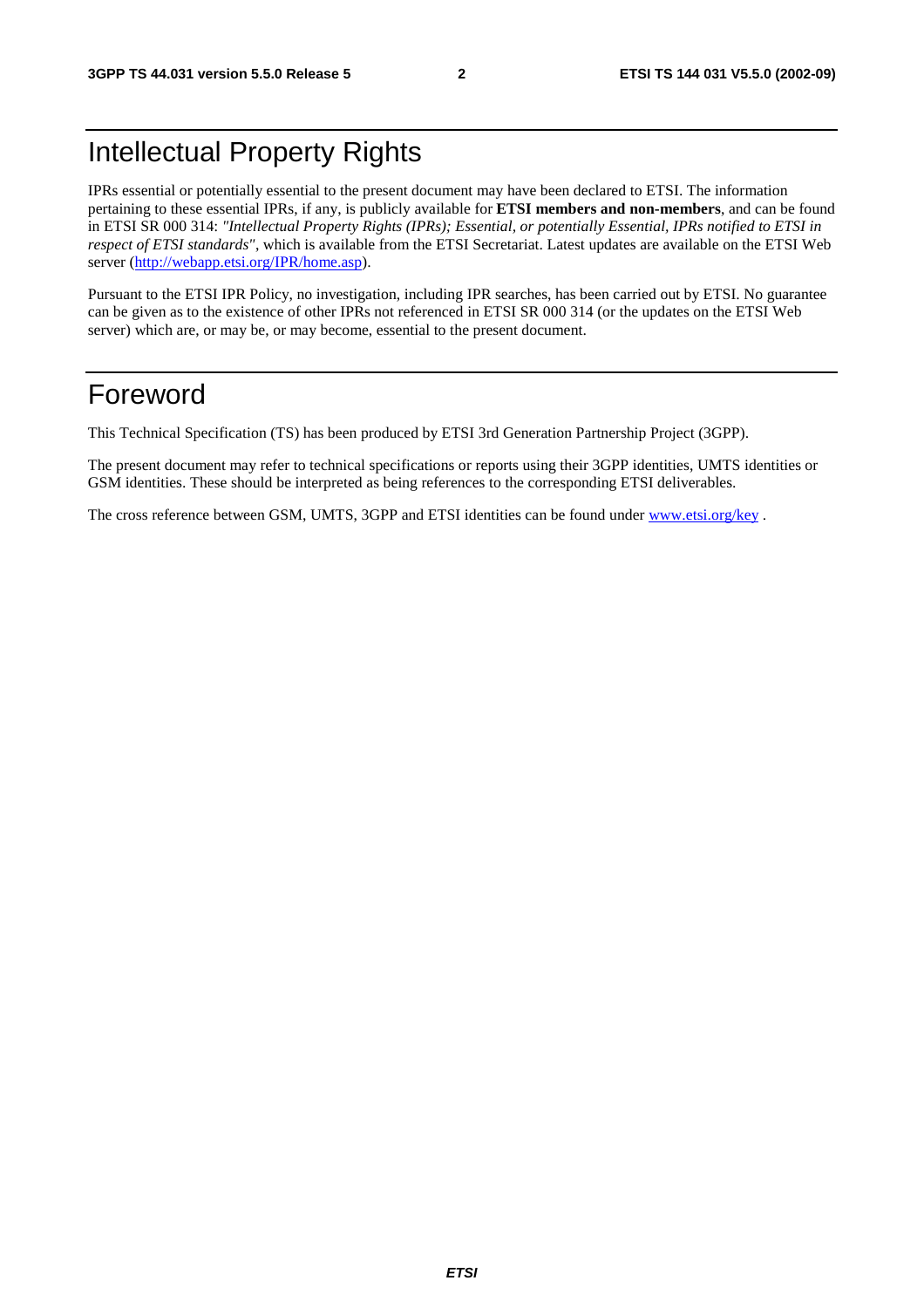$\mathbf{3}$ 

## Contents

| 1<br>1.1<br>1.2 |  |    |
|-----------------|--|----|
| $\overline{2}$  |  |    |
| 2.1             |  |    |
| 2.2             |  |    |
| 2.3             |  |    |
| 2.4             |  |    |
| 2.5             |  |    |
| 2.5.1           |  |    |
| 2.5.1a<br>2.5.2 |  |    |
| 2.5.3           |  |    |
| 2.5.4           |  |    |
| 2.5.5           |  |    |
| 2.5.6           |  |    |
| 2.5.7           |  |    |
| 2.5.8           |  |    |
| 2.5.9           |  | 11 |
| 3               |  |    |
| 3.1             |  |    |
| 3.2             |  |    |
| 3.3             |  |    |
|                 |  |    |
| 4               |  |    |
| 4.1             |  |    |
| 4.2             |  |    |
| 4.3             |  |    |
| 4.4<br>4.5      |  |    |
|                 |  |    |
| 5<br>5.1        |  |    |
|                 |  |    |
| 6<br>6.1        |  |    |
| 6.2             |  |    |
|                 |  |    |
|                 |  |    |
| A.1             |  |    |
| A.2             |  |    |
| A.2.1<br>A.2.2  |  |    |
| A.2.2.1         |  |    |
| A.2.2.2         |  |    |
| A.2.2.3         |  |    |
| A.2.2.4         |  |    |
| A.2.2.5         |  |    |
| A.3             |  |    |
| A.3.1           |  |    |
| A.3.2           |  |    |
| A.3.2.1         |  |    |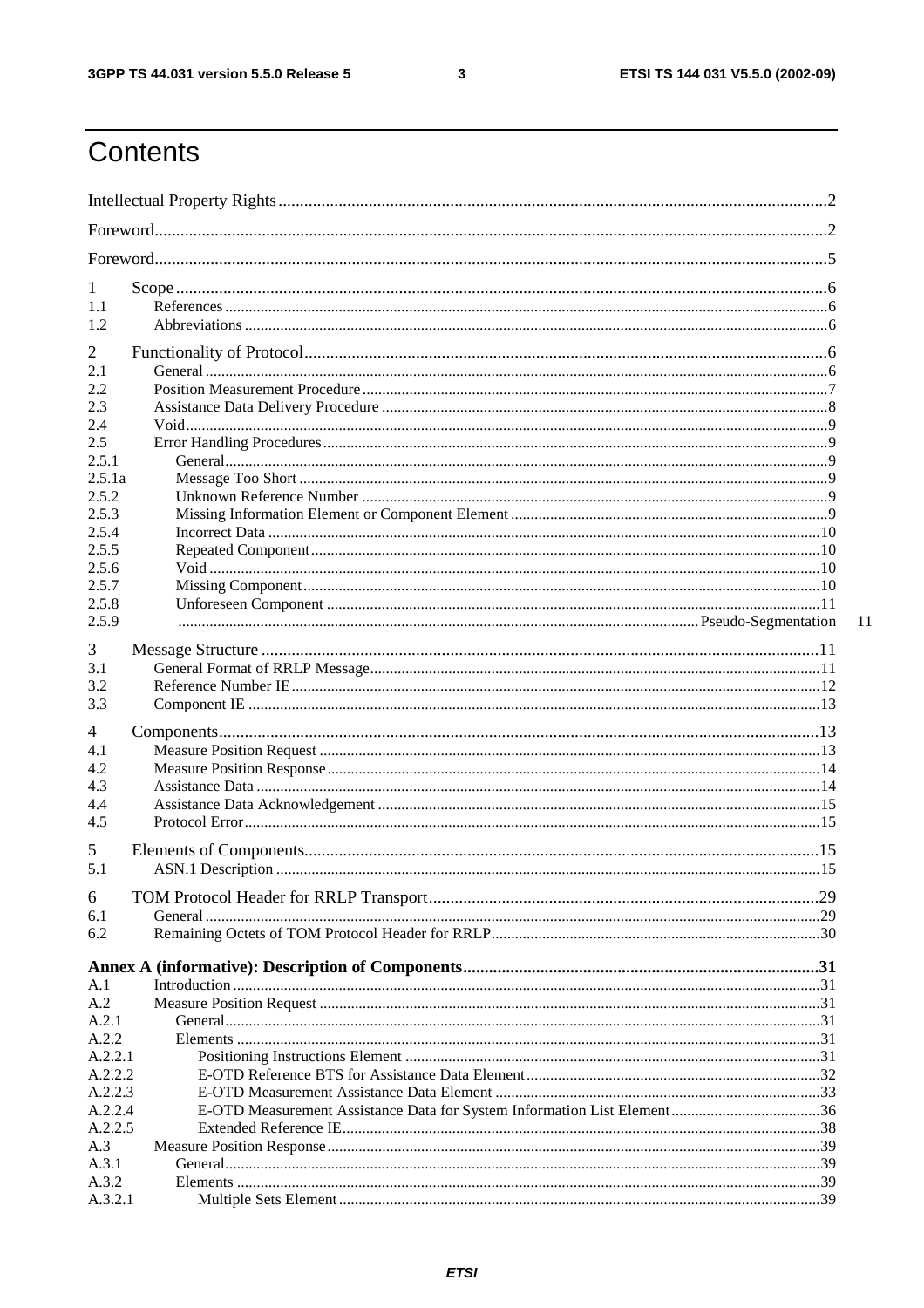#### $\overline{\mathbf{4}}$

| A 3 2 2  |  |
|----------|--|
| A 3 2 3  |  |
| A.3.2.3a |  |
| A.3.2.4  |  |
| A.3.2.5  |  |
| A.3.2.6  |  |
| A.3.2.7  |  |
| A.3.2.8  |  |
| A.4      |  |
| A.4.1    |  |
| A.4.2    |  |
| A.4.2.1  |  |
| A.4.2.2  |  |
| A.4.2.3  |  |
| A.4.2.4  |  |
| A.4.2.5  |  |
| A.5      |  |
| A.5.1    |  |
| A.6      |  |
| A.6.1    |  |
| A.6.2    |  |
|          |  |
|          |  |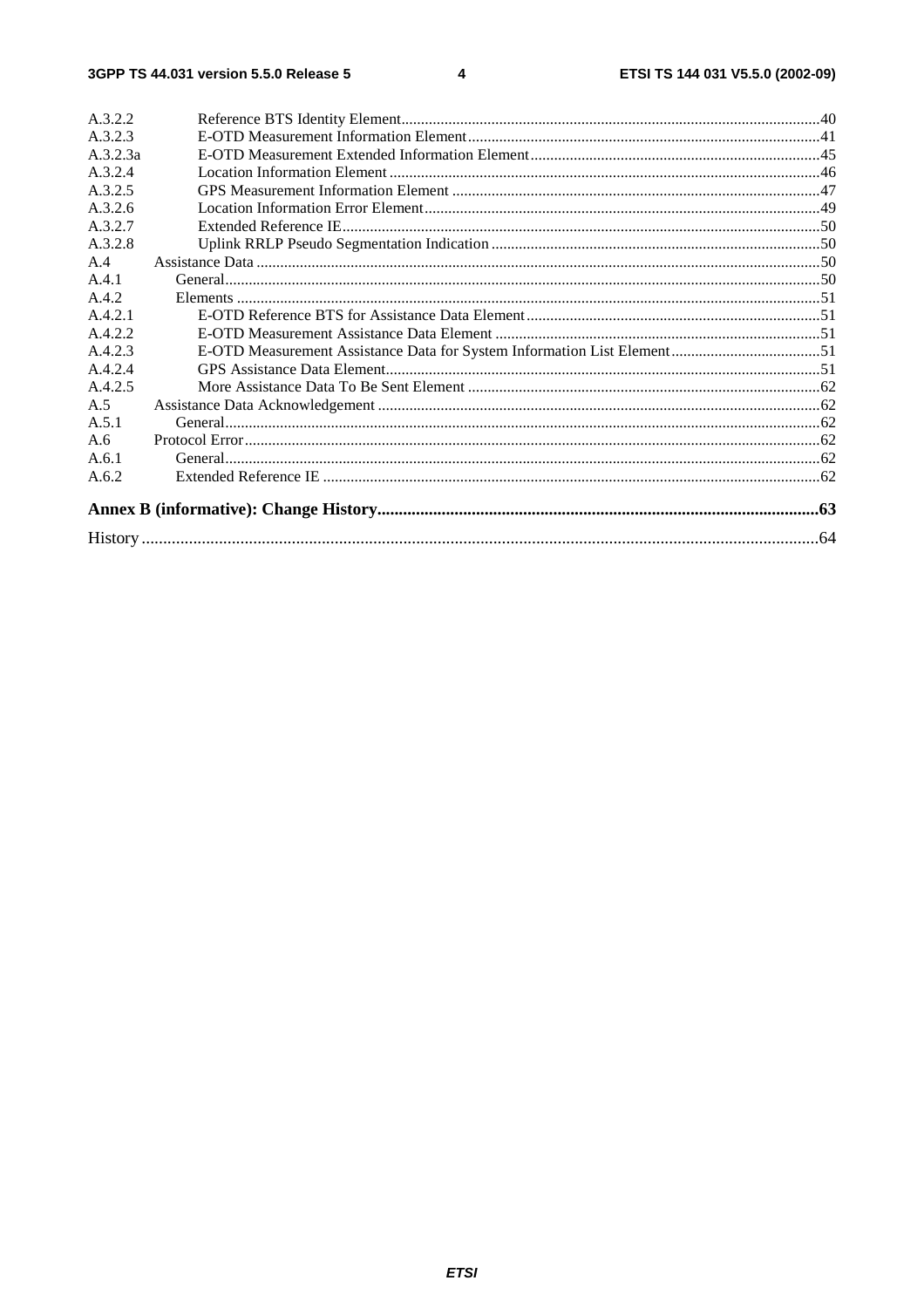## Foreword

This Technical Specification has been produced by the 3<sup>rd</sup> Generation Partnership Project (3GPP).

The contents of the present document are subject to continuing work within the TSG and may change following formal TSG approval. Should the TSG modify the contents of the present document, it will be re-released by the TSG with an identifying change of release date and an increase in version number as follows:

Version x.y.z

where:

- x the first digit:
	- 1 presented to TSG for information;
	- 2 presented to TSG for approval;
	- 3 or greater indicates TSG approved document under change control.
- y the second digit is incremented for all changes of substance, i.e. technical enhancements, corrections, updates, etc.
- z the third digit is incremented when editorial only changes have been incorporated in the document.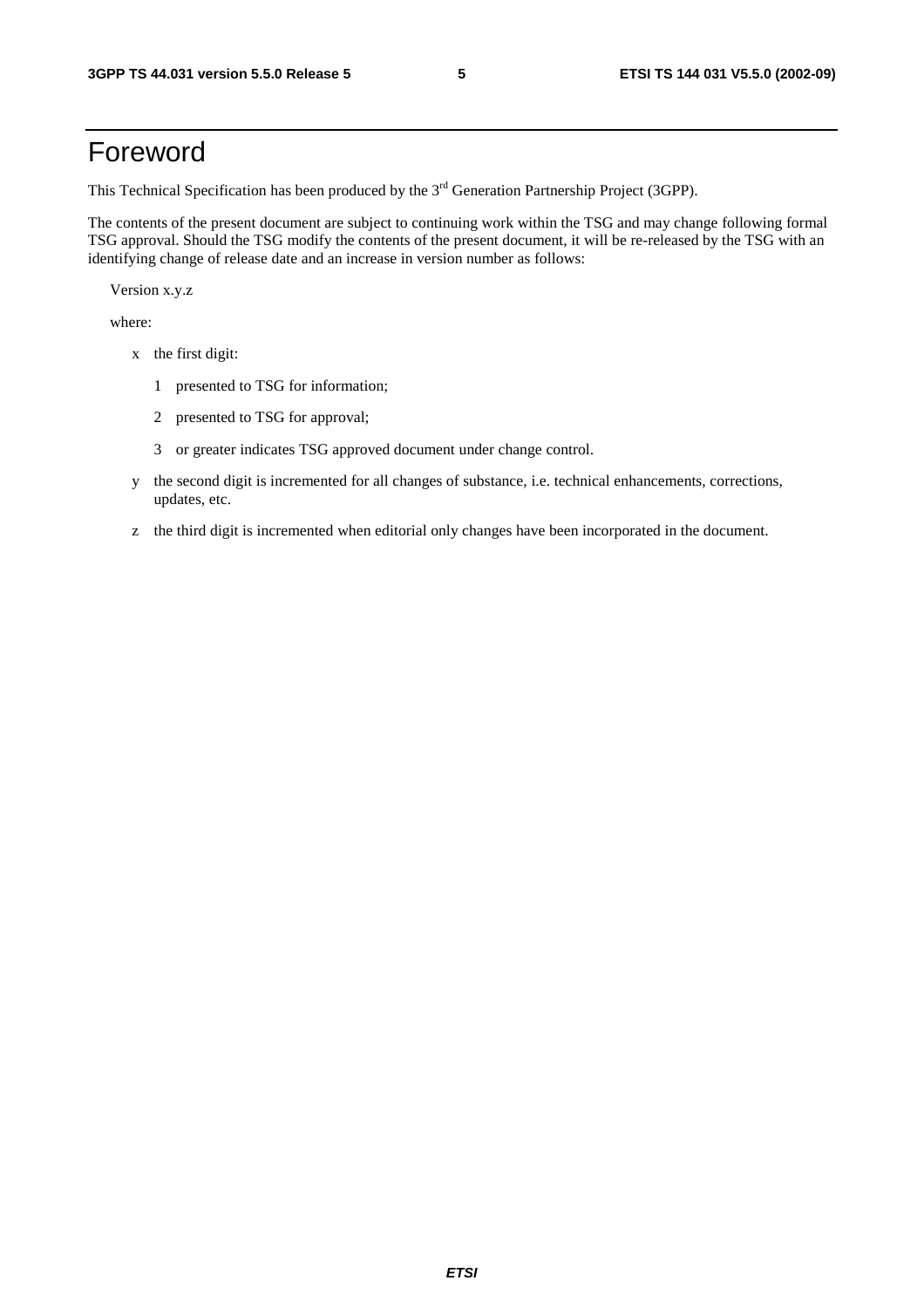## 1 Scope

The present document contains the definition of the Radio Resource LCS Protocol (RRLP) to be used between the Mobile Station (MS) and the Serving Mobile Location Centre (SMLC).

Clause 2 defines the functionality of the protocol. Clause 3 describes the message structure, and clause 4 the structure of components. Clause 5 contains the ASN.1 description of the components.

## 1.1 References

The following documents contain provisions which, through reference in this text, constitute provisions of the present document.

- References are either specific (identified by date of publication, edition number, version number, etc.) or non-specific.
- For a specific reference, subsequent revisions do not apply.
- For a non-specific reference, the latest version applies. In the case of a reference to a 3GPP document (including a GSM document), a non-specific reference implicitly refers to the latest version of that document *in the same Release as the present document*.
- [1] 3GPP TR 21.905: "Vocabulary for 3GPP Specifications".
- [2] 3GPP TS 43.059: "Functional Stage 2 Description of Location Services in GERAN".
- [3] 3GPP TS 29.002: "Mobile Application Part (MAP) specification".
- [4] ITU-T Recommendation X.691: "Information technology ASN.1 encoding rules: Specification of Packed Encoding Rules (PER)".
- [5] ITU-T Recommendation X.680: "Information technology Abstract Syntax Notation One (ASN.1): Specification of basic notation".
- [6] 3GPP TS 23.032: "Universal Geographical Area Description (GAD)".
- [7] 3GPP TS 49.031: "Location Services (LCS); Base Station System Application Part LCS Extension (BSSAP-LE)".
- [8] ICD-GPS-200, Navstar GPS Space Segment/Navigation User Interfaces.
- [9] RTCM-SC104, RTCM Recommended Standards for Differential GNSS Service (v.2.2).
- [10] 3GPP TS 44.064: "General Packet Radio Service (GPRS); Mobile Station Serving GPRS Support Node (MS-SGSN); Logical Link Control (LLC) layer specification".

## 1.2 Abbreviations

For the purposes of the present document, the abbreviations given in 3GPP TR 21.905 or in 3GPP TS 43.059 apply.

## 2 Functionality of Protocol

## 2.1 General

The present document defines one generic RRLP message that is used to transfer Location Services (LCS) related information between the Mobile Station (MS) and the Serving Mobile Location Centre (SMLC). Usage of the RRLP protocol on a general level is described in the reference [2] that includes Stage 2 description of LCS.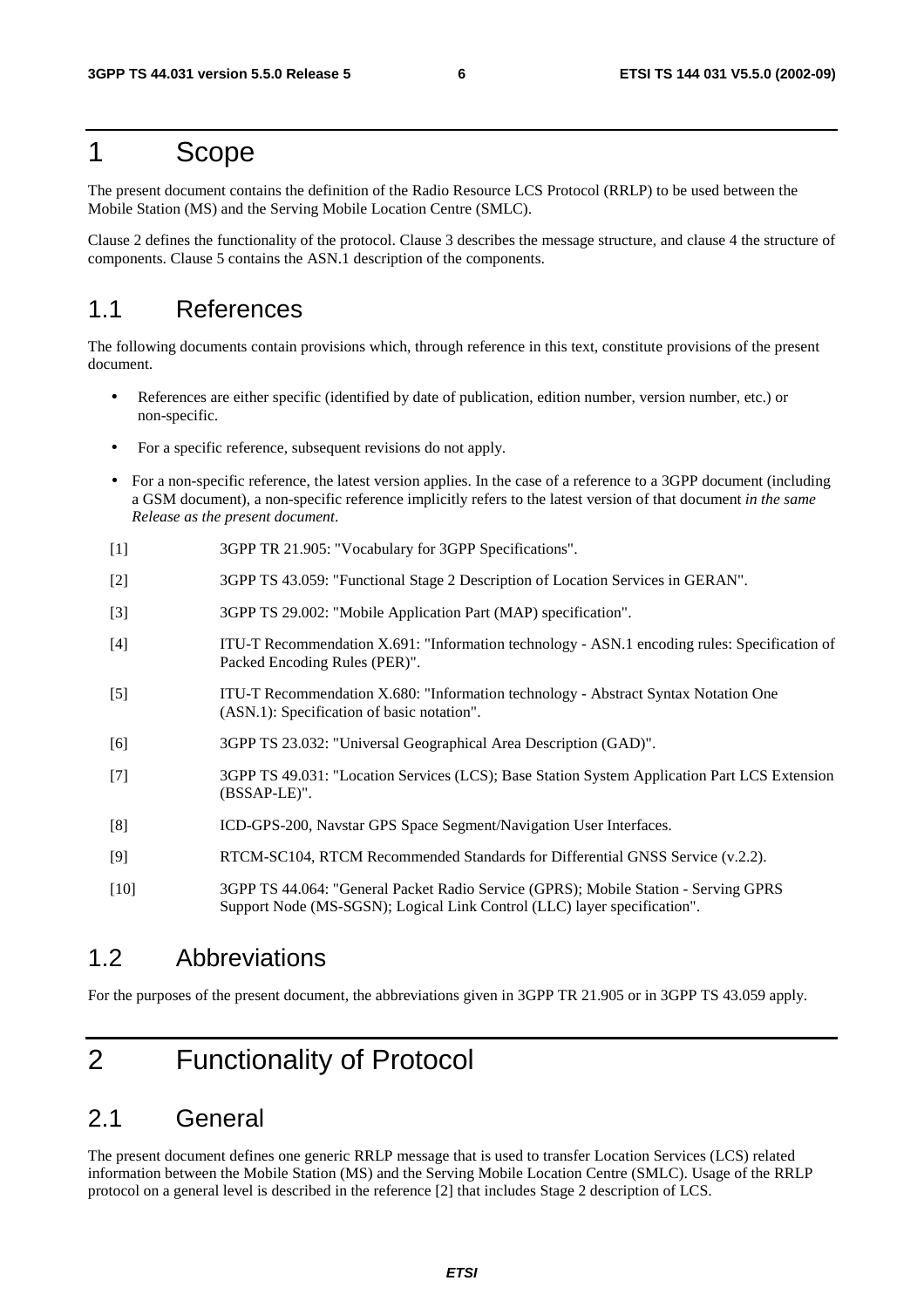One message includes one of the following components:

- Measure Position Request;
- Measure Position Response;
- Assistance Data:
- Assistance Data Acknowledgement;
- Protocol Error.

Next sub-clauses describe the usage of these components.

Delivery of components may be supported in the RRLP level by sending several shorter messages instead of one long message. Any assistance data that is successfully delivered to an MS and acknowledged prior to interruption of positioning by an event like handover shall be retained by the MS and need not be resent by the SMLC when positioning is again re-attempted.

The RRLP maximum PDU size is 242 octets. If the amount of data that needs to be sent is larger than RRLP maximum PDU size, the RRLP pseudo-segmentation shall be used. The RRLP pseudo-segmentation is the use of several RRLP components (one in each RRLP message) to deliver a large amount of information. For SMLC to MS messages, the Assistance Data component is the one that is sent several times in order to deliver the information. For MS to SMLC messages, the Measure Position Response component may be sent twice in order to deliver the information. Legacy MS and SMLC (3GPP R4 or older) may send RRLP components that are larger than the RRLP maximum PDU size. In this case lower level segmentation will be used.

## 2.2 Position Measurement Procedure

This procedure is the same that is described on a more general level in the reference [2] in the chapter "E-OTD and GPS Positioning Procedures". The purpose of this procedure is to enable the SMLC to request for position measurement data or location estimate from the MS, and the MS to respond to the request with measurements or location estimate.



**Figure 2.1: Position Measurement procedure** 

- 1. The Measure Position Request component may be preceded by an Assistance Data Delivery Procedure (see subclause 2.3) to deliver some or all of the entire set of assistance data that is needed by the subsequent positioning procedure (steps 2-4). In this case, the same reference number and extended reference ID shall be included in all RRLP components sent to the MS.
- 2. The SMLC sends the Measure Position Request component in a RRLP message to the MS. The component includes QoS, other instructions, and possible assistance data to the MS. The RRLP message contains a reference number and an extended reference ID of the request.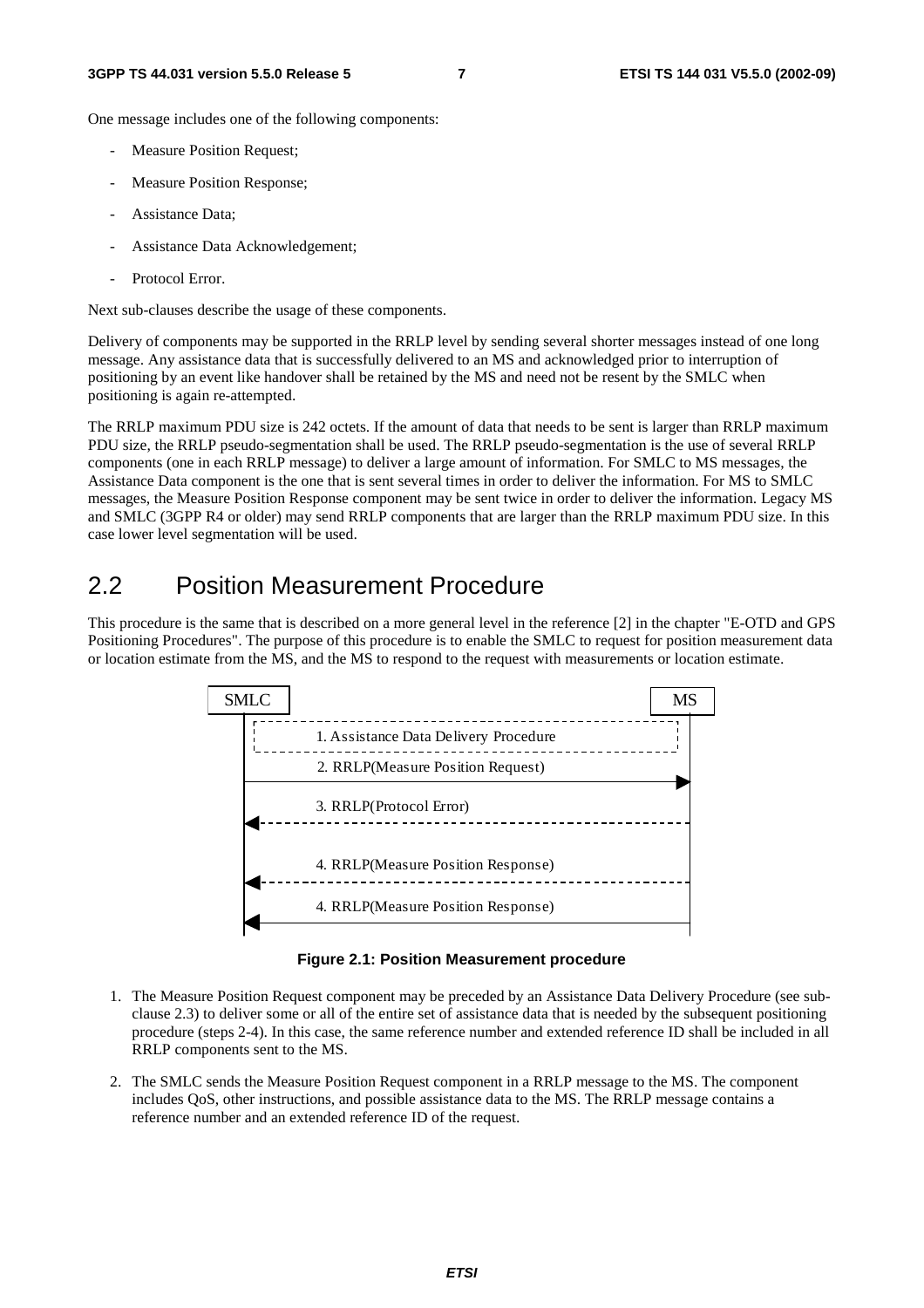- 3. The MS sends a RRLP message containing the Protocol Error component to the SMLC, if there is a problem that prevents the MS to receive a complete and understandable Measure Position Request component. The RRLP message contains the reference number and, if available, the extended reference ID included in the Measure Position Request received incomplete. The Protocol Error component includes a more specific reason. When the SMLC receives the Protocol Error component, it may try to resend the Measure Position Request (go back to the step 2), abort location, or send a new measure Position Request (e.g. with updated assistance data).
- 4. The MS tries to perform the requested location measurements, and possibly calculates it own position. When the MS has location measurements, location estimate, or an error indication (measurements/location estimation not possible), it sends the results in the Measure Position Response component to the SMLC. The RRLP message contains the reference number and, if received, the extended reference ID of the request originally received in the step 2. The MS may optionally send one additional Measure Position Response component in a second RRLP message to the SMLC if the amount of information it needs to transfer to the SMLC is too large to fit into one single Measure Position Response component (uplink RRLP pseudo-segmentation). This RRLP message also contains the reference number and, if received, the extended reference ID of the request originally received in the step 2. If two components are sent, the MS shall indicate in the first component that it is the first of many components and in the second one that it is the second of many components. If there is a problem that prevents the SMLC to receive a complete and understandable Measure Position Response component, the SMLC may decide to abort location, or send a new Measure Position Request component instead. If additional Measure Position Response components are received by the SMLC after the  $1<sup>st</sup>$  and optional  $2<sup>nd</sup>$  one, they shall be ignored.

## 2.3 Assistance Data Delivery Procedure

This procedure is the same that is described on a more general level in the reference [2] in the chapter "E-OTD and GPS Positioning Procedures". The purpose of this procedure is to enable the SMLC to send assistance data to the MS related to position measurement and/or location calculation. Notice that RRLP protocol is not used by the MS to request assistance data, only to deliver it to the MS. The entire set of assistance data (i.e. the total amount of assistance data that the SMLC has decided to send in the current procedure) may be delivered in one or several Assistance Data components. In this case steps 1 and 3 below may be repeated several times by the SMLC. In this case, the same reference number and extended reference ID shall be included in all RRLP components sent to the MS. If several components are sent, the SMLC shall await the acknowledgement of each component before the next Assistance Data component is sent.



**Figure 2.2: Assistance Data Delivery procedure** 

- 1. The SMLC sends the Assistance Data component to the MS. The component includes assistance data for location measurement and/or location calculation. The RRLP message contains a reference number and an extended reference ID of the delivery. The More Assistance Data To Be Sent Element in the Assistance Data component is used by the SMLC to indicate to the MS if either more Assistance Data components (in the current Assistance Data Delivery procedure) or a final RRLP Measure Position Request (if the Assistance Data Delivery Procedure forms part of a Position Measurement procedure as described in sub-clause 2.2) will be sent.
- 2. The MS sends a RRLP message containing the Protocol Error component to the SMLC, if there is a problem that prevents the MS to receive a complete and understandable Assistance Data component. The RRLP message contains the reference number and, if available, the extended reference ID included in the Assistance Data component received incomplete. The Protocol Error component includes a more specific reason. When the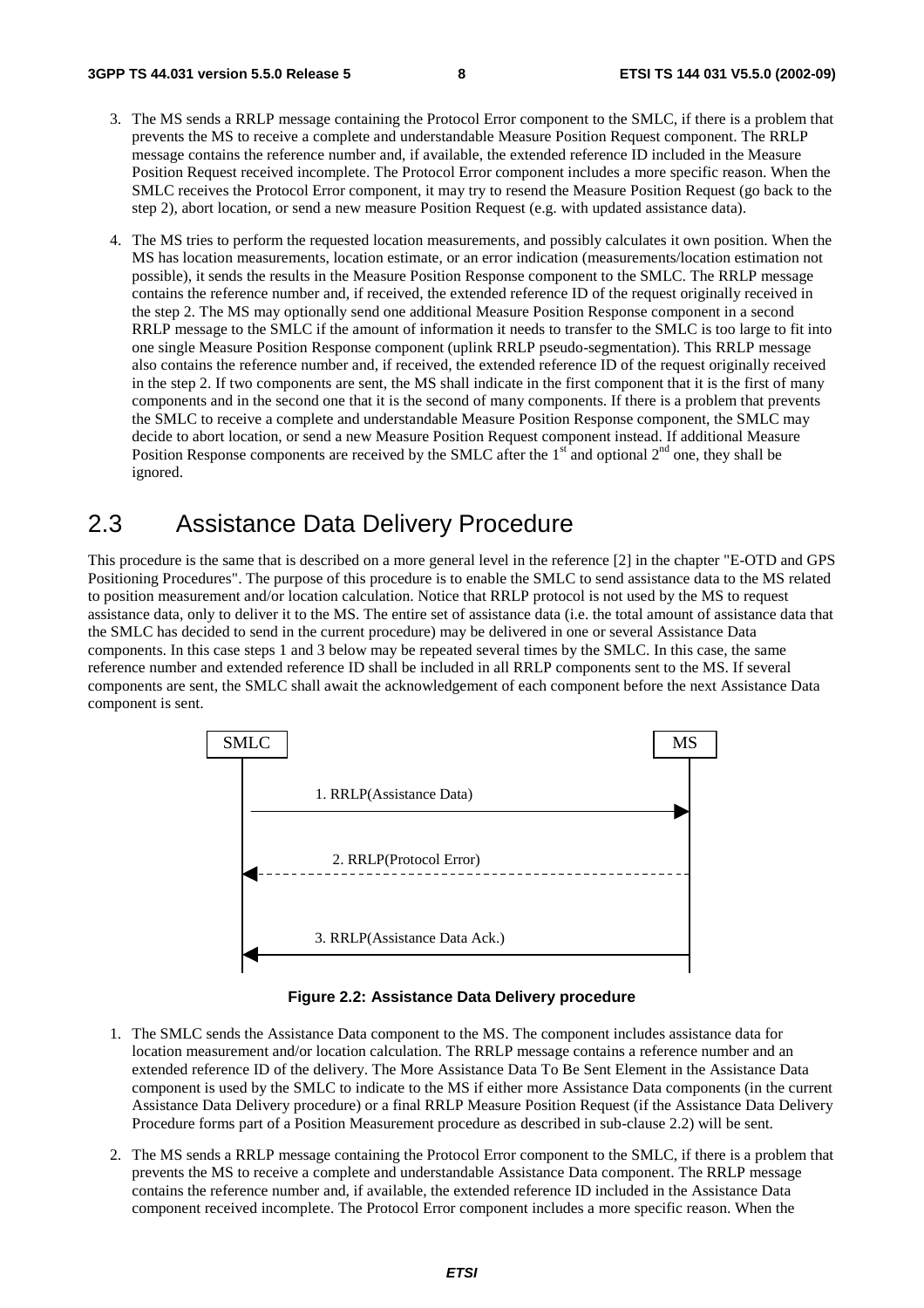SMLC receives the Protocol Error component, it may try to resend the Assistance Data component (go back to the step 1), send a new measure Assistance Data set (e.g. with updated assistance data), or abort the delivery.

3. When the MS has received the complete Assistance Data component, it send the Assistance Data Acknowledgement component to the SMLC. The RRLP message contains the reference number of the Assistance Data originally received in step 1.

## 2.4 Void

## 2.5 Error Handling Procedures

## 2.5.1 General

In this sub-clause it is described how a receiving entity behaves in cases when it receives erroneous data or detects that certain data is missing.

## 2.5.1a Message Too Short

When MS receives a RRLP message, that is too short to contain all mandatory IEs, the MS sends a Protocol Error component with indication "Message Too Short". If the Reference Number can be found, it is included. If the Reference Number is not available, the Reference Number of the RRLP message carrying the Protocol Error component is set to '0'. If the Extended Reference IE can be found, it shall be included in the returned Protocol Error Component. If the Extended Reference IE is not available, an Extended Reference IE shall not be included. The original sending entity that receives the Protocol Error, may then resend the original message, or abort the procedure.

## 2.5.2 Unknown Reference Number

A SMLC detects that it has received a RRLP message with an unknown or invalid Reference Number, when one or more of the following conditions occur:

- a Measure Position Response, Assistance Data Acknowledgement, or Protocol Error component is received with a Reference Number that the SMLC has not sent in a Measure Position Request, or Assistance Data components during a pending Position Measurement or Assistance Data Delivery procedures.
- a Measure Position Response or Protocol Error component is received with an Extended Reference IE value that the SMLC has not sent in a Measure Position Request or Assistance Data component during a pending Position Measurement or Assistance Data Delivery procedures.
- a Measure Position Response or Protocol Error component is received with a Reference Number and an Extended Reference IE value that the SMLC has not sent together in the same Measure Position Request or the same Assistance data component during a pending Position Measurement or Assistance Data Delivery procedures.

The SMLC shall then discard the message. If the SMLC receives a Measure Position Response or a Protocol Error component containing no Extended Reference ID, then the SMLC shall assume that the target MS is for Release 4 or earlier and shall only verify the received Reference Number.

## 2.5.3 Missing Information Element or Component Element

When MS receives a RRLP message, that does not contain IEs or component elements expected to be present, the MS sends a Protocol Error component with indication "Missing Information Element or Component Element". If the Reference Number can be found, it is included. If the Reference Number is not available, the Reference Number of the RRLP message carrying the Protocol Error component is set to '0'. If the Extended Reference IE can be found, it shall be included in the returned Protocol Error Component. If the Extended Reference IE is not available, an Extended Reference IE shall not be included. The SMLC that receives the Protocol Error, may then resend the original message, or abort the procedure.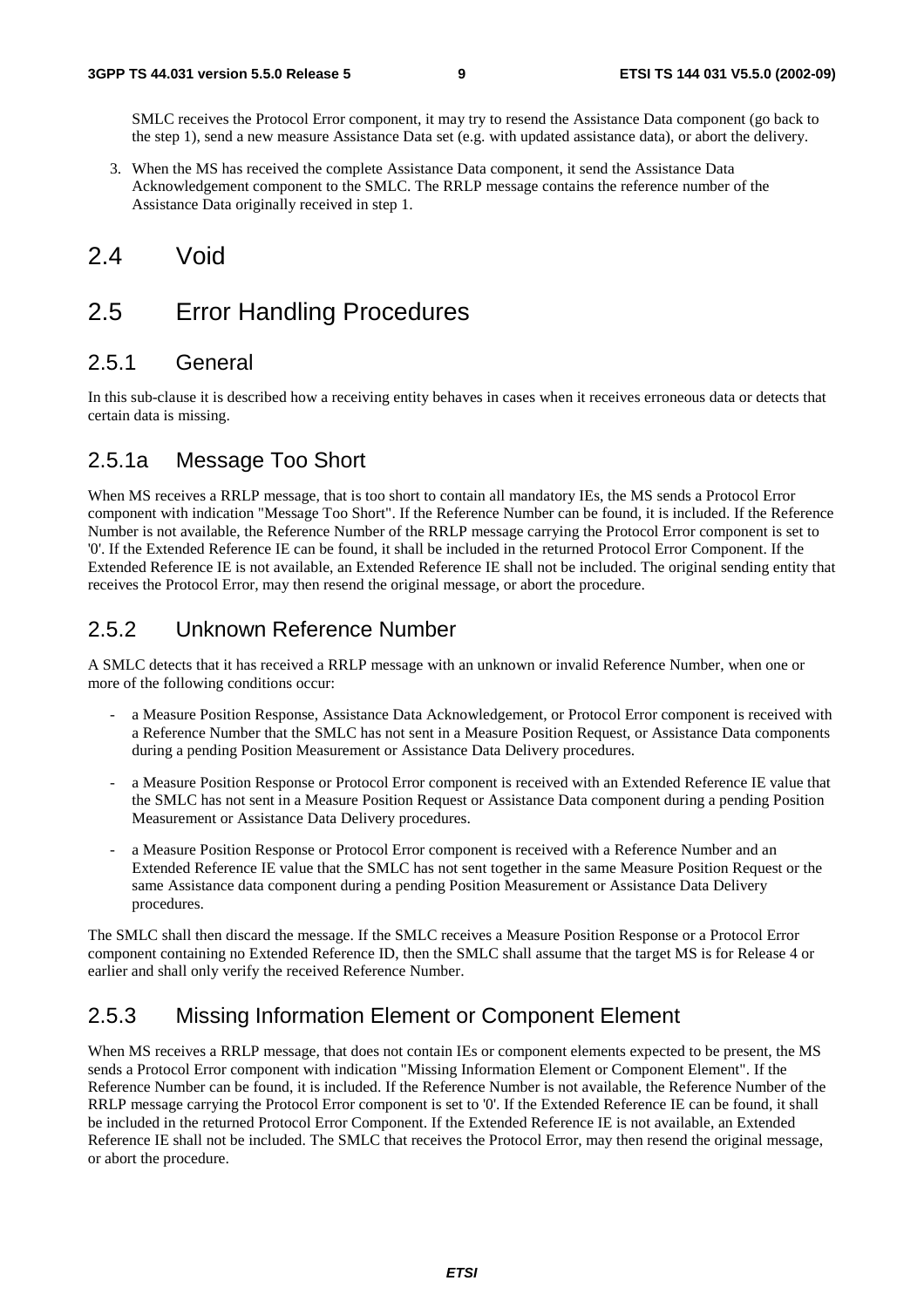## 2.5.4 Incorrect Data

When MS receives a RRLP message, that is contains IEs or elements of components that are syntactically incorrect, the MS sends a Protocol Error component with indication "Incorrect Data". If the Reference Number can be found, it is included. If the Reference Number is not available, the Reference Number of the RRLP message carrying the Protocol Error component is set to '0'. If the Extended Reference IE can be found, it shall be included in the returned Protocol Error Component. If the Extended Reference IE is not available, an Extended Reference IE shall not be included. The SMLC that receives the Protocol Error, may then resend the original message, or abort the procedure.

## 2.5.5 Repeated Component

When after the reception of a Measure Position Request component, but before responding with a Measure Position Response or a Protocol Error component, the MS receives a new RRLP message with the Measure Position Request component, it acts as follows:

- if the old and new Measure Position Request components have the same Reference Number and, if included, the same Extended Reference IE, the MS ignores the later component;
- if the old and new Measure Position Request components have different Reference Numbers or, if included, different Extended Reference IEs or if one Measure Position Request component (old or new) contains an Extended Reference IE but the other component does not, the MS aborts activity for the former component, and starts to acts according to the later component, and sends a response to that.

When after the reception of an Assistance Data component, but before responding with an Assistance Data Acknowledgement or a protocol Error component, the MS receives a new RRLP message with the Assistance Data component, it acts as follows:

- if the old and new an Assistance Data components have the same Reference Number and, if included, the same Extended Reference IE and if pseudo-segmentation does not apply (see section 2.5.9), the MS ignores the later component;
- if the old and new Assistance Data components have different Reference Numbers or, if included, different Extended Reference IEs or if one Assistance Data component (old or new) contains an Extended Reference IE but the other component does not, the MS ignores the former component unless it is part of a still incomplete pseudo-segmentation sequence (see section 2.5.9), and sends an acknowledgement to the latter component.

When after the reception of an Measure Position Response component, the SMLC receives a new RRLP message with the Measure Position Response component, it acts as follows:

if the old and new Measure Position Response components have the same Reference Number and, if included, the same Extended Reference IE values, the SMLC may ignore the later component;

## 2.5.6 Void

### 2.5.7 Missing Component

When the SMLC sends a Measure Position Request component to the MS, it starts a timer. If the timer expires before the SMLC receives the last Measure Position Response component or a Protocol Error component from the MS with the same Reference Number and, if included, the same Extended Reference IE value as in the sent component, it may abort location attempt or send a new Measure Position Request.

When the SMLC receives a Measure Position Response component with the same Reference Number and, if included, the same Extended Reference IE value as in the sent component indicating that it is the second of many segments, but the first of the many segments was never received by the SMLC, it may abort location attempt or send a new Measure Position Request.

When the SMLC sends a Assistance Data component to the MS, it starts a timer. If the timer expires before the SMLC receives a Assistance Data Acknowledgement or Protocol Error component from the MS with the same Reference Number as in the sent component and, in the case of a Protocol Error component, either the same extended reference ID as in the sent component or no extended reference ID, it may abort delivery attempt or send a new Assistance Data.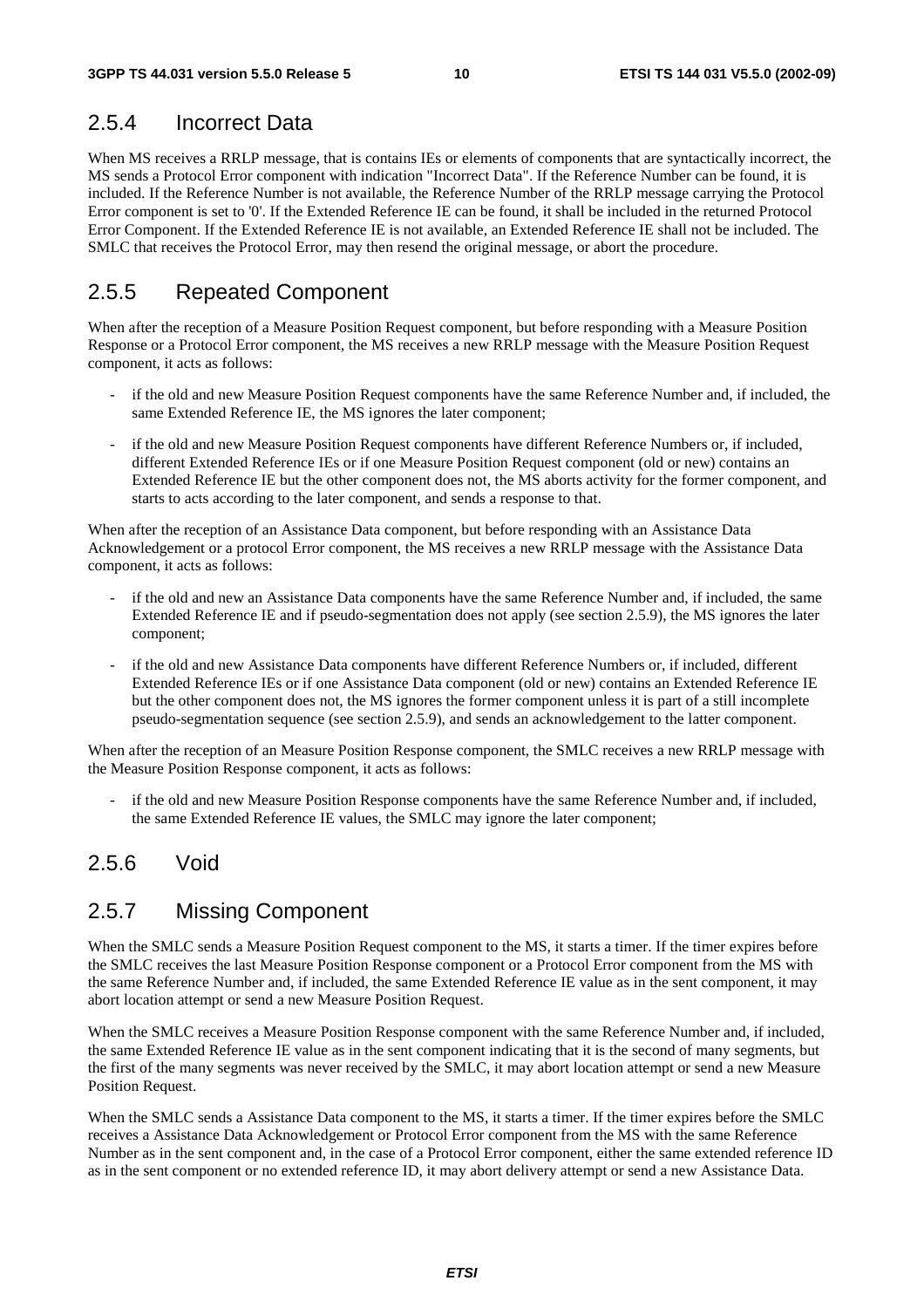## 2.5.8 Unforeseen Component

When the MS receives an Assistance Data component, that it is not expecting, MS may discard it.

## 2.5.9 Pseudo-Segmentation

When the SMLC employs pseudo-segmentation to send an RRLP Measure Position Request message or an RRLP Assistance Data message, the SMLC shall send one or more RRLP Assistance Data components followed by:

- a final RRLP Measure Position Request component (see subclause 2.2) or
- a final RRLP Assistance Data component (see subclause 2.3).

The SMLC shall indicate in all but the final component (Measure Position Request or Assistance Data, respectively) that more components are on the way. The SMLC shall employ the same Reference Number and the same Extended Reference IE value in all components.

When an MS receives an Assistance Data component indicating that more components are on the way, the MS may store the contents of the component. If the MS receives a subsequent Assistance Data component or a final Measure Position Request component containing the same Reference Number and either the same Extended Reference IE in both components or no Extended Reference IE in both components, the MS shall assume that the new component continues the pseudo-segmentation of the earlier component and may then store the contents of the new component. If the new component is an Assistance Data component indicating that no more components are on the way or if it is a Measure Position Request, the MS shall assume that pseudo-segmentation is complete. The MS may then employ the rules defined in subclause 2.5.5 to verify if the new message is a repeated duplicate of a previous message.

If while receiving components for pseudo-segmentation, the MS receives a component with a Reference Number and/or an Extended Reference ID that do not precisely match those in previously received components, the MS shall treat the new component as either a new message, if the component indicates that no more components on the way, or as part of a new pseudo-segmentation sequence, if the component indicates that more components are on the way. In the former case, the MS shall employ the rules defined in subclause 2.5.5 to verify if the new message is a repeated duplicate of a previous message.

The MS may limit the number of distinct pseudo-sequences from the SMLC that will be supported simultaneously.

## 3 Message Structure

## 3.1 General Format of RRLP Message

The general format of the RRLP message is given below, and based on:

- ITU-T Recommendation X.680 [5];
- ITU-T Recommendation X.691 [4];

and is consistent with these ITU-T recommendations. Also further definitions in the present document are based on ASN.1/94 defined in ITU-T Recommendation X.680 (ASN.1 1994). BASIC-PER, unaligned variant is used. Both RRLP ASN.1 modules, RRLP-Messages and RRLP-Components, are based on recommendations presented above.

ASN.1 identifiers have the same name as the corresponding parameters (information elements of the RRLP message, components, elements of components, fields of component elements etc) in other parts of the present document, except for the differences required by the ASN.1 notation (blanks between words are removed, the first letter of the first word is lower-case and the first letter of the following words are capitalized, e.g. "Reference Number" is mapped to "referenceNumber"). In addition some words may be abbreviated as follows:

| msr | measure  |
|-----|----------|
| req | request  |
| rsp | response |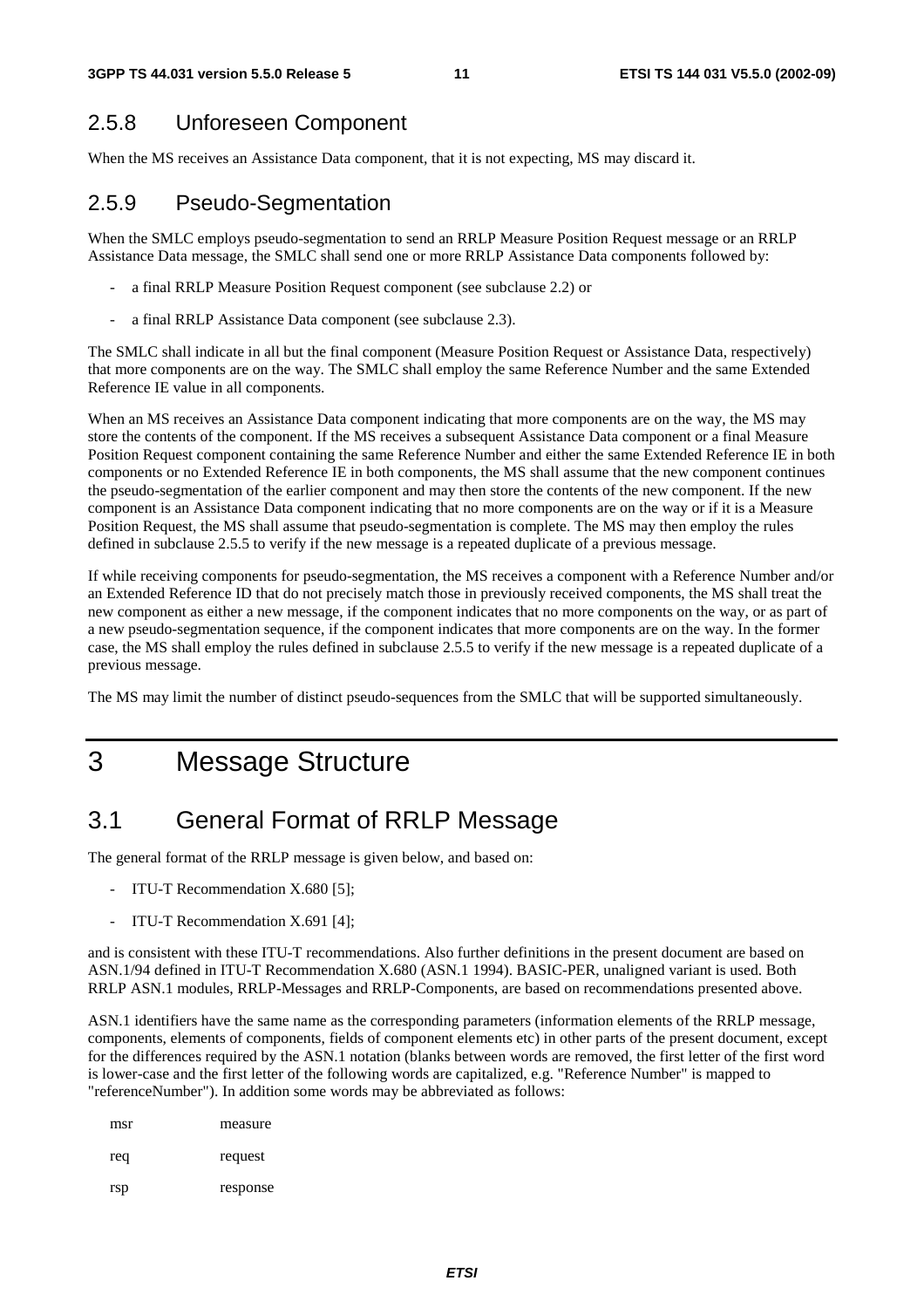nbr number

ack acknowledgement

Ellipsis Notation shall be used in the same way as described in 3GPP TS 29.002 and shall be supported on the radio interface by the MS and the network for all operations defined in the present document.

| Table 3.1.a: RRLP Message Format |  |  |  |
|----------------------------------|--|--|--|
|----------------------------------|--|--|--|

```
RRLP-Messages 
-- { RRLP-messages } 
DEFINITIONS AUTOMATIC TAGS ::= 
BEGIN 
IMPORTS 
    MsrPosition-Req, MsrPosition-Rsp, AssistanceData, 
    ProtocolError 
FROM 
   RRLP-Components -- { RRLP-Components }
; 
PDU ::= SEQUENCE { 
    referenceNumber INTEGER (0..7), 
    component RRLP-Component 
} 
RRLP-Component ::= CHOICE { 
   msrPositionReq msrPositionRsp MsrPosition-Rsp, 
    assistanceData AssistanceData, 
    assistanceDataAck NULL, 
   protocolError ProtocolError,
     ... 
} 
END
```
The message consists of two information elements, that are further described in the following sub-clauses.

## 3.2 Reference Number IE

This element is mandatory, and appears only once per RRLP message. It has the range from 0 to 7. Value 0 is reserved for indicating unknown Reference Number. Its ASN.1 definition is in sub-clause 3.1. This element contains the reference number that can be used as follows:

- in the Position Measurement procedure the SMLC can select any number within the range 1-7 that it is not already using with the particular MS. The Reference Number serves as an identification of the Measure Position request component that it sends to the MS. When the MS responds either with the Measure Position Response component, or the Protocol Error component, it uses the same Reference number value to identify to which Measure Position Request it is responding, if the Reference Number has been obtained. If the MS has not been able to decode the Reference Number (e.g. IE missing), it uses '0' as the Reference number. This mechanism helps for example in the cases where the SMLC sends a Measure Position Request to the MS, and before it receives the Response, it needs to send another Request (e.g. assistance data changes). Then the SMLC can identify to which Request the Response is related to;
- in the Assistance Data Delivery procedure the SMLC can select any number within the range  $1 7$  that it is not already using with the MS. The Reference Number serves as an identification of the Assistance Data component that it sends to the MS. When the MS responds either with the or Assistance Data Acknowledgement component or the Protocol Error component, it uses the same Reference number value to identify to which Assistance Data component it is responding, if the Reference Number has been obtained. If the MS has not been able to decode the Reference Number (e.g. IE missing), it uses '0' as the Reference number.

In a Measure Position Request, Measure Position Response, Assistance Data and Protocol Error component, the Reference Number IE shall be supplemented by an Extended Reference IE in order to distinguish valid from invalid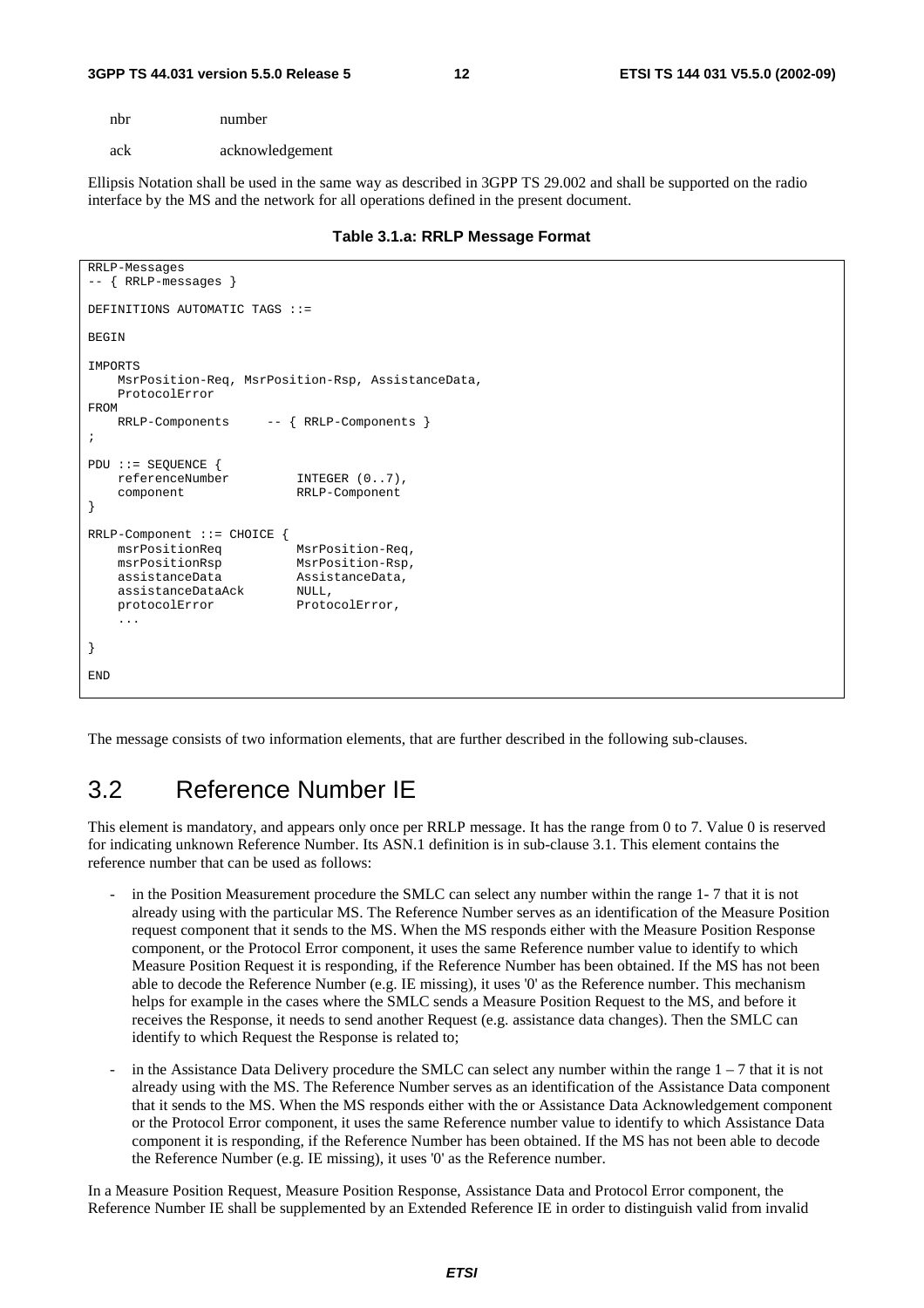RRLP responses at the SMLC and duplicate from non-duplicate RRLP commands at the MS. In order to remain backward compatible, the receiving entity shall be able to receive messages without the Extended Reference IE. The ASN.1 definition of the Extended Reference IE is given in subclause 5.1 and the procedures associated with sending and receiving it are given in clause 2 and in Annex A, subclauses A.2.2.5, A.3.2.7 and A.6.6.

## 3.3 Component IE

This element is mandatory, and appears only once per RRLP message. It contains the actual component to be transferred.

Different components are described further in Chapter 4. This IE contains only one component, i.e. it is not possible to include two or more components.

## 4 Components

This ASN.1 module contains the definitions of the components and datatypes defined in the components.

#### **Table 4.a: RRLP-Components format**

```
RRLP-Components 
-- { RRLP-Components } 
DEFINITIONS AUTOMATIC TAGS ::= 
BEGIN 
IMPORTS 
     Ext-GeographicalInformation 
FROM 
     MAP-LCS-DataTypes { 
     ccitt identified-organization (4) etsi (0) mobileDomain (0) 
     gsm-Network (1) modules (3) map-LCS-DataTypes (25) version5 (5)} 
     ExtensionContainer 
FROM MAP-ExtensionDataTypes { 
     ccitt identified-organization (4) etsi (0) mobileDomain (0) 
     gsm-Network (1) modules (3) map-ExtensionDataTypes (21) version4 (4)} 
; 
-- Add here other ASN.1 definitions presented below 
-- in chapters 4 and 5. 
END
```
## 4.1 Measure Position Request

This component is used by the SMLC to request location measurements or a location estimate from the MS. It includes QoS, other instructions, and possible assistance data to the MS. This component is defined as follows:

#### **Table 4.1.a: Measure Position Request**

```
-- add this definition to RRLP-Components module 
-- Measurement Position request component 
MsrPosition-Req ::= SEQUENCE { 
   positionInstruct PositionInstruct,<br>referenceAssistData ReferenceAssistDa
                             referenceAssistData ReferenceAssistData OPTIONAL, 
    msrAssistData MsrAssistData OPTIONAL, 
     systemInfoAssistData SystemInfoAssistData OPTIONAL, 
     gps-AssistData GPS-AssistData OPTIONAL, 
     extensionContainer ExtensionContainer OPTIONAL, 
     ..., 
     -- Release 98 extension element 
rel98-MsrPosition-Req-extension Rel98-MsrPosition-Req-Extension OPTIONAL,
```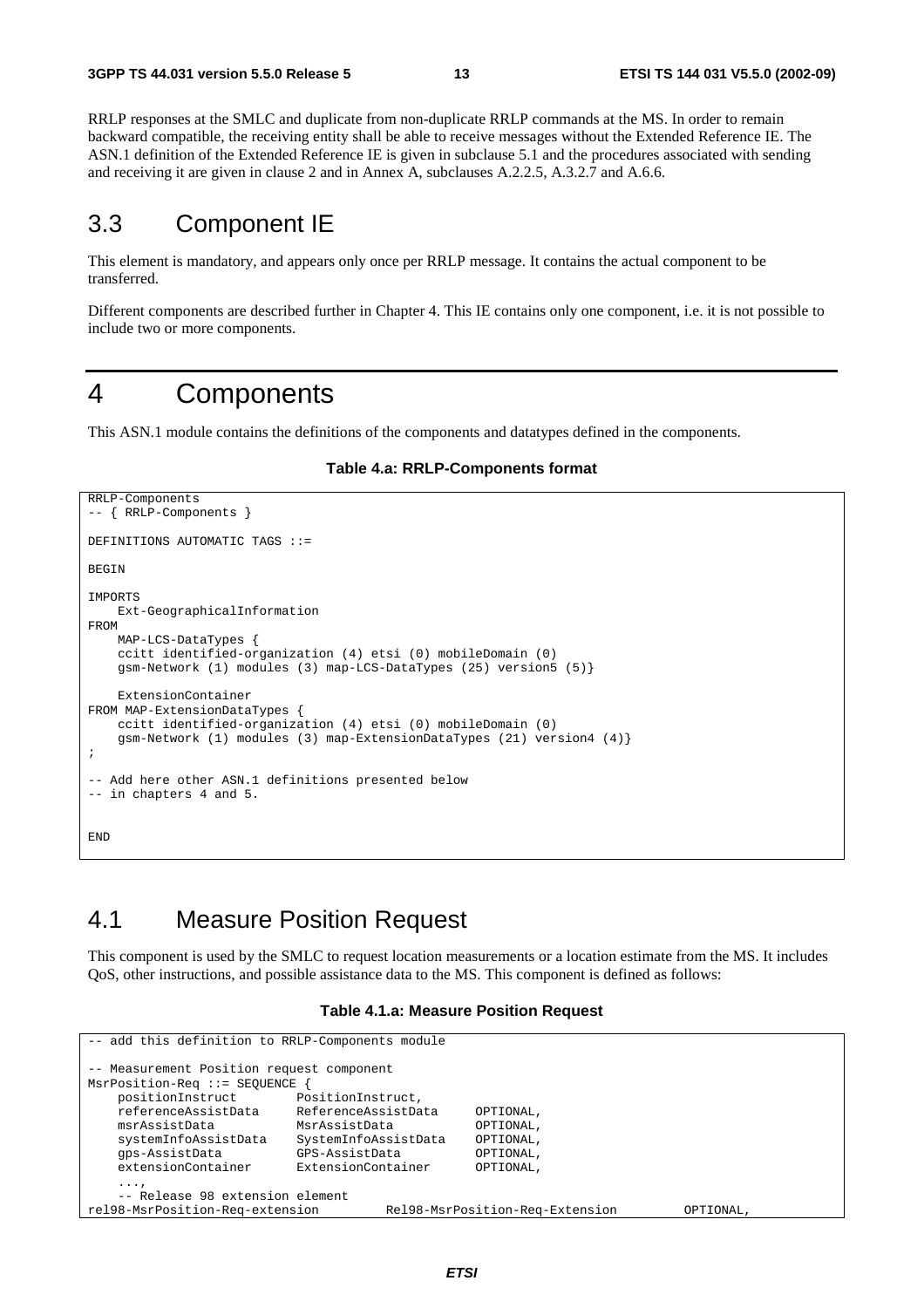```
-- Release 5 extension element<br>rel5-MsrPosition-Req-extension
                                                                  rel5-MsrPosition-Req-extension Rel5-MsrPosition-Req-Extension OPTIONAL 
}
```
The elements of this component are defined in clause 5.

## 4.2 Measure Position Response

This component is used by the MS to respond to a Measure Position Request from the SMLC with location measurements, a location estimate, or an error indication. This component is defined as follows:

#### **Table 4.2.a: Measure Position Response**

```
add this defintion to RRLP-Components module
 -- Measurement Position response component 
MsrPosition-Rsp ::= SEQUENCE { 
    multipleSets MultipleSets OPTIONAL,<br>referenceIdentity ReferenceIdentity OPTIONAL,
    referenceIdentity ReferenceIdentity OPTIONAL,<br>otd-MeasureInfo OTD-MeasureInfo OPTIONAL,
                            OTD-MeasureInfo
     locationInfo LocationInfo OPTIONAL, 
     gps-MeasureInfo GPS-MeasureInfo OPTIONAL, 
    locationError LocationError OPTIONAL,<br>extensionContainer ExtensionContainer OPTIONAL,
                              ExtensionContainer
     ..., 
     -- Release extension here 
     rel-98-MsrPosition-Rsp-Extension 
                              Rel-98-MsrPosition-Rsp-Extension OPTIONAL, 
     Rel-5-MsrPosition-Rsp-Extension 
                              Rel-5-MsrPosition-Rsp-Extension OPTIONAL 
     -- rel-5-MsrPosition-Rsp-Extension and other possible future extensions 
     -- are the only information elements that may be included in the 2nd 
     -- MsrPosition-Rsp component when RRLP pseudo-segmentation is used 
}
```
The elements of this component are defined in clause 5.

## 4.3 Assistance Data

This component is used by the SMLC to deliver assistance data for location measurement and/or location calculation. This component is defined as follows:

#### **Table 4.3.a: Assistance Data**

| -- add this defintion to RRLP-Components module |                                         |                                |           |                                      |
|-------------------------------------------------|-----------------------------------------|--------------------------------|-----------|--------------------------------------|
|                                                 | -- Assistance Data component            |                                |           |                                      |
|                                                 | AssistanceData ::= SEQUENCE {           |                                |           |                                      |
|                                                 | referenceAssistData ReferenceAssistData |                                | OPTIONAL, |                                      |
|                                                 | msrAssistData                           | MsrAssistData                  | OPTIONAL, |                                      |
|                                                 | systemInfoAssistData                    | SystemInfoAssistData           | OPTIONAL, |                                      |
|                                                 | qps-AssistData                          | GPS-AssistData                 | OPTIONAL, |                                      |
|                                                 | moreAssDataToBeSent                     | MoreAssDataToBeSent            | OPTIONAL, | -- If not present, interpret as only |
|                                                 |                                         |                                |           | -- Assistance Data component used to |
|                                                 |                                         |                                |           | -- deliver entire set of assistance  |
|                                                 |                                         |                                |           | $--$ data.                           |
|                                                 | extensionContainer                      | ExtensionContainer             | OPTIONAL, |                                      |
|                                                 | $\cdots$                                |                                |           |                                      |
|                                                 | -- Release extension here               |                                |           |                                      |
|                                                 | rel98-AssistanceData-Extension          | Rel98-AssistanceData-Extension |           | OPTIONAL,                            |
|                                                 | rel5-AssistanceData-Extension           | Rel5-AssistanceData-Extension  |           | OPTIONAL                             |
|                                                 |                                         |                                |           |                                      |
|                                                 |                                         |                                |           |                                      |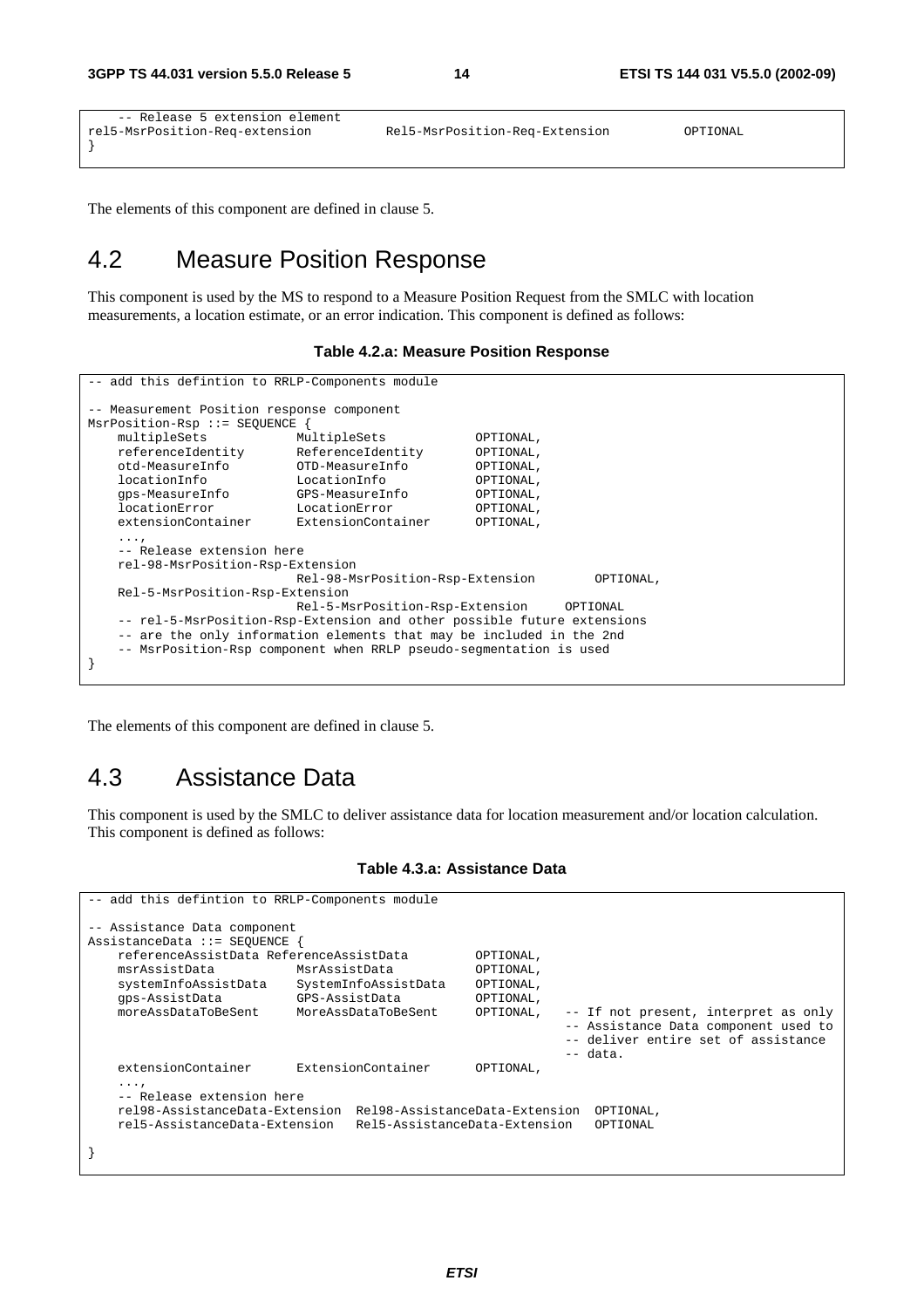The elements of this component are defined in clause 5.

## 4.4 Assistance Data Acknowledgement

This component does not have any information contents. It presence indicates that the MS has received the complete Assistance Data component.

## 4.5 Protocol Error

This component is used by the receiving entity (SMLC or MS) to indicate to the sending entity, that there is a problem that prevents the receiving entity to receive a complete and understandable component. This component is defined as follows:

#### **Table 4.5.a: Protocol Error**

```
-- add this defintion to RRLP-Components module 
 -- Protocol Error component 
ProtocolError ::= SEQUENCE { 
     errorCause ErrorCodes, 
     extensionContainer ExtensionContainer OPTIONAL, 
     ..., 
     -- Release extensions here 
     rel-5-ProtocolError-Extension Rel-5-ProtocolError-Extension OPTIONAL 
}
```
The elements of this component are defined in clause 5.

## 5 Elements of Components

## 5.1 ASN.1 Description

The following ASN.1 code defines the elements of components. See the Annex A for further description of the contents of components and their elements.

```
-- add these defintions to RRLP-Components module
-- Position instructions 
PositionInstruct ::= SEQUENCE { 
     -- Method type 
   methodType MethodType,
    positionMethod PositionMethod, 
    measureResponseTime MeasureResponseTime,<br>useMultipleSets UseMultipleSets,
    useMultipleSets
     environmentCharacter EnvironmentCharacter OPTIONAL 
} 
-- 
MethodType ::= CHOICE { 
   msAssisted AccuracyOpt, -- accuracy is optional<br>msBased Accuracy, -- accuracy is mandatory
     msBased Accuracy, -- accuracy is mandatory 
                    Accuracy, -- accuracy is mandatory
     msAssistedPref Accuracy –- accuracy is mandatory 
}
```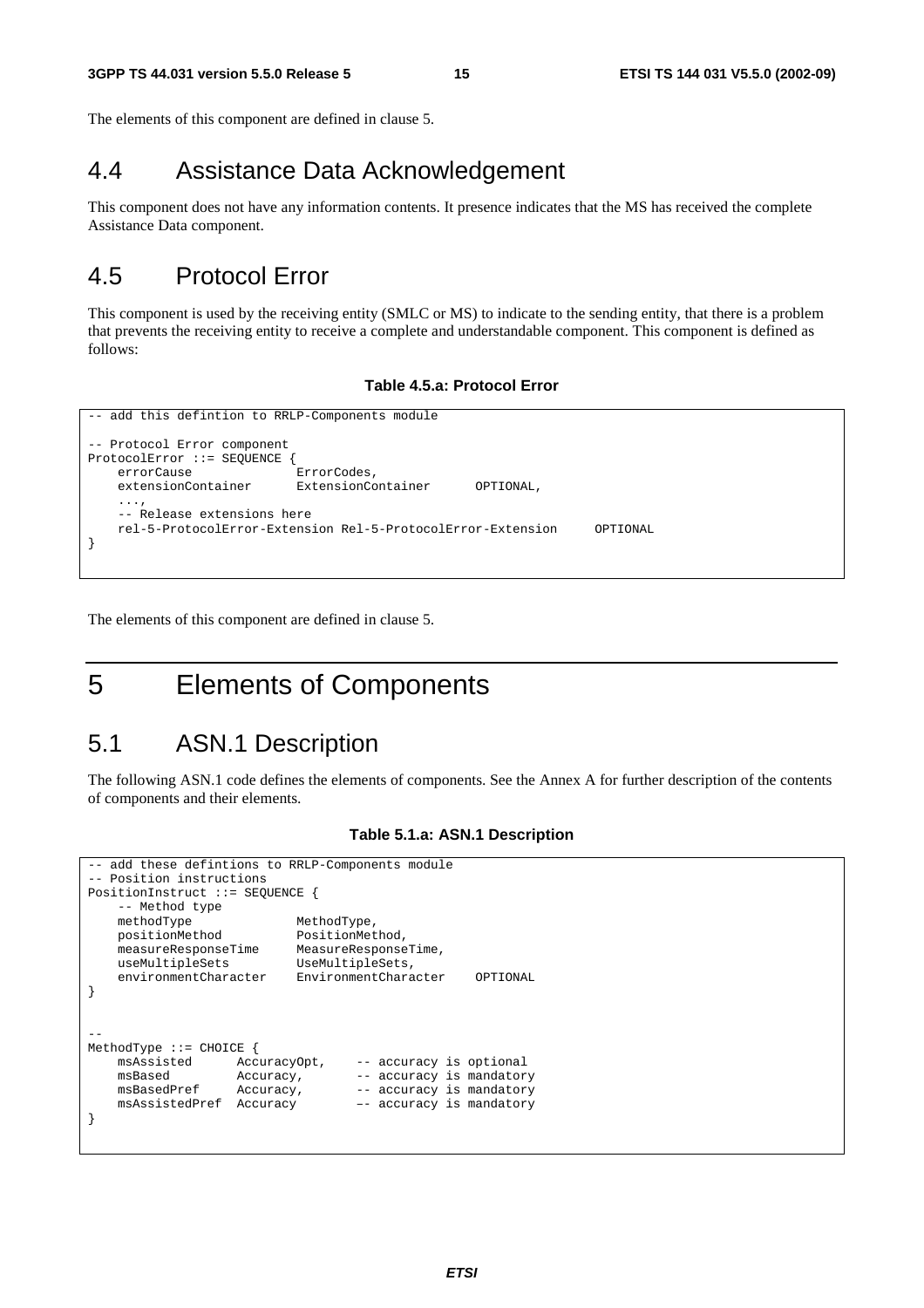```
-- Accuracy of the location estimation 
AccuracyOpt ::= SEQUENCE { 
    accuracy Accuracy OPTIONAL 
} 
-- The values of this field are defined in 3GPP TS 23.032 (Uncertainty code) 
Accuracy ::= INTEGER (0..127) 
-- Position Method 
PositionMethod ::= ENUMERATED { 
    eotd (0), 
    gps (1), 
    gpsOrEOTD (2) 
} 
-- Measurement request response time 
MeasureResponseTime ::= INTEGER (0..7) 
-- useMultiple Sets, FFS! 
UseMultipleSets ::= ENUMERATED { 
   multipleSets (0), -- multiple sets are allowed<br>oneSet (1) -- sending of multiple is not
                           -- sending of multiple is not allowed
} 
-- Environment characterization 
EnvironmentCharacter ::= ENUMERATED { 
 badArea (0), -- bad urban or suburban, heavy multipath and NLOS 
notBadArea (1), -- light multipath and NLOS
 mixedArea (2), -- not defined or mixed environment 
    ... 
} 
-- E-OTD reference BTS for Assitance data IE 
ReferenceAssistData ::= SEQUENCE { 
    bcchCarrier BCCHCarrier, -- BCCH carrier 
bsic BSIC, and BSIC, the extent of the BSIC set of the BSIC set of the BSIC set of the BSIC
timeSlotScheme TimeSlotScheme, - Timeslot scheme
 btsPosition BTSPosition OPTIONAL 
} 
-- ellipsis point and 
-- ellipsoid point with altitude shapes are supported 
BTSPosition ::= Ext-GeographicalInformation 
 -- RF channel number of BCCH 
BCCHCarrier ::= INTEGER (0..1023) 
 -- Base station Identity Code 
BSIC ::= INTEGER (0..63)- Timeslot scheme
TimeSlotScheme ::= ENUMERATED { 
    equalLength (0), 
     variousLength (1) 
} 
-- Time slot (modulo) 
ModuloTimeSlot ::= INTEGER (0..3)
```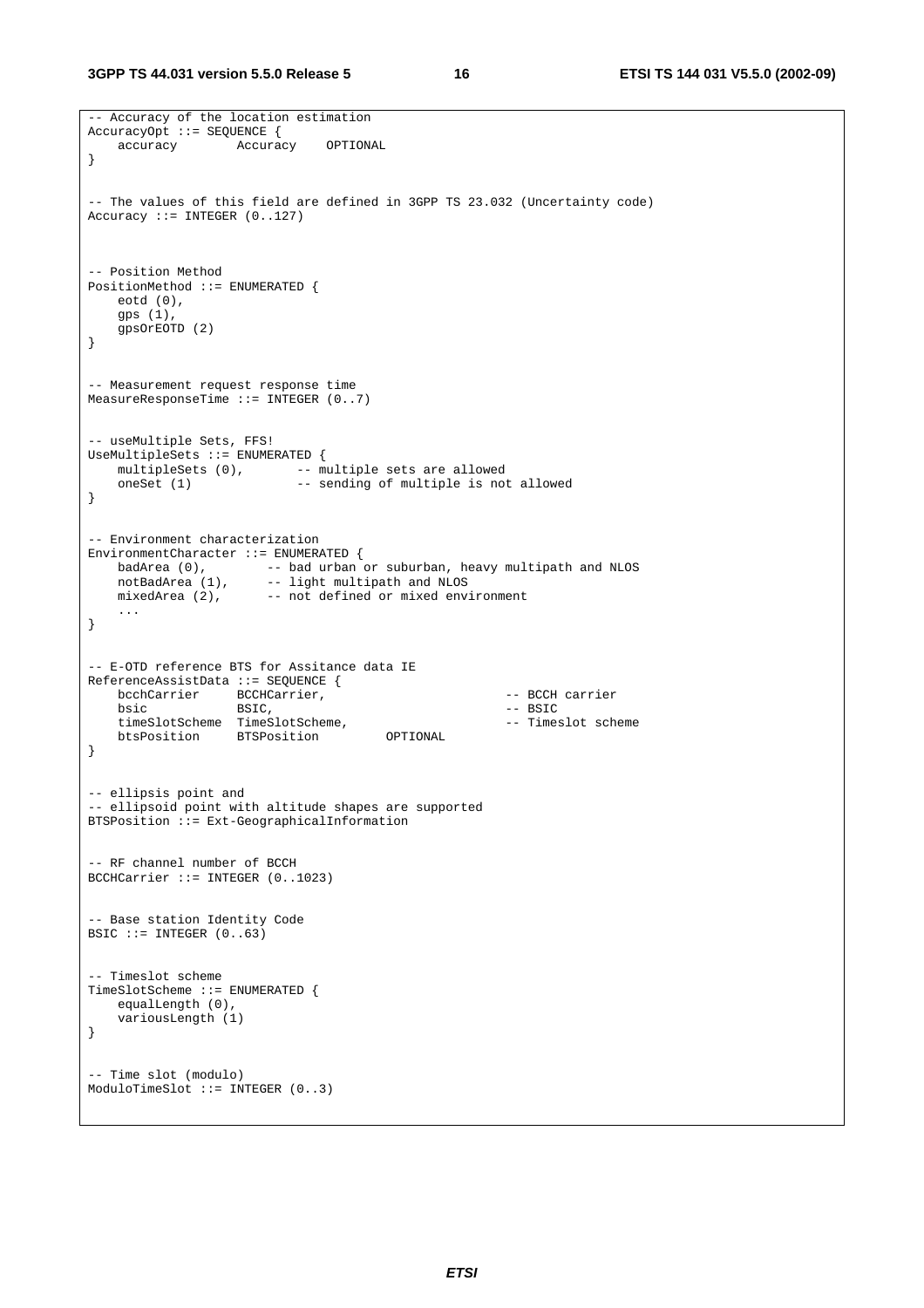**3GPP TS 44.031 version 5.5.0 Release 5 17 ETSI TS 144 031 V5.5.0 (2002-09)**

```
-- E-OTD measurement assistance data IE 
-- The total number of neighbors in this element (MsrAssistData) 
-- and in SystemInfoAssistData element (presented neighbors 
-- can be at a maximum 15!) 
MsrAssistData ::= SEQUENCE { 
     msrAssistList SeqOfMsrAssistBTS 
} 
SeqOfMsrAssistBTS ::= SEQUENCE (SIZE(1..15)) OF MsrAssistBTS 
MsrAssistBTS ::= SEQUENCE { 
bcchCarrier BCCHCarrier, -- BCCH carrier
bsic BSIC, - BSIC
    multiFrameOffset MultiFrameOffset, -- multiframe offset 
 timeSlotScheme TimeSlotScheme, -- Timeslot scheme 
 roughRTD RoughRTD, -- rough RTD value 
     -- Location Calculation Assistance data is moved here 
    calcAssistanceBTS CalcAssistanceBTS OPTIONAL 
} 
 -- Multiframe offset 
MultiFrameOffset ::= INTEGER (0..51) 
-- The Multiframe Offset value 51 shall not be encoded by the transmitting entity and 
-- shall be treated by the receiving entity as 0. 
-- Rough RTD value between one base station and reference BTS 
RoughRTD ::= INTEGER (0..1250) 
-- The RoughRTD value 1250 shall not be encoded by the transmitting entity and shall 
-- be treated by the receiving entity as 0. 
-- E-OTD Measurement assistance data for system information List IE 
-- The total number of base stations in this element (SystemInfoAssistData
-- presented neighbors) and in MsrAssistData element can be at a maximum 15. 
SystemInfoAssistData ::= SEOUENCE {
    systemInfoAssistList SeqOfSystemInfoAssistBTS 
} 
SeqOfSystemInfoAssistBTS::= SEQUENCE (SIZE(1..32)) OF SystemInfoAssistBTS 
-- whether n.th is present or not ? 
SystemInfoAssistBTS ::= CHOICE { 
   notPresent NULL, 
    present AssistBTSData 
} 
-- Actual assistance data for system information base station 
AssistBTSData ::= SEQUENCE { 
   bsic -- BSIC, -- BSIC<br>multiFrameOffset MultiFrameOffset, -- mult
                      MultiFrameOffset, -- multiframe offset<br>TimeSlotScheme, -- Timeslot scheme
 timeSlotScheme TimeSlotScheme, -- Timeslot scheme 
 roughRTD RoughRTD, -- rough RTD value 
     -- Location Calculation Assistance data 
    calcAssistanceBTS CalcAssistanceBTS OPTIONAL 
} 
-- E-OTD Location calculation assistance data, 
-- CalcAssistanceBTS element is optional not subfields 
CalcAssistanceBTS ::= SEQUENCE {<br>fineRTD FineRTD.
   fineRTD FineRTD, -- fine RTD value between base stations<br>referenceWGS84 AeferenceWGS84 -- reference coordinates
                      ReferenceWGS84 -- reference coordinates
} 
-- Coordinates of neighbour BTS, WGS-84 ellipsoid 
ReferenceWGS84 ::= SEQUENCE { 
   relativeNorth RelDistance, and the relative distance (south negative)
   relativeEast RelDistance, -- relative distance (west negative)
     -- Relative Altitude is not always known 
    relativeAlt RelativeAlt OPTIONAL -- relative altitude 
}
```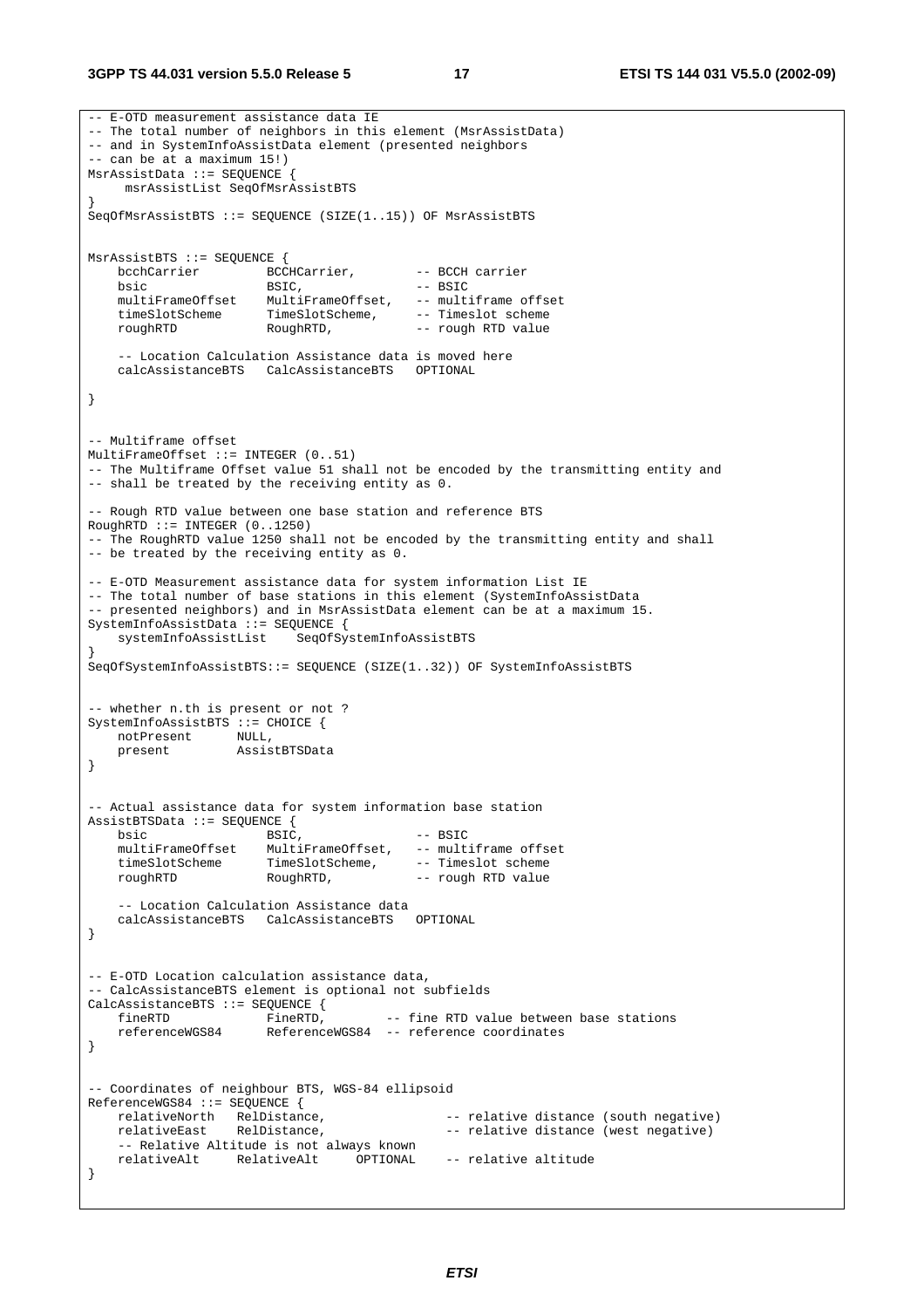-- Fine RTD value between this BTS and the reference BTS

```
FineRTD ::= INTEGER (0..255)- Relative north/east distance
RelDistance ::= INTEGER (-200000..200000) 
-- Relative altitude 
RelativeAlt ::= INTEGER (-4000..4000) 
-- Measure position response IEs 
-- Reference Identity 
-- Multiple sets 
MultipleSets ::= SEQUENCE { 
   -- number of reference sets<br>nbrOfSets INTEGER
                        INTEGER (2..3),
    -- This field actually tells the number of reference BTSs 
    nbrOfReferenceBTSs INTEGER (1..3), 
    -- This field is conditional and included optionally only if 
     -- nbrOfSets is 3 and number of reference BTSs is 2. 
    referenceRelation ReferenceRelation OPTIONAL 
} 
-- Relation between refence BTSs and sets 
ReferenceRelation ::= ENUMERATED { 
   secondBTSThirdSet (0), -- 1st BTS related to 1st and 2nd sets
 secondBTSSecondSet (1), -- 1st BTS related to 1st and 3rd sets 
 firstBTSFirstSet (2) -- 1st BTS related to 1st set 
} 
-- Reference BTS Identity, this element contains number of 
-- BTSs told nbrOfReferenceBTSs field in Multiple sets element) 
ReferenceIdentity ::= SEQUENCE { 
     -- Reference BTS list 
    refBTSList SeqOfReferenceIdentityType 
} 
SeqOfReferenceIdentityType ::= SEQUENCE (SIZE(1..3)) OF ReferenceIdentityType 
-- Cell identity 
ReferenceIdentityType ::= CHOICE { 
    bsicAndCarrier BSICAndCarrier, -- BSIC and Carrier 
    ci CellID, -- Cell ID, LAC not needed 
   requestIndex RequestIndex, -- Index to Requested Neighbor List<br>systemInfoIndex SystemInfoIndex, -- Index to System info list, this t
                                         -- Index to System info list, this type of ref. identity
                                          -- shall not be used by the MS unless it has received 
                                         -- the SystemInfoAssistData from the SMLC for this cell.<br>-- CI and LAC
    ciAndLAC CellIDAndLAC -- CI and LAC 
} 
BSICAndCarrier ::= SEQUENCE { 
    carrier BCCHCarrier, 
    bsic BSIC 
} 
RequestIndex ::= INTEGER (1..16) 
SystemInfoIndex ::= INTEGER (1..32) 
CellIDAndLAC ::= SEQUENCE { 
    referenceLAC LAC, -- Location area code 
                   CellID -- Cell identity
} 
CellID ::= INTEGER (0..65535) 
LAC ::= INTEGER (0..65535)
```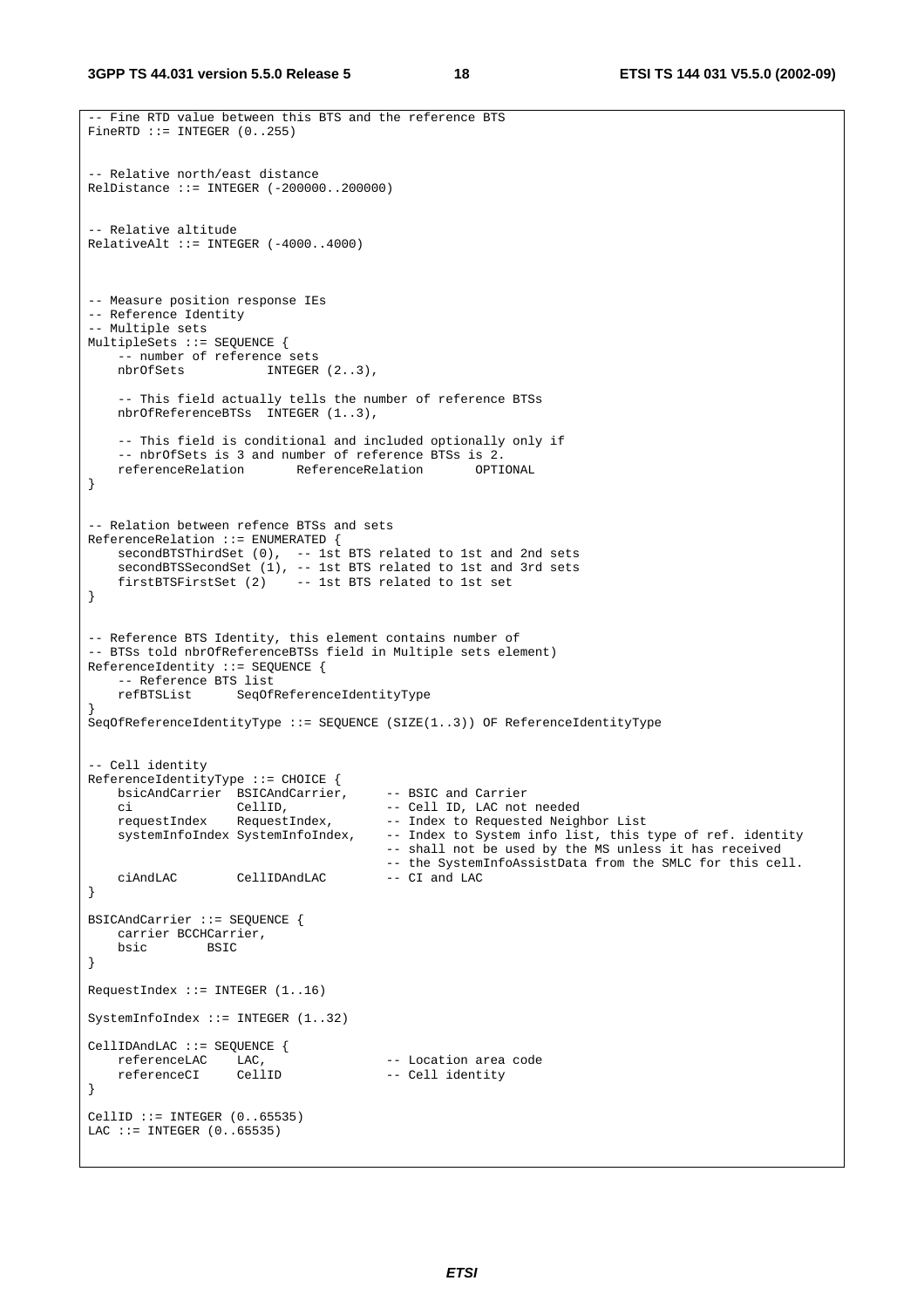-- OTD-MeasureInfo OTD-MeasureInfo ::= SEQUENCE { -- Measurement info elements, OTD-MsrElement is repeated number of times -- told in nbrOfReferenceBTSs in MultipleSets, default value is 1 otdMsrFirstSets OTD-MsrElementFirst, -- if more than one sets are present this element is repeated -- NumberOfSets - 1 (-1 = first set) SeqOfOTD-MsrElementRest OPTIONAL } SeqOfOTD-MsrElementRest ::= SEQUENCE (SIZE(1..2)) OF OTD-MsrElementRest -- OTD measurent information for 1 set OTD-MsrElementFirst ::= SEQUENCE {<br>refFrameNumber INTEGER (0..42431), refFrameNumber INTEGER (0..42431), -- Frame number modulo 42432<br>
referenceTimeSlot ModuloTimeSlot,<br>
teeMeesusement of Default Core of Core of Core of Core of Core of Core of Core of Core of Core of Core of Cor referenceTimeSlot ModuloTimeSlot, toaMeasurementsOfRef TOA-MeasurementsOfRef OPTIONAL, stdResolution StdResolution, taCorrection INTEGER (0..960) OPTIONAL, -- TA correction -- measured neighbors in OTD measurements<br>otd-FirstSetMars SecOfOTD-FirstSetM otd-FirstSetMsrs SeqOfOTD-FirstSetMsrs OPTIONAL } SeqOfOTD-FirstSetMsrs ::= SEQUENCE (SIZE(1..10)) OF OTD-FirstSetMsrs -- OTD measurent information 2 and 3 sets if exist OTD-MsrElementRest ::= SEQUENCE { refFrameNumber INTEGER (0..42431), -- Frame number modulo 42432 referenceTimeSlot ModuloTimeSlot, toaMeasurementsOfRef TOA-MeasurementsOfRef OPTIONAL, stdResolution StdResolution,<br>taCorrection INTEGER (0..960) OPTIONAL, -- TA correction -- measured neighbors in OTD measurements<br>otd-MsrsOfOtherSets SeqOfOTD-MsrsOfOth SeqOfOTD-MsrsOfOtherSets OPTIONAL } SeqOfOTD-MsrsOfOtherSets ::= SEQUENCE (SIZE(1..10)) OF OTD-MsrsOfOtherSets -- Standard deviation of the TOA measurements from the reference BTS TOA-MeasurementsOfRef ::= SEQUENCE { refQuality RefQuality, numOfMeasurements NumOfMeasurements } RefQuality ::= INTEGER (0..31) -- St Dev of TOA of reference as defined in annex NumOfMeasurements ::= INTEGER (0..7) -- No. of measurements for RefQuality as defined in annex StdResolution  $::=$  INTEGER  $(0..3)$  -- Values of resolution are defined in annex OTD-FirstSetMsrs ::= OTD-MeasurementWithID -- Neighbour info in OTD measurements 0-10 times in TD measurement info OTD-MsrsOfOtherSets ::= CHOICE { identityNotPresent OTD-Measurement, identityPresent OTD-MeasurementWithID } -- For this OTD measurement identity is same as the identity of BTS -- in the first set with same sequence number OTD-Measurement ::= SEQUENCE { nborTimeSlot ModuloTimeSlot, eotdQuality EOTDQuality, otdValue OTDValue }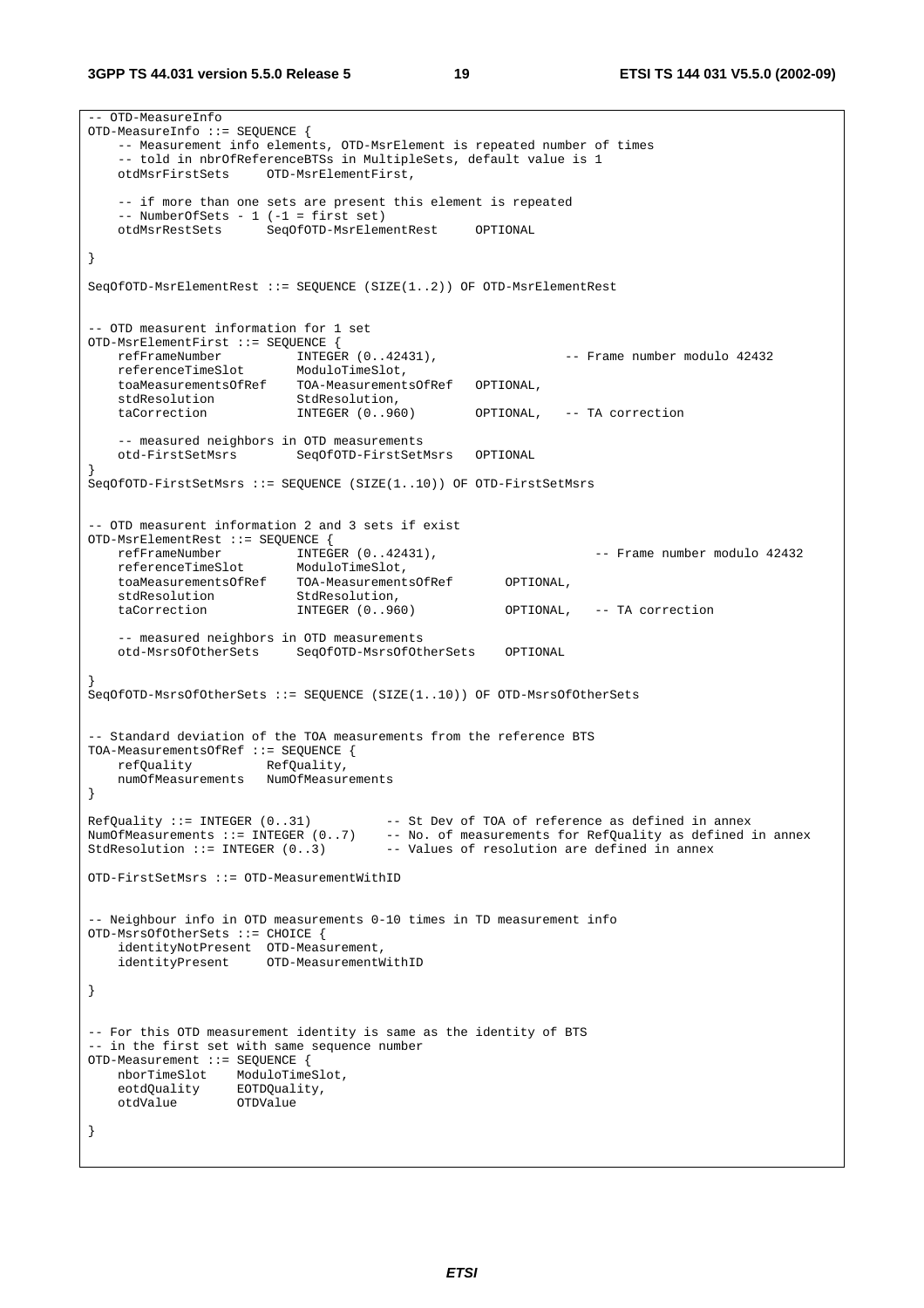```
-- This measurement contains the BTS identity and measurement 
OTD-MeasurementWithID ::=SEQUENCE { 
 neighborIdentity NeighborIdentity, 
 nborTimeSlot ModuloTimeSlot, 
 eotdQuality EOTDQuality, 
    otdValue OTDValue 
} 
EOTDQuality ::= SEQUENCE { 
   nbrOfMeasurements INTEGER (0..7),
   stdOfEOTD INTEGER (0..31)} 
NeighborIdentity ::= CHOICE { 
 bsicAndCarrier BSICAndCarrier, -- BSIC and Carrier 
 ci CellID, -- Cell ID, LAC not needed 
    multiFrameCarrier MultiFrameCarrier, -- MultiFrameOffest and BSIC 
requestIndex RequestIndex, -- Index to Requested Neighbor List
 systemInfoIndex SystemInfoIndex, -- Index to System info list, this type of neighbour 
                                          -- identity shall not be used by the MS unless it has 
                                          -- received the SystemInfoAssistData from the SMLC for 
    -- this cell. 
             CellIDAndLAC
} 
-- Multiframe and carrier 
MultiFrameCarrier ::= SEQUENCE { 
bcchCarrier BCCHCarrier,
 multiFrameOffset MultiFrameOffset 
} 
-- OTD measurement value for neighbour 
OTDValue ::= INTEGER (0..39999) 
-- Location information IE 
LocationInfo ::= SEQUENCE {<br>refFrame INTEGER (0..65535),
refFrame       INTEGER (0..65535),        -- Reference Frame number
 -- If refFrame is within (42432..65535), it shall be ignored by the receiver 
    -- in that case the MS should provide GPS TOW if available 
 gpsTOW INTEGER (0..14399999) OPTIONAL, -- GPS TOW 
 fixType FixType, 
    -- Note that applicable range for refFrame is 0 - 42431 
    -- Possible shapes carried in posEstimate are 
    -- ellipsoid point, 
    -- ellipsoid point with uncertainty circle 
    -- ellipsoid point with uncertainty ellipse 
    -- ellipsoid point with altitude 
    -- ellipsoid point with altitude and uncertainty ellipsoid 
    posEstimate Ext-GeographicalInformation 
} 
FixType ::= INTEGER { 
   twoDFix (0), 
    threeDFix (1) 
} (0..1) 
-- GPS-Measurement information 
GPS-MeasureInfo ::= SEQUENCE { 
    -- Measurement info elements 
    -- user has to make sure that in this element is number of elements 
     -- defined in reference BTS identity 
    gpsMsrSetList SeqOfGPS-MsrSetElement 
} 
SeqOfGPS-MsrSetElement ::= SEQUENCE (SIZE(1..3)) OF GPS-MsrSetElement 
-- OTD measurent information 1-3 times in message 
GPS-MsrSetElement ::= SEQUENCE {<br>refFrame INTEGER (0..6
   refFrame INTEGER (0..65535) OPTIONAL, -- Reference Frame number<br>qpsTOW GPSTOW24b, -- GPS TOW
                  GPSTOW 24b, - GPS TOW
    -- Note that applicable range for refFrame is 0 - 42431
```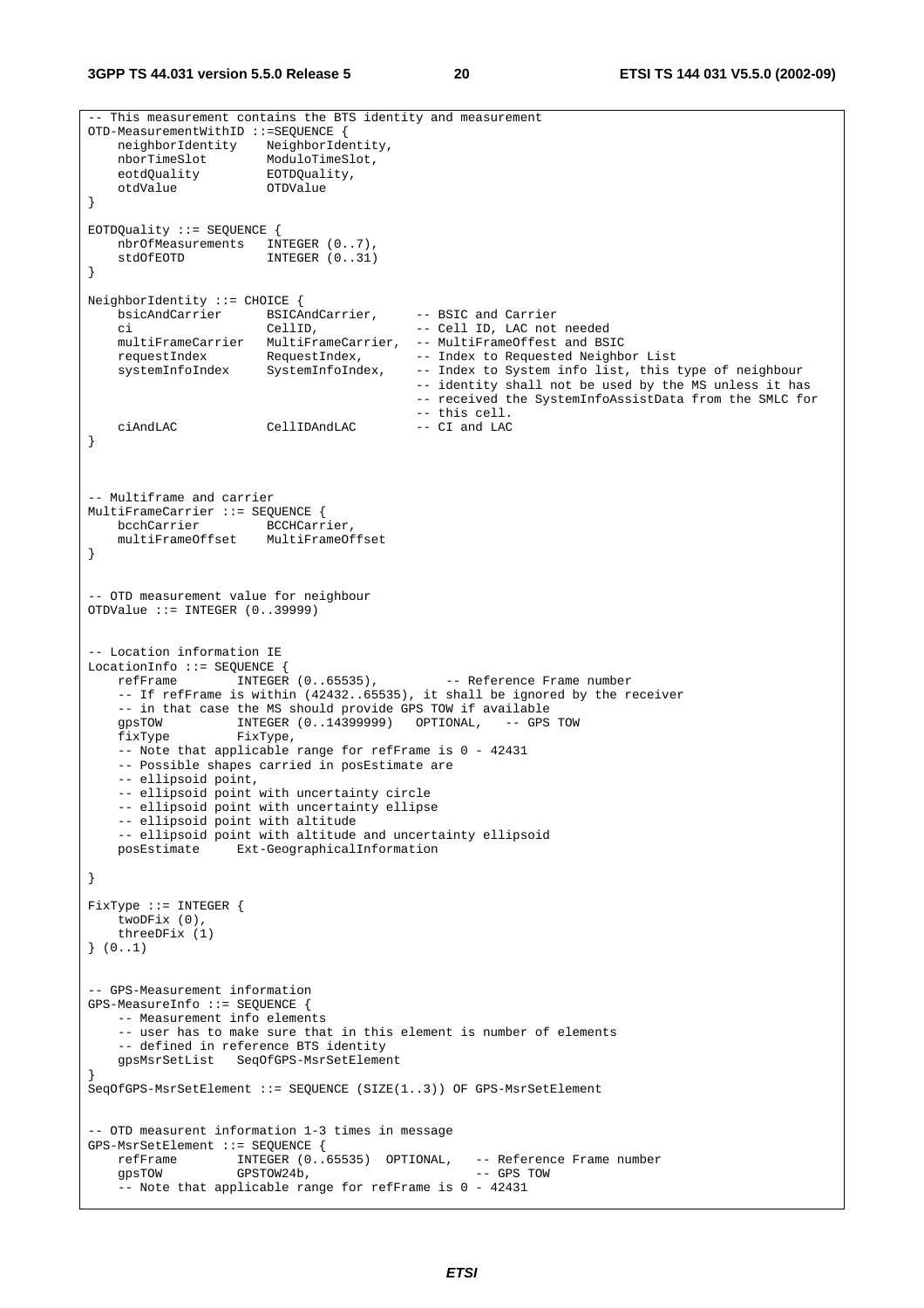```
--N_SAT can be read from number of elements of gps-msrList 
    gps-msrList SeqOfGPS-MsrElement 
} 
-- 24 bit presentation for GPSTOW 
GPSTOW24b ::= INTEGER (0..14399999) 
-- measured elements in measurement parameters field 
SeqOfGPS-MsrElement ::= SEQUENCE (SIZE(1..16)) OF GPS-MsrElement
GPS-MsrElement ::= SEQUENCE { 
   satelliteID SatelliteID, -- Satellite identifier
 cNo INTEGER (0..63), -- carrier noise ratio 
 doppler INTEGER (-32768..32767), -- doppler, mulltiply by 0.2 
wholeChips INTEGER (0..1022), - - whole value of the code phase measurement
fracChips INTEGER (0..1024), -- fractional value of the code phase measurement
                                          -- a value of 1024 shall not be encoded by the sender 
                                           -- the receiver shall consider a value of 1024 to be 
   -- invalid data<br>mpathIndic MpathIndic, 1999 -- multipatl
                                              -- multipath indicator<br>-- index
   pseuRangeRMSErr INTEGER (0..63)
} 
-- Multipath indicator 
MpathIndic ::= ENUMERATED { 
    notMeasured (0), 
    low (1), 
    medium (2), 
    high (3) 
} 
-- Location error IE 
LocationError ::= SEQUENCE { 
    locErrorReason LocErrorReason, 
                              AdditionalAssistanceData OPTIONAL,
 ... 
} 
LocErrorReason ::= ENUMERATED { 
    unDefined (0), 
    notEnoughBTSs (1), 
    notEnoughSats (2), 
    eotdLocCalAssDataMissing (3), 
    eotdAssDataMissing (4), 
    gpsLocCalAssDataMissing (5), 
    gpsAssDataMissing (6), 
    methodNotSupported (7), 
    notProcessed (8), 
    refBTSForGPSNotServingBTS (9), 
    refBTSForEOTDNotServingBTS (10), 
    ... 
}
```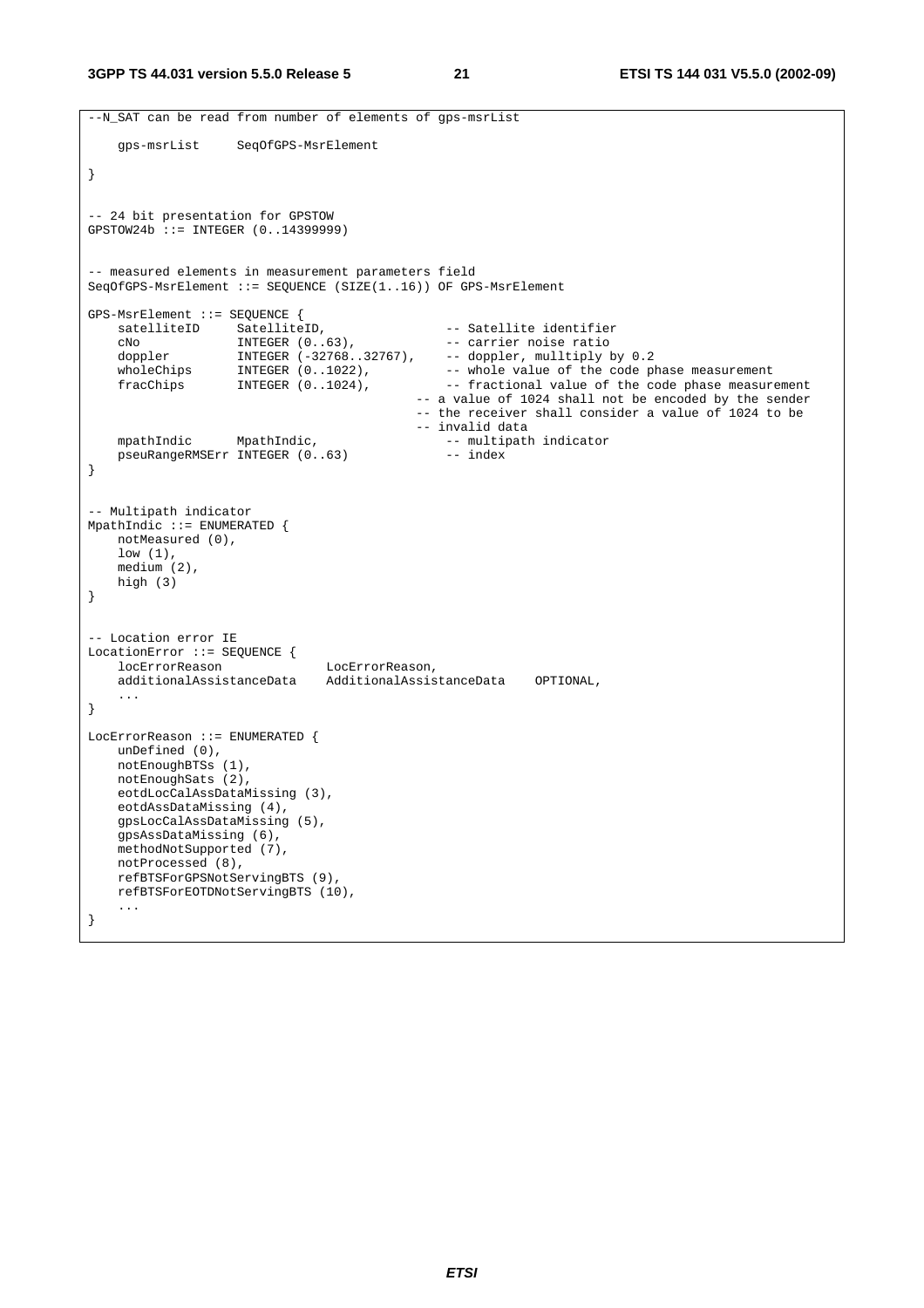```
-- exception handling:
-- an unrecognized value shall be treated the same as value 0 
-- defines additional assistance data needed for any new location attempt 
-- MS shall retain any assistance data already received 
AdditionalAssistanceData ::= SEQUENCE { 
 gpsAssistanceData GPSAssistanceData OPTIONAL, 
 extensionContainer ExtensionContainer OPTIONAL, 
    ... 
} 
GPSAssistanceData ::= OCTET STRING (SIZE (1..maxGPSAssistanceData)) 
-- GPSAssistanceData has identical structure and encoding to octets 3 to n of the 
-- GPS Assistance Data IE in 3GPP TS 49.031 
maxGPSAssistanceData INTEGER ::= 40 
-- Protocol Error Causes 
ErrorCodes ::= ENUMERATED { 
    unDefined (0), 
missingComponet (1), 
incorrectData (2), 
missingIEorComponentElement (3), 
messageTooShort (4), 
unknowReferenceNumber (5), 
... 
} 
-- exception handling: 
-- an unrecognized value shall be treated the same as value 0
-- GPS assistance data IE 
GPS-AssistData ::= SEQUENCE { 
                  ControlHeader
} 
-- More Assistance Data To Be Sent IE 
-- More Assistance Data Components On the Way indication for delivery of an entire set of assistance 
-- data in multiple Assistance Data components. 
MoreAssDataToBeSent ::= ENUMERATED { 
  noMoreMessages (0), --- This is the only or last Assistance Data message used to deliver
                               -- the entire set of assistance data. 
    moreMessagesOnTheWay (1) -- The SMLC will send more Assistance Data messages or a final RRLP 
                               -- Measure Position Request message to deliver the 
                               -- the entire set of assistance data. 
} 
-- Control header of the GPS assistance data 
ControlHeader ::= SEQUENCE { 
    -- Field type Present information 
 referenceTime ReferenceTime OPTIONAL, 
 refLocation RefLocation OPTIONAL, 
 dgpsCorrections DGPSCorrections OPTIONAL, 
 navigationModel NavigationModel OPTIONAL, 
 ionosphericModel IonosphericModel OPTIONAL, 
utcModel UTCModel OPTIONAL,
 almanac Almanac OPTIONAL, 
 acquisAssist AcquisAssist OPTIONAL, 
    realTimeIntegrity SeqOf-BadSatelliteSet OPTIONAL 
} 
ReferenceTime ::= SEQUENCE { 
   gpsTime GPSTime,<br>gsmTime GSMTime
                     gsmTime GSMTime OPTIONAL, 
   gpsTowAssist
}
```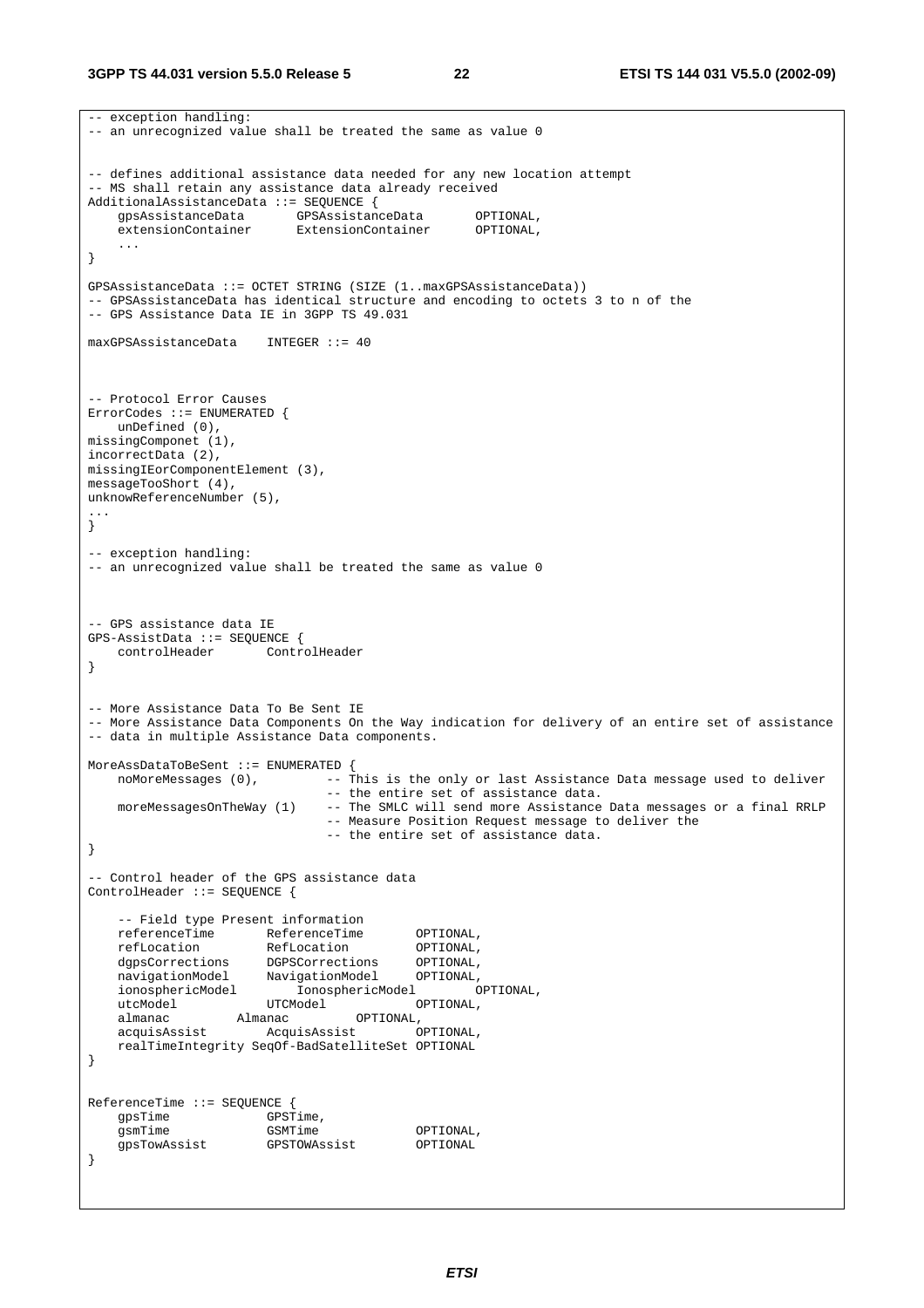```
-- GPS Time includes week number and time-of-week (TOW) 
GPSTime ::= SEQUENCE { 
    gpsTOW23b GPSTOW23b, 
    gpsWeek GPSWeek 
} 
-- GPSTOW, range 0-604799.92, resolution 0.08 sec, 23-bit presentation 
GPSTOW23b ::= INTEGER (0..7559999) 
-- GPS week number 
GPSWeek ::= INTER (0..1023)-- GPSTOWAssist consists of TLM message, Anti-spoof flag, Alert flag, and 2 reserved bits in TLM 
Word 
-- for each visible satellite. 
-- N SAT can be read from number of elements in GPSTOWAssist
GPSTOWAssist ::= SEQUENCE (SIZE(1..12)) OF GPSTOWAssistElement 
GPSTOWAssistElement ::= SEQUENCE { 
 satelliteID SatelliteID, 
 tlmWord TLMWord, 
   antiSpoof AntiSpoofFlag,
   alert AlertFlag,<br>tlmRsvdBits TLMReserve
                       TLMReservedBits
} 
-- TLM Word, 14 bits 
TLMWord := INTEGER (0..16383)-- Anti-Spoof flag 
AntiSpoofFlag ::= INTEGER (0..1) 
 -- Alert flag 
AlertFlag ::= INTEGER (0..1)-- Reserved bits in TLM word, MSB occurs earlier in TLM Word transmitted by satellite 
TLMReservedBits ::= INTEGER (0..3) 
GSMTime ::= SEQUENCE { 
   bcchCarrier BCCHCarrier, -- BCCH carrier<br>bsic BSIC, -- BSIC
   bsic BSIC, -- BSIC<br>frameNumber FrameNumber,
   frameNumber FrameNumber,<br>timeSlot TimeSlot,
 timeSlot TimeSlot, 
 bitNumber BitNumber 
} 
-- Frame number 
FrameNumber ::= INTEGER (0..2097151) 
-- Time slot number 
TimeSlot ::= INTEGER (0..7) 
 -- Bit number 
BitNumber ::= INTEGER (0..156) 
 - Reference Location IE
RefLocation ::= SEQUENCE { 
     threeDLocation Ext-GeographicalInformation 
}
```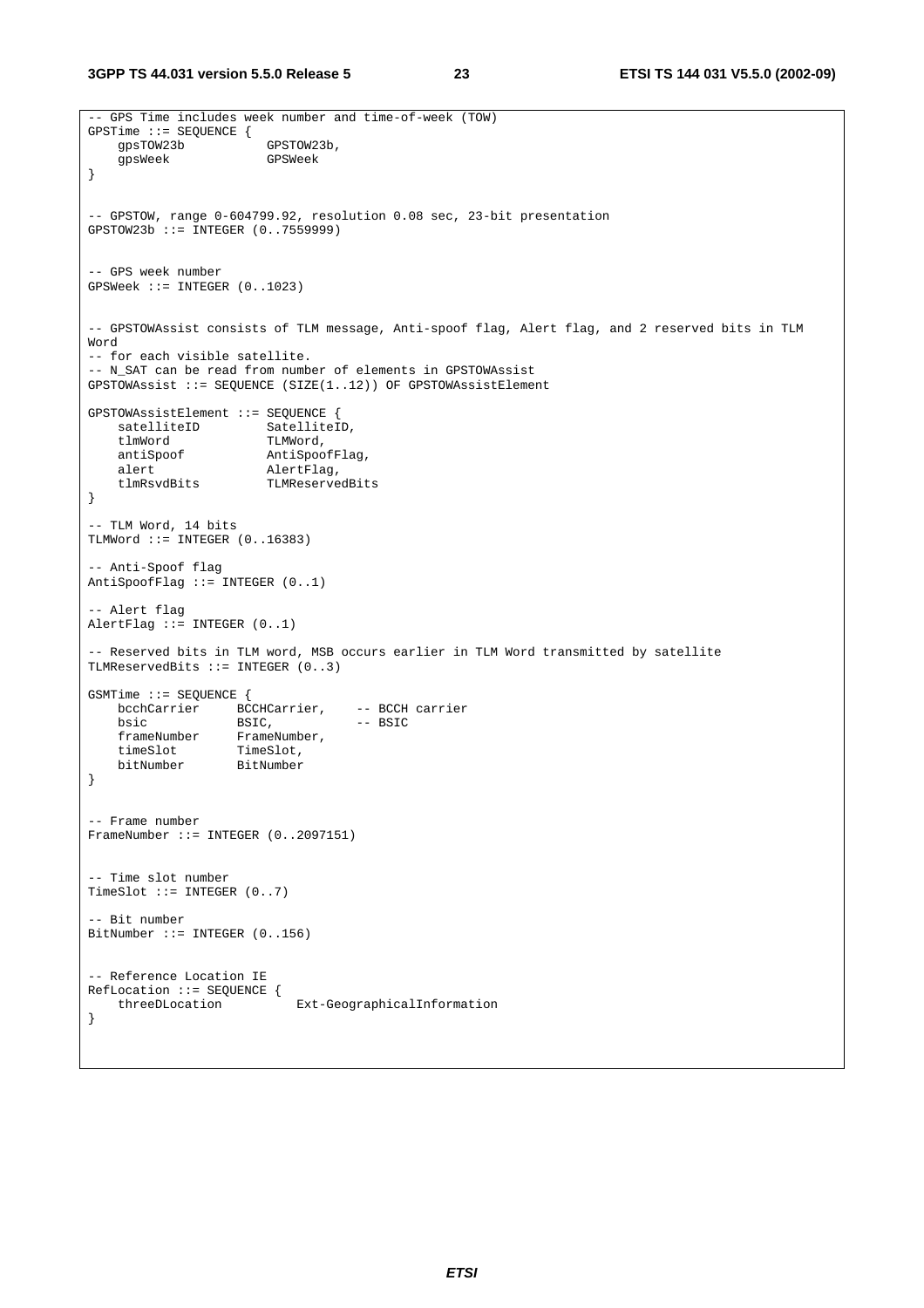-- DGPS Corrections IE DGPSCorrections ::= SEQUENCE { gpsTOW INTEGER (0..604799), -- DGPS reference time status INTEGER  $(0..7)$ , -- N\_SAT can be read from number of elements of satList satList SeqOfSatElement } SeqOfSatElement ::= SEQUENCE (SIZE (1..16)) OF SatElement -- number of correction for satellites SatElement ::= SEQUENCE { satelliteID SatelliteID, --- Sequence number for ephemeris iode INTEGER (0..239), -- User Differential Range Error udre INTEGER (0..3), -- Pseudo Range Correction, range is  $-- -655.04 - +655.04,$ pseudoRangeCor INTEGER (-2047..2047), -- Pseudo Range Rate Correction, range is  $-- -4.064 - +4.064,$  rangeRateCor INTEGER (-127..127), -- Delta Pseudo Range Correction 2 deltaPseudoRangeCor2 INTEGER (-127..127), -- This IE shall be ignored by the receiver and -- set to zero by the sender -- Delta Pseudo Range Correction 2<br>deltaRangeRateCor2 INTEGER (-7..7), deltaRangeRateCor2 INTEGER (-7..7), - This IE shall be ignored by the receiver and -- set to zero by the sender -- Delta Pseudo Range Correction 3<br>deltaPseudoRangeCor3 INTEGER (-127..127), -- This IE shall be ignored by the receiver and -- set to zero by the sender -- Delta Pseudo Range Correction 3<br>deltaRangeRateCor3 INTEGER (-7..7) -- This IE shall be ignored by the receiver and -- set to zero by the sender } SatelliteID ::= INTEGER (0..63) -- identifies satellite -- Navigation Model IE NavigationModel ::= SEQUENCE { navModelList SeqOfNavModelElement } -- navigation model satellite list SeqOfNavModelElement ::= SEQUENCE (SIZE(1..16)) OF NavModelElement NavModelElement ::= SEQUENCE { satelliteID SatelliteID, satStatus SatStatus -- satellite status } -- the Status of the navigation model SatStatus ::= CHOICE { -- New satellite, new Navigation Model newSatelliteAndModelUC UncompressedEphemeris, -- Existing satellite, Existing Navigation Model oldSatelliteAndModel NULL, -- Existing satellite, new Navigation Model<br>newNaviModelUC UncompressedEphemer UncompressedEphemeris, ... }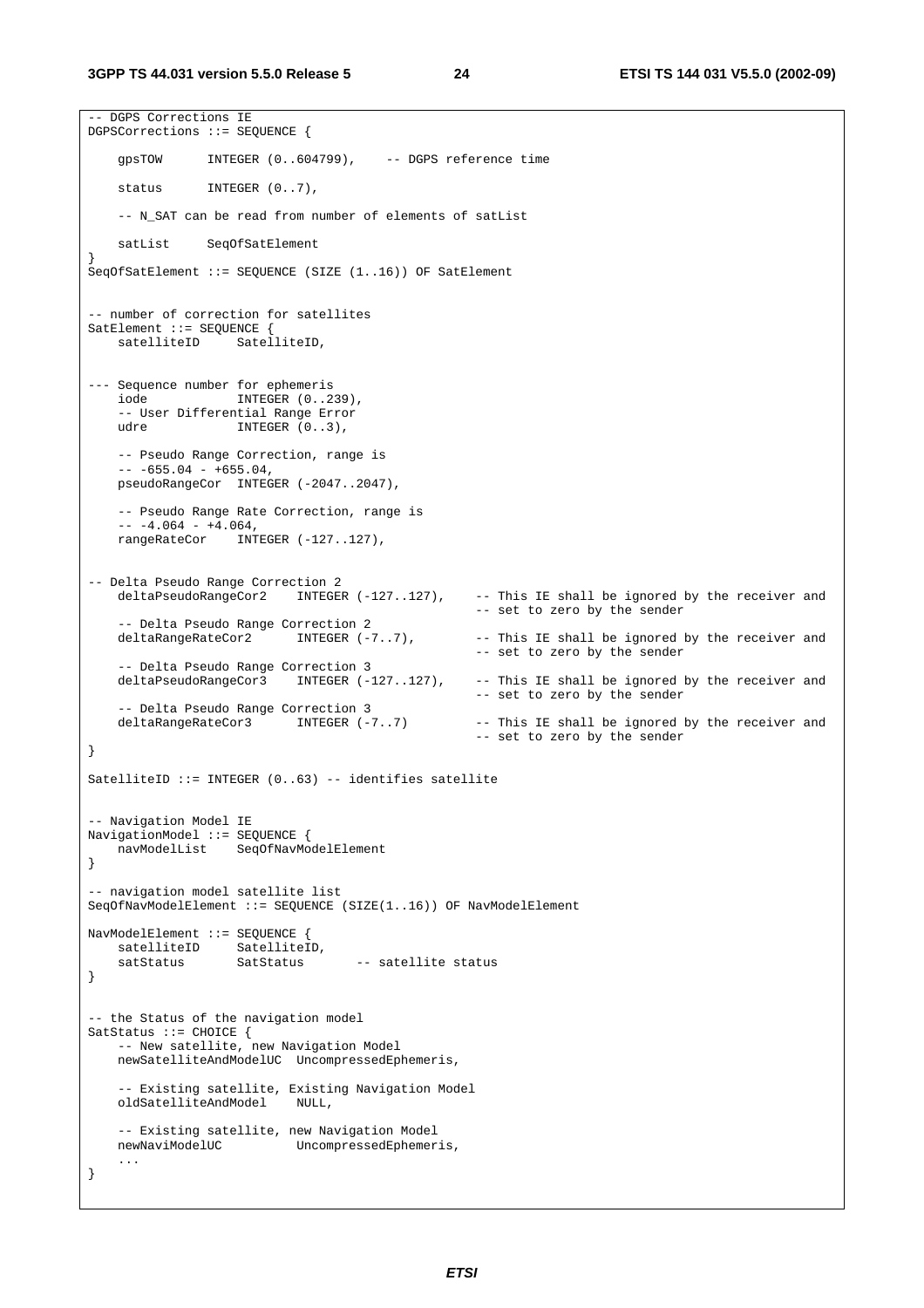-- Uncompressed satellite emhemeris and clock corrections UncompressedEphemeris ::= SEQUENCE { ephemCodeOnL2 INTEGER  $(0..3)$ , ephemURA INTEGER (0..15), ephemSVhealth INTEGER (0..63), ephemIODC INTEGER (0..1023), ephemL2Pflag INTEGER (0..1), ephemSF1Rsvd EphemerisSubframe1Reserved, ephemTgd INTEGER (-128..127), ephemToc INTEGER (0..37799), ephemAF2 INTEGER (-128..127), ephemAF1 INTEGER (-32768..32767), ephemAF0 INTEGER (-2097152..2097151), ephemCrs INTEGER (-32768..32767), ephemDeltaN INTEGER (-32768..32767), ephemM0 INTEGER (-2147483648..2147483647), ephemCuc INTEGER (-32768..32767), ephemE INTEGER (0..4294967295), ephemCus INTEGER (-32768..32767), ephemAPowerHalf INTEGER (0..4294967295), ephemToe INTEGER (0..37799), ephemFitFlag INTEGER (0..1), ephemAODA INTEGER (0..31), ephemCic INTEGER (-32768..32767), ephemOmegaA0 INTEGER (-2147483648..2147483647), ephemCis INTEGER (-32768..32767), ephemI0 INTEGER (-2147483648..2147483647), ephemCrc INTEGER (-32768..32767), ephemW INTEGER (-2147483648..2147483647), ephemOmegaADot INTEGER (-8388608..8388607), ephemIDot INTEGER (-8192..8191) } -- Reserved bits in subframe 1 of navigation message EphemerisSubframe1Reserved ::= SEQUENCE { reserved1 INTEGER (0..8388607), -- 23-bit field<br>
reserved2 INTEGER (0..16777215), -- 24-bit field<br>
reserved2 INTEGER (0..16777215), -- 24-bit field reserved2 INTEGER (0..16777215), -- 24-bit field reserved3 INTEGER (0..16777215), -- 24-bit field reserved4 INTEGER (0..65535) -- 16-bit field } -- Ionospheric Model IE IonosphericModel ::= SEQUENCE { alfa0 INTEGER (-128..127), alfa1 INTEGER (-128..127), alfa2 INTEGER (-128..127), alfa3 INTEGER (-128..127), beta0 INTEGER (-128..127), beta1 INTEGER (-128..127), beta1 INTEGER (-128..127),<br>beta2 INTEGER (-128..127),<br>beta3 INTEGER (-128..127) INTEGER (-128..127) } -- Universal Time Coordinate Model UTCModel ::= SEQUENCE { INTEGER (-8388608..8388607), utcA0 INTEGER (-2147483648..2147483647), utcTot INTEGER (0..255), utcWNt INTEGER (0..255), utcDeltaTls INTEGER (-128..127), utcWNlsf INTEGER (0..255), utcDN INTEGER (-128..127), utcDeltaTlsf INTEGER (-128..127) }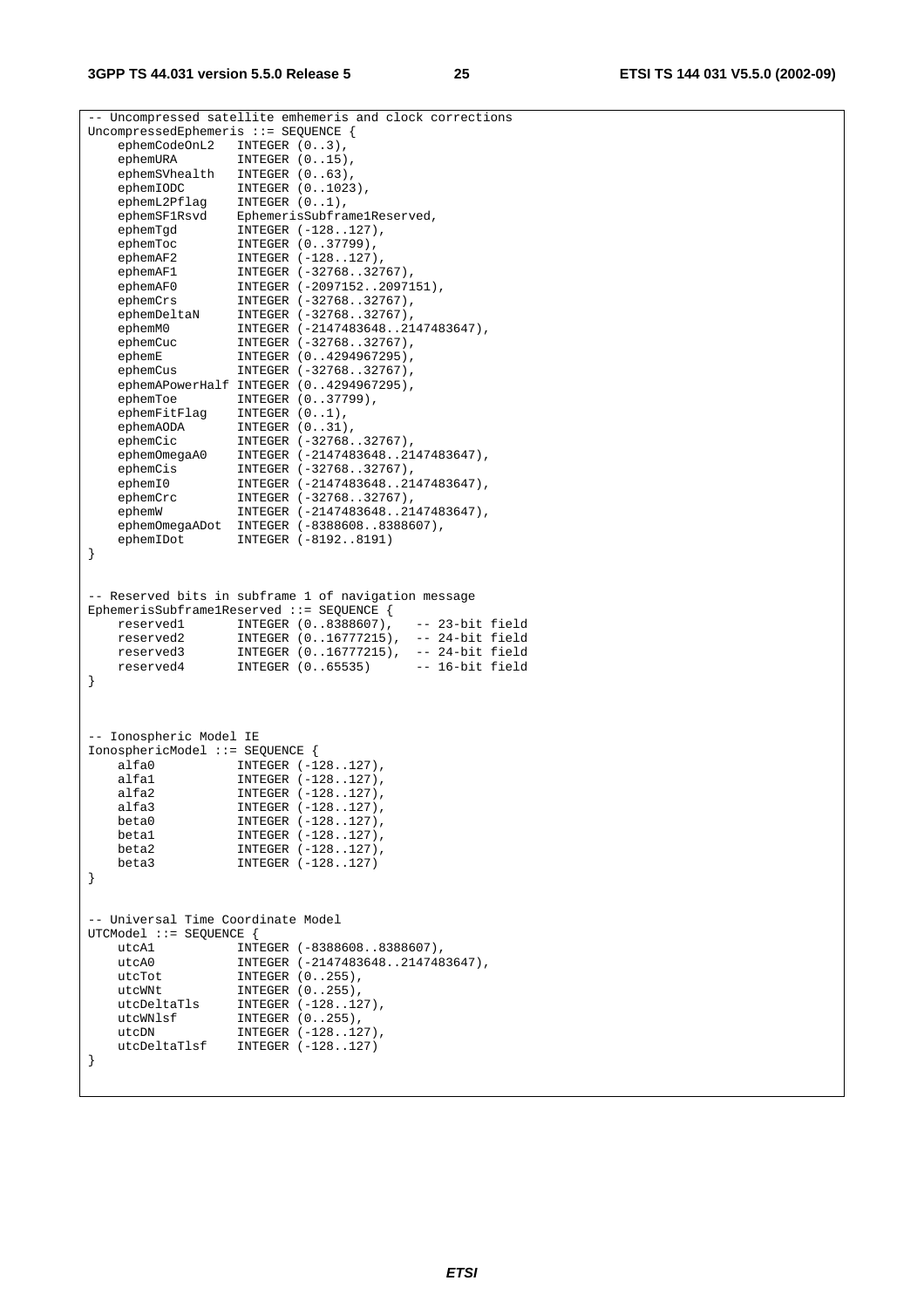#### **3GPP TS 44.031 version 5.5.0 Release 5 26 ETSI TS 144 031 V5.5.0 (2002-09)**

```
-- Almanac, Long term model 
-- NOTE: These are parameters are subset of the ephemeris 
-- NOTE: But with reduced resolution and accuracy 
Almanac ::= SEQUENCE {<br>alamanacWNa    INTEGER (0..255),
    alamanacWNa INTEGER (0..255), -- Once per message 
     -- navigation model satellite list. 
   -- The size of almanacList is actually Nums_Sats_Total field<br>almanacList SeqOfAlmanacElement
                  SeqOfAlmanacElement
} 
SeqOfAlmanacElement ::= SEQUENCE (SIZE(1..64)) OF AlmanacElement 
-- Almanac info once per satellite 
AlmanacElement ::= SEQUENCE { 
   satelliteID SatelliteID,
   almanacE INTEGER (0..65535),
 alamanacToa INTEGER (0..255), 
 almanacKsii INTEGER (-32768..32767), 
 almanacOmegaDot INTEGER (-32768..32767), 
 almanacSVhealth INTEGER (0..255), 
    almanacAPowerHalf INTEGER (0..16777215), 
 almanacOmega0 INTEGER (-8388608..8388607), 
 almanacW INTEGER (-8388608..8388607), 
 almanacM0 INTEGER (-8388608..8388607), 
 almanacAF0 INTEGER (-1024..1023), 
 almanacAF1 INTEGER (-1024..1023) 
} 
-- Acquisition Assistance 
AcquisAssist ::= SEQUENCE { 
    -- Number of Satellites can be read from acquistList 
    timeRelation TimeRelation, 
     -- Acquisition assistance list 
   -- The size of Number of Satellites is actually Number of Satellites field acquisList SeqOfAcquisElement
                   SeqOfAcquisElement
} 
SeqOfAcquisElement ::= SEQUENCE (SIZE(1..16)) OF AcquisElement 
-- the relationship between GPS time and air-interface timing 
TimeRelation ::= SEQUENCE { 
 -- 
    gpsTOW GPSTOW23b, -- 23b presentation 
    gsmTime GSMTime OPTIONAL 
}
```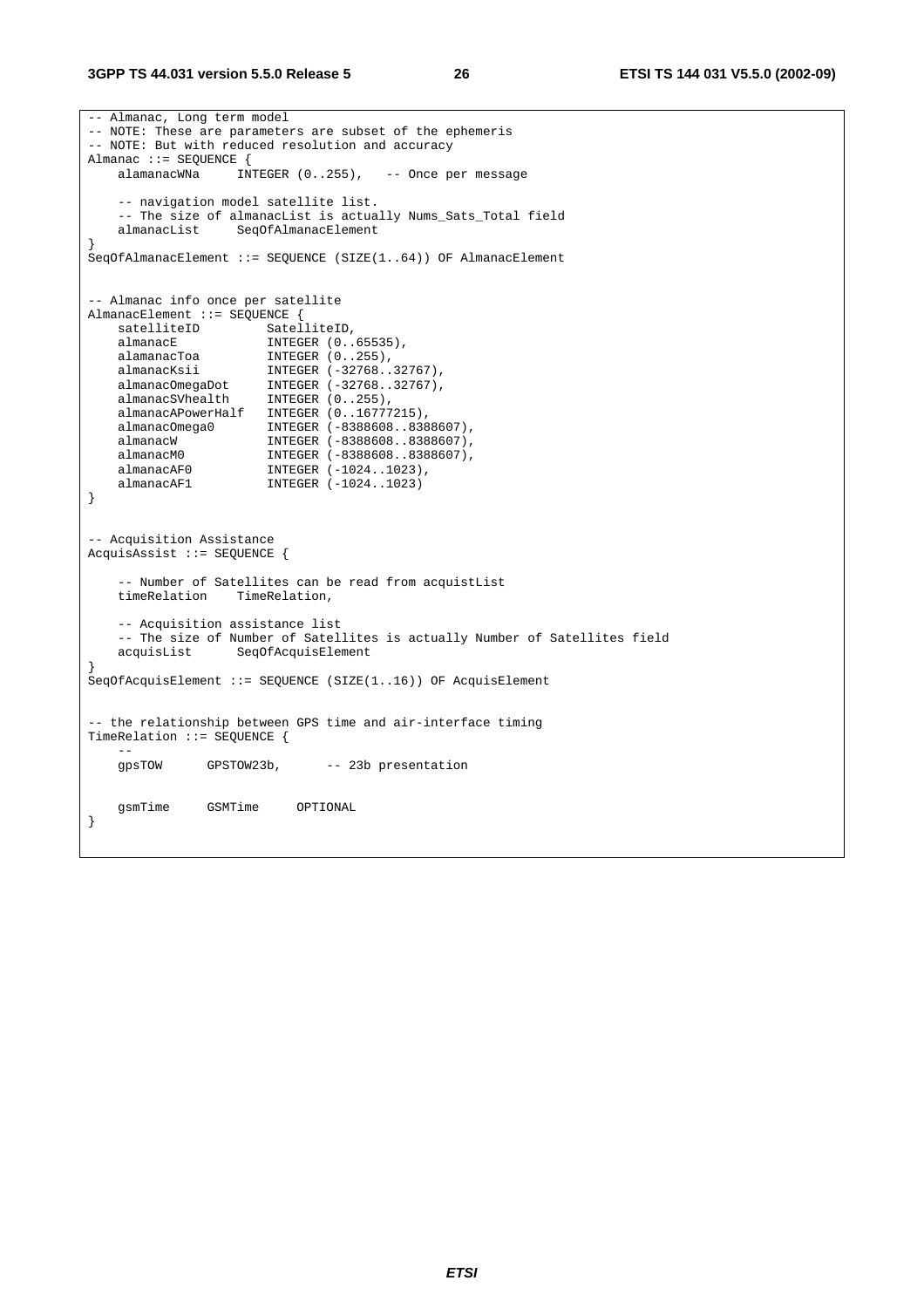-- data occuring per number of satellites

AcquisElement ::= SEQUENCE { svid SatelliteID. -- Doppler 0th order term, -- -5120.0 - 5117.5 Hz (= -2048 - 2047 with 2.5 Hz resolution) doppler0 **INTEGER** (-2048..2047), -- Doppler 1st order term, -1.0 - +0.5 Hz/sec addionalDoppler AddionalDopplerFields OPTIONAL, codePhase INTEGER (0..1022), -- Code Phase intCodePhase INTEGER (0..19), -- Integer Code Phase gpsBitNumber INTEGER (0..3), -- GPS bit number codePhaseSearchWindow INTEGER (0..15), -- Code Phase Search Window addionalAngle AddionalAngleFields OPTIONAL } AddionalDopplerFields ::= SEQUENCE { doppler1 INTEGER  $(0..63)$ , dopplerUncertainty INTEGER (0..7) } AddionalAngleFields ::= SEQUENCE {  $--$  azimuth angle,  $0 - 348.75$  deg (= 0 - 31 with 11.25 deg resolution) azimuth INTEGER  $(0..31)$ ,  $--$  elevation angle,  $0 - 78.75$  deg  $(= 0 - 7$  with 11.25 deg resolution) elevation INTEGER  $(0..7)$ } -- Real-Time Integrity -- number of bad satellites can be read from this element SeqOf-BadSatelliteSet ::= SEQUENCE (SIZE(1..16)) OF SatelliteID -- Extension Elements -- Release 98 Extensions here Rel98-MsrPosition-Req-Extension ::= SEQUENCE { OPTIONAL, -- ExpectedOTD extension ... -- Further R98 extensions here } Rel98-AssistanceData-Extension ::= SEQUENCE {<br>rel98-Ext-ExpOTD Rel98-Ext-ExpOTD OPTIONAL, -- ExpectedOTD extension ... -- Further R98 extensions here } -- Release 98 ExpOTD extension Rel98-Ext-ExpOTD ::= SEQUENCE { -- If MsrAssistBTS is included in message, msrAssistData-R98-ExpOTD shall be included.<br>msrAssistData-R98-ExpOTD MsrAssistData-R98-ExpOTD OPTIONAL. msrAssistData-R98-ExpOTD MsrAssistData-R98-ExpOTD OPTIONAL, -- If SystemInfoAssistaData is included in message, systemInfoAssistData-R98-ExpOTD shall be -- included. systemInfoAssistData-R98-ExpOTD SystemInfoAssistData-R98-ExpOTD OPTIONAL } -- MsrAssistData R98 extension MsrAssistData-R98-ExpOTD ::= SEQUENCE { msrAssistList-R98-ExpOTD SeqOfMsrAssistBTS-R98-ExpOTD } -- Indexes in SeqOfMsrAssistBTS-R98-ExpOTD refer to SeqOfMsrAssistBTS -- If the index exceeds the SegOfMsrAssistBTS range or if there is other -- inconsistencies between the BTS indices, the MS shall apply protocol -- error cause incorrectData SeqOfMsrAssistBTS-R98-ExpOTD ::= SEQUENCE (SIZE(1..15)) OF MsrAssistBTS-R98-ExpOTD -- This element completes MsrAssistBTS IE MsrAssistBTS-R98-ExpOTD ::= SEQUENCE { expectedOTD ExpectedOTD, expOTDUncertainty ExpOTDUncertainty }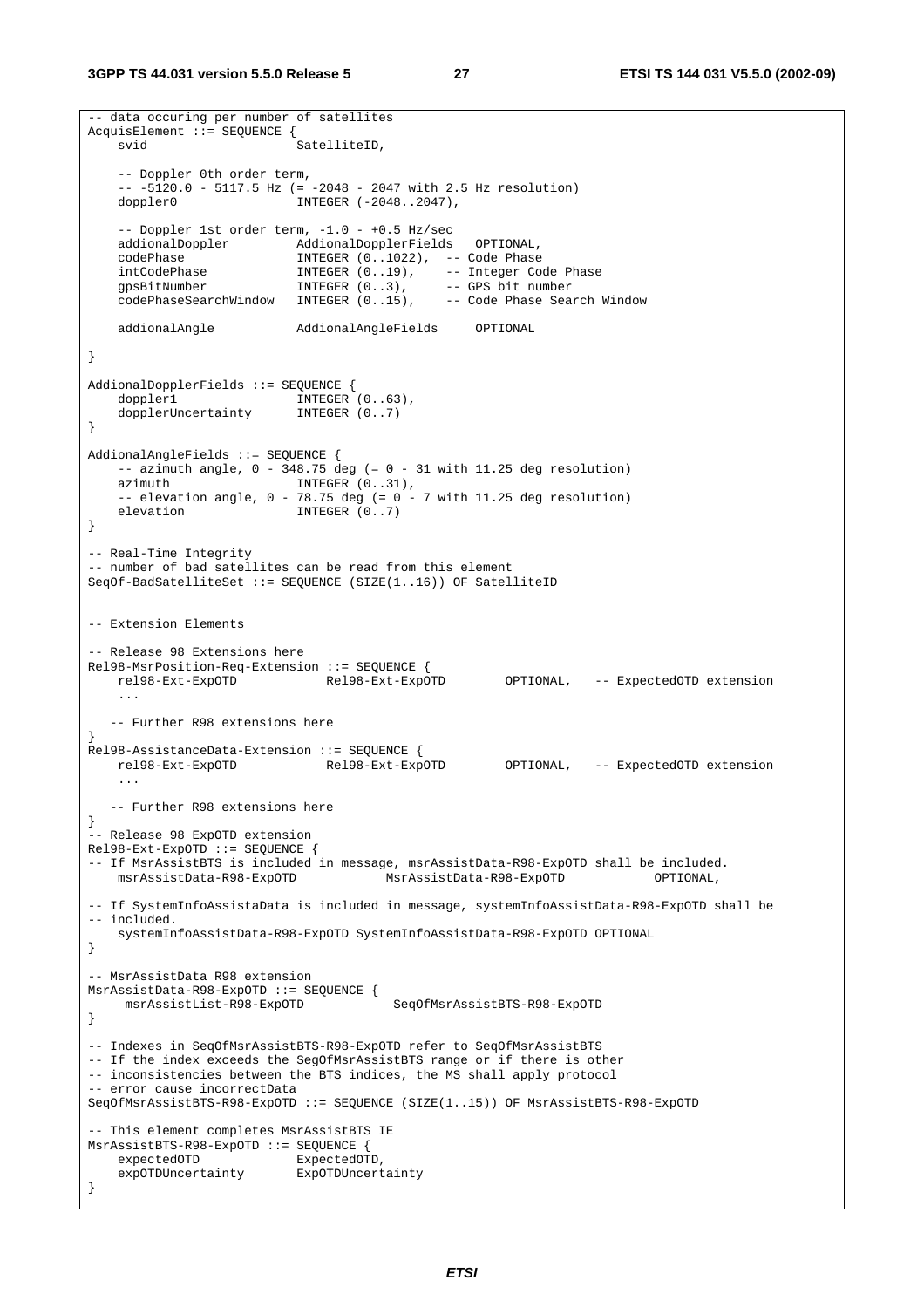**3GPP TS 44.031 version 5.5.0 Release 5 28 ETSI TS 144 031 V5.5.0 (2002-09)**

```
-- SystemInfoAssistData R98 extension 
SystemInfoAssistData-R98-ExpOTD ::= SEQUENCE { 
    systemInfoAssistListR98-ExpOTD SeqOfSystemInfoAssistBTS-R98-ExpOTD 
} 
-- SeqOfSystemInfoAssistBTS-R98-ExpOTD index refer to SeqOfSystemInfoAssistBTS 
-- If the index exceeds the SegOfSystemInfoAssistBTS range or if there is other
-- inconsistencies between the BTS indices, the MS shall apply protocol 
-- error cause incorrectData 
SeqOfSystemInfoAssistBTS-R98-ExpOTD ::= SEQUENCE (SIZE(1..32)) OF SystemInfoAssistBTS-R98-ExpOTD 
-- whether n.th is present or not ? 
SystemInfoAssistBTS-R98-ExpOTD ::= CHOICE { 
   notPresent NULL,<br>present Assis
                    present AssistBTSData-R98-ExpOTD 
} 
-- This element completes AssistBTSData IE 
AssistBTSData-R98-ExpOTD ::= SEQUENCE { 
   expectedOTD ExpectedOTD,
     expOTDuncertainty ExpOTDUncertainty -- Uncertainty of expected OTD 
} 
-- Expected OTD value between nbor base station and reference BTS 
-- at MS's current estimated location. 
ExpectedOTD ::= INTEGER (0..1250) 
-- The ExpectedOTD value 1250 shall not be encoded by the transmitting entity and 
-- shall be treated by the receiving entity as 0. 
-- Uncertainty of Exptected OTD in bits 
ExpOTDUncertainty ::= INTEGER(0..7)
-- Release 98 extensions 
Rel-98-MsrPosition-Rsp-Extension ::= SEQUENCE { 
     -- First extension to Release 98 
    rel-98-Ext-MeasureInfo SEQUENCE { 
         otd-MeasureInfo-R98-Ext OTD-MeasureInfo-R98-Ext OPTIONAL 
     }, 
     ... 
} 
-- This is an addition to OTD-MeasureInfo element defined in original message, 
-- If OTD-MeasureInfo is absent, or if one or more OTD-MsrElementRest are present 
-- OTD-MeasureInfo-R98-Ext shall be absent. 
-- OTD-MeasureInfo-R98-Ext 
OTD-MeasureInfo-R98-Ext ::= SEQUENCE { 
     -- Measurement info elements 
    otdMsrFirstSets-R98-Ext OTD-MsrElementFirst-R98-Ext 
}
```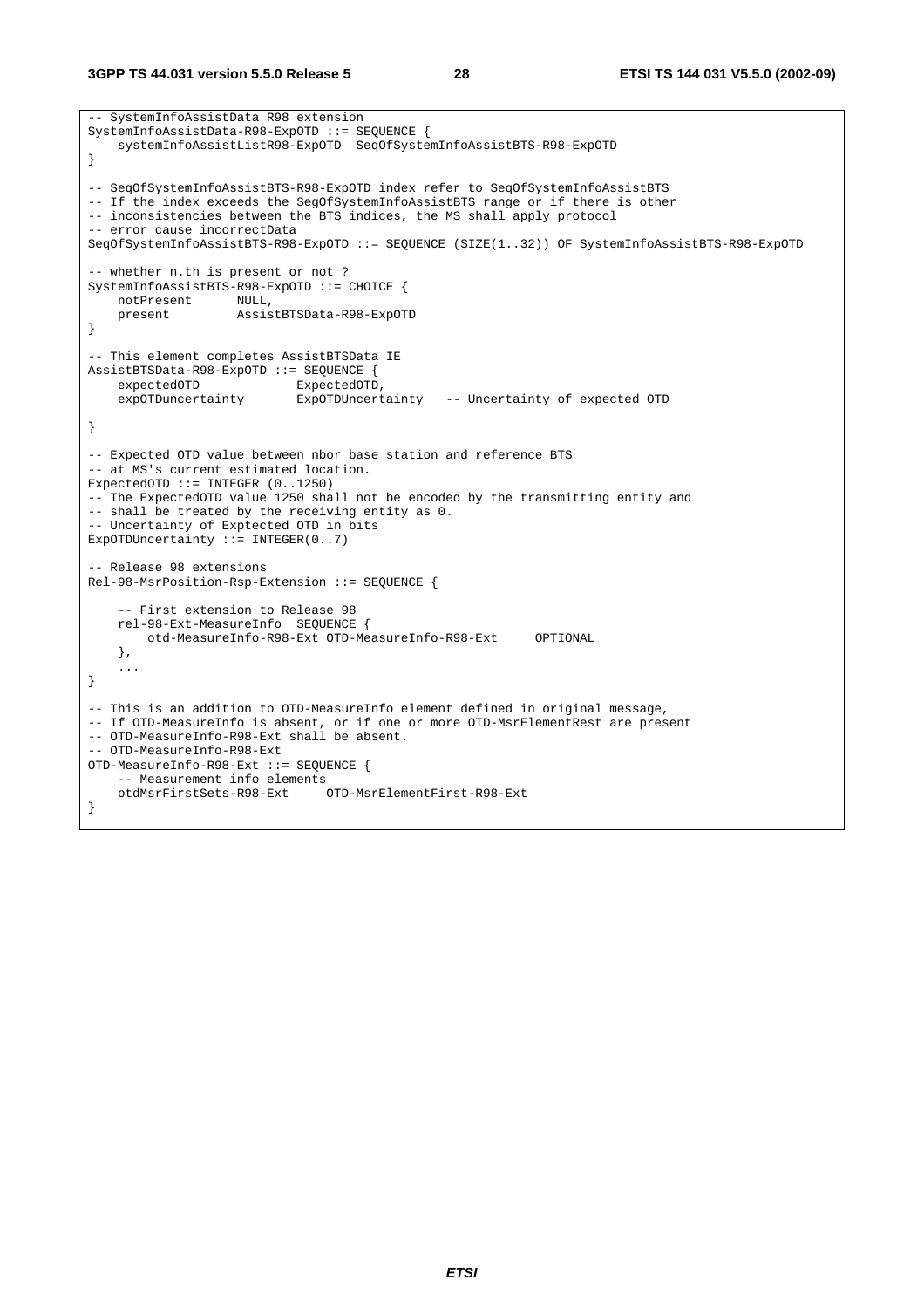```
-- OTD measurement information Ext for the first set only 
OTD-MsrElementFirst-R98-Ext ::= SEQUENCE { 
    -- additional measured neighbors in OTD measurements
     otd-FirstSetMsrs-R98-Ext SeqOfOTD-FirstSetMsrs-R98-Ext OPTIONAL 
} 
SeqOfOTD-FirstSetMsrs-R98-Ext ::= SEQUENCE (SIZE(1..5)) OF OTD-FirstSetMsrs 
Rel-5-MsrPosition-Rsp-Extension ::= SEQUENCE { 
     extended-reference Extended-reference OPTIONAL, 
     -- The extended-reference shall be included by the MS if and only if previously 
     -- received from the SMLC in a Measure Position Request. When included, the value sent 
     -- by the MS shall equal the value received from the SMLC. 
    -- extension to Release 5, for RRLP pseudo-segmentation here<br>otd-MeasureInfo-5-Ext OTD-MeasureInfo-5-Ext OPTIONAL,
    otd-MeasureInfo-5-Ext OTD-MeasureInfo-5-Ext
    ulPseudoSegInd UlPseudoSegInd OPTIONAL, -- Included when uplink RRLP 
     -- Pseudo-segmentation is used, not included when no uplink pseudo-segmentation is used 
     ... 
                     -- Possibly more extensions for Release 5 here later 
} 
Extended-reference ::= SEQUENCE { 
 smlc-code INTEGER (0..63), 
 transaction-ID INTEGER (0..262143) 
} 
OTD-MeasureInfo-5-Ext ::= SeqOfOTD-MsrElementRest 
     -- if more than one measurement sets are present this element is repeated 
     -- NumberOfSets - 1 (-1 = first set) combined in OTD-MeasureInfo-5-Ext and 
    -- OTD-MeasureInfo (e.g. if NumberOfSets is 3, then one otdMsrRestSets may
     -- be sent in OTD-MeasureInfo-5-Ext and one in OTD-MeasureInfo) 
-- First part of Uplink RRLP Pseudo-segmentation indication, possibly more may be defined 
-- in the future for segmentation with more than two segments.
UlPseudoSegInd ::= ENUMERATED { 
     firstOfMany (0), 
     secondOfMany(1) 
} 
Rel5-MsrPosition-Req-Extension ::= SEQUENCE { 
     extended-reference Extended-reference, 
 ... 
     -- Possibly more extensions for Release 5 here later 
} 
Rel5-AssistanceData-Extension ::= SEQUENCE { 
    extended-reference Extended-reference, 
 ... 
   -- Possibly more extensions for Release 5 here later 
} 
Rel-5-ProtocolError-Extension::= SEQUENCE { 
    extended-reference Extended-reference OPTIONAL, 
     -- The extended-reference shall be included by the MS if and only if previously 
     -- received from the SMLC. 
     -- When included, the value sent by the MS shall equal the value received from the SMLC. 
 ... 
     -- Possibly more extensions for Release 5 here later 
}
```
## 6 TOM Protocol Header for RRLP Transport

## 6.1 General

For the specification of the TOM protocol, see 3GPP TS 44.064 [10].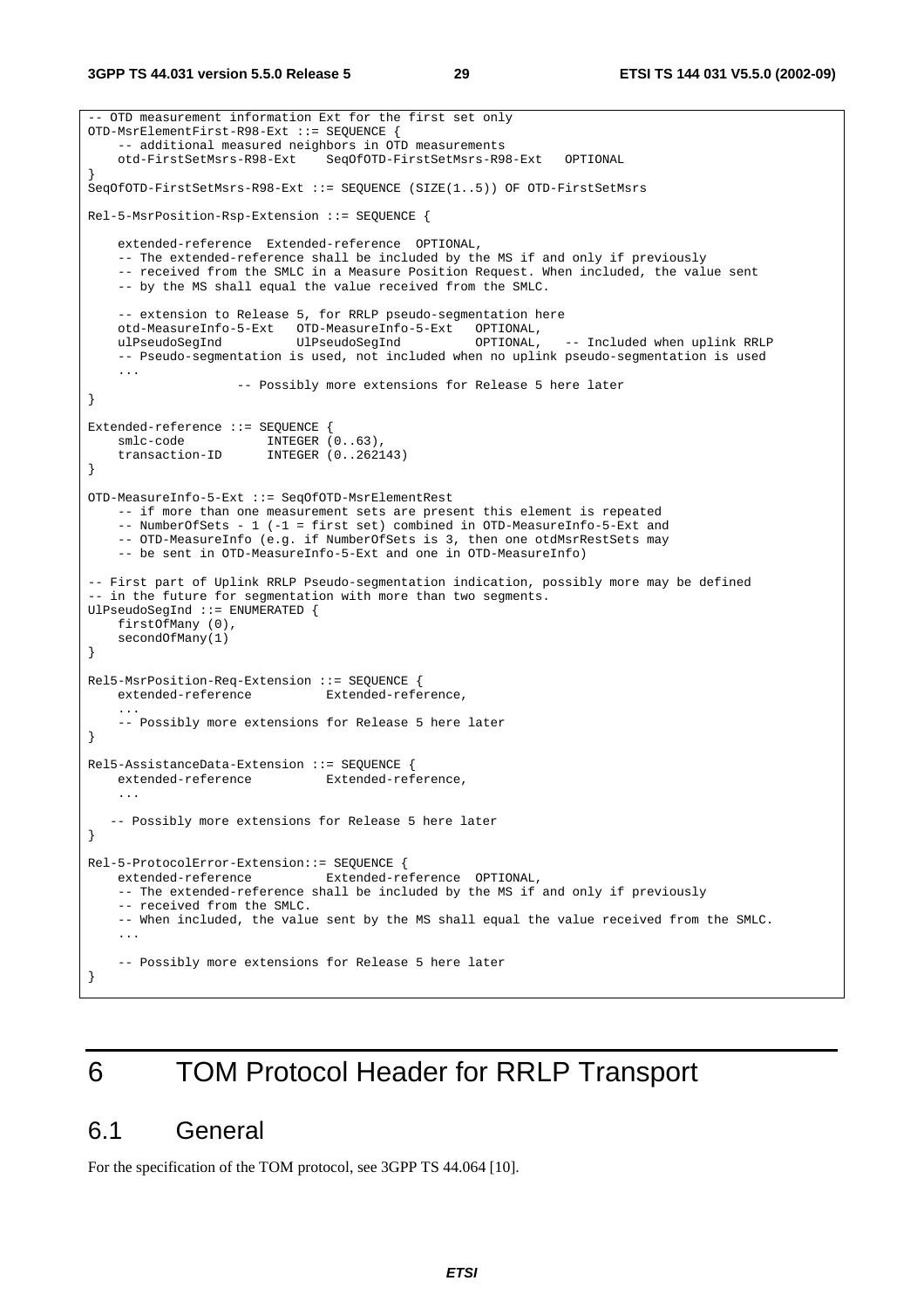## 6.2 Remaining Octets of TOM Protocol Header for RRLP

The number of remaining octet following the first octets of the TOM protocol header for RRLP is one. The encoding of this octet is defined in the figure 6.1 and the table 6.1.



**Figure 6.1: Remaining Octets of TOM Protocol Header for RRLP** 

#### **Table 6.1: C/R bit content**

| C/R | UI frame information field                             |
|-----|--------------------------------------------------------|
|     | Command (SMLC to MS) or Final Response (MS to<br>SMLC) |
|     | Not Command or Final Response                          |

The setting of the C/R flag is provided by the sending RRLP entity, for further details see 3GPP TS 43.059.

The Spare bits shall be ignored by the receiver and set to 0 by the sender. If a protocol header with more than one remaining octet of the TOM protocol header is received, the additional octets after the first remaining octet shall be ignored by the receiver.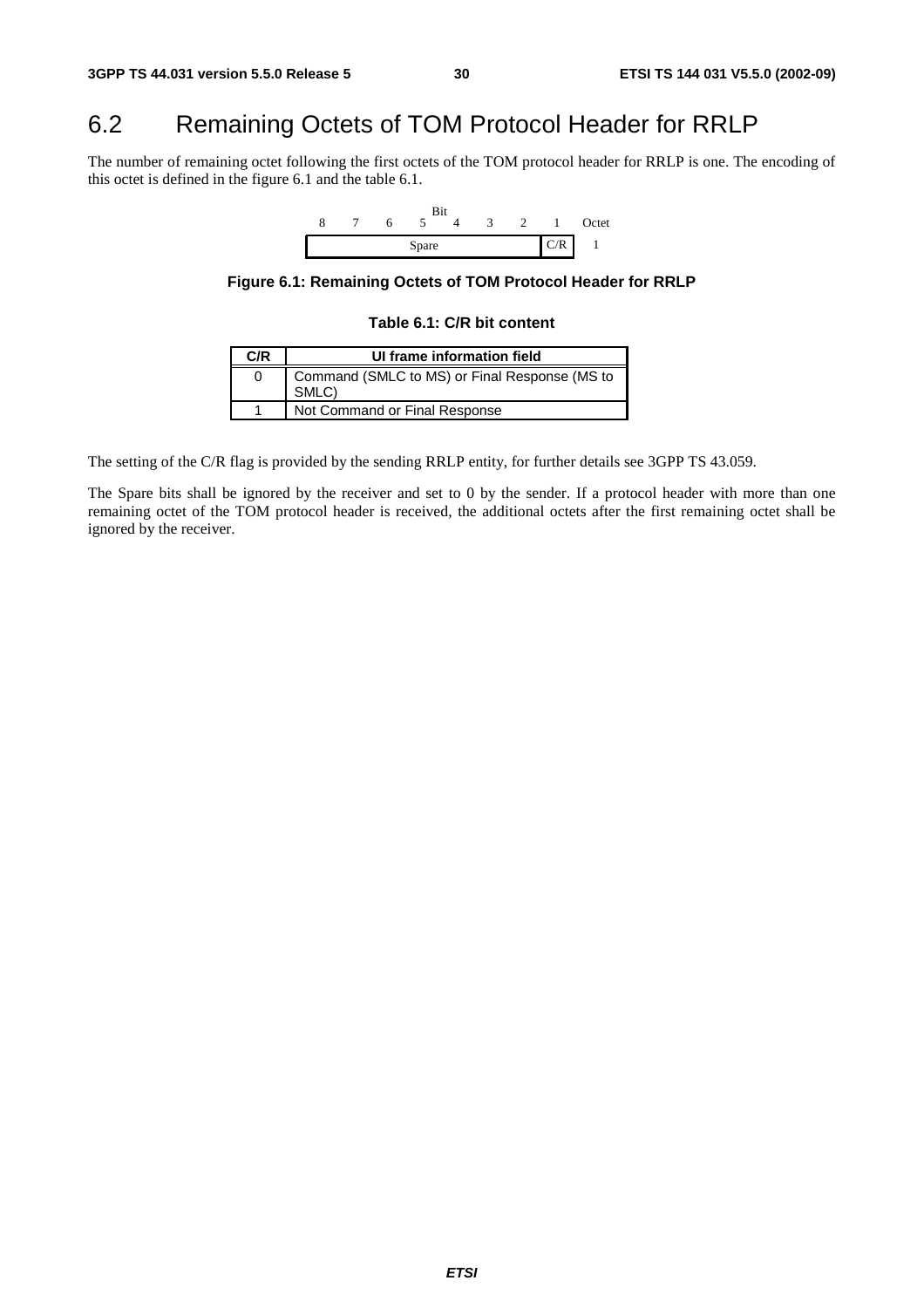## Annex A (informative): Description of Components

## A.1 Introduction

This annex describes the contents of components.

## A.2 Measure Position Request

## A.2.1 General

The Measure Position Request is a RRLP component from the SMLC to the MS. This component is common to both E-OTD and GPS location methods. As a response to this component, the MS performs E-OTD or GPS measurements and possibly calculates its own position, if the MS and/or the network support these options. It contains the following elements.

| <b>Element</b>                   | <b>Type/Reference</b>      | <b>Presence</b> |
|----------------------------------|----------------------------|-----------------|
| Positioning Instructions         | Positioning Instructions   | М               |
|                                  | 2.2.1                      |                 |
| E-OTD Reference BTS for          | E-OTD Reference BTS        | ∩               |
| Assistance Data                  | for Assistance Data 2.2.2  |                 |
| E-OTD Measurement Assistance     | E-OTD Measurement          | Ω               |
| Data                             | Assistance Data 2.2.3      |                 |
| E-OTD Measurement Assistance     | E-OTD Measurement          | ∩               |
| Data for System Information List | Assistance Data for        |                 |
|                                  | System Information List    |                 |
|                                  | 2.2.4                      |                 |
| <b>GPS Assistance Data</b>       | <b>GPS Assistance Data</b> |                 |
|                                  | 4.2.4                      |                 |
| <b>Extended Reference</b>        | <b>Extended Reference</b>  |                 |
|                                  | 2.2.5                      |                 |

#### **Table A.1: Measure Position Request component content**

## A.2.2 Flements

### A.2.2.1 Positioning Instructions Element

The purpose of Positioning Instructions element is to express the allowed/required location method(s), and to provide information required QoS. This element is mandatory in the Measure Position Request message, and contains the following fields:

#### **Method Type**

This field indicates whether MS based or assisted version is allowed/requested. If the Methods field includes more than one method, the Method Type applies to all of them. This field is mandatory, and has the following values:

- '0': MS assisted;
- '1': MS based;
- '2': MS based is preferred, but MS assisted is allowed;
- '3': MS assisted is preferred, but MS based is allowed.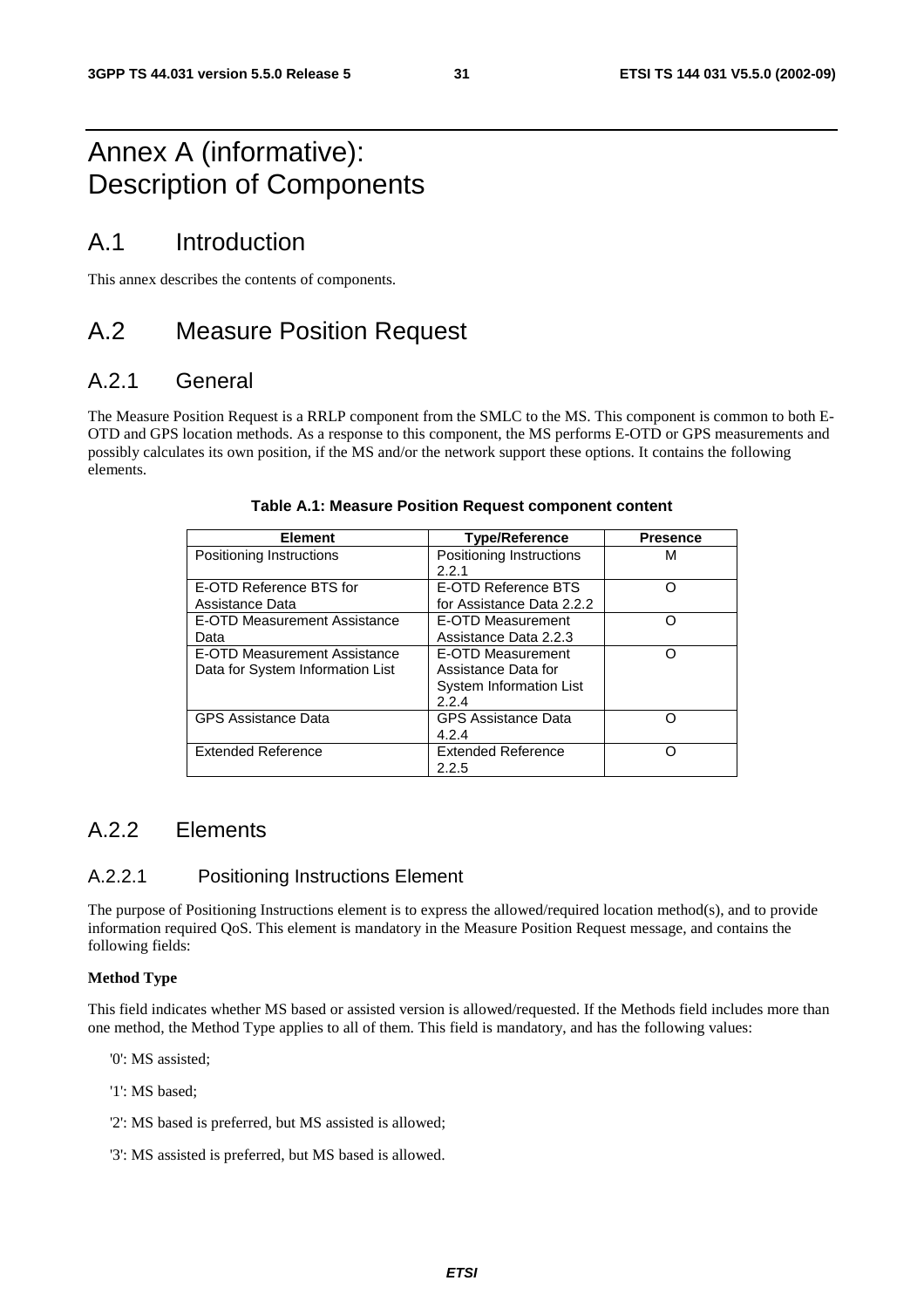#### **Positioning Methods**

This field indicates which location method or methods should be used. This field is mandatory.

'0': E-OTD;

'1': GPS;

'2': E-OTD or GPS (i.e. both can be reported).

#### **Response Time**

This field indicates the desired response time. However, when performing measurements, the desired response time may be exceeded. This field is mandatory.

The response time is  $2^N$  seconds, where N is the value in this field. Thus the desired maximum response time can be 1, 2, 4, 8, 16, 32, 64, or 128 seconds.

Range: 0-7

#### **Accuracy**

This field indicates the required accuracy of the location estimate. This is field is mandatory when Method Type is '1', '2', or '3' and optional when Method Type is '0'.

This field is 7 bit Uncertainty Code as defined in 3GPP TS 23.032.

#### **Multiple Sets**

This field indicates whether MS is requested to send multiple *E-OTD/GPS Measurement Information Sets*. The maximum number of measurement sets is three. This is field is mandatory. MS is expected to include the current measurement set. Additionally MS may include historical measurement sets, or measure new additional sets if the response time allows that:

- '0': multiple IEs can be send;
- '1': sending of multiple sets is not allowed.

#### **Environment Characterization**

Environment Characterization field provides the MS with information about expected multipath and NLOS in the current area. This field is optional.

- '0': possibly heavy multipath and NLOS conditions (e.g. bad urban or urban).
- '1': no or light multipath and usually LOS conditions (e.g. suburban or rural).
- '2': not defined or mixed environment.
- '3': reserved for future use.

#### A.2.2.2 E-OTD Reference BTS for Assistance Data Element

The RTD and 51 multiframe offset values in the E-OTD Measurement Assistance Data element and the E-OTD Measurement Assistance Data for System Information List element are calculated relative to the BTS indicated in this element. Also the E-OTD Measurement Assistance data for System Information List element, if present, refers to the System Information Neighbor List of this reference BTS.

Inclusion of this parameter is mandatory for E-OTD since it is not possible to reliably default to the current serving BTS for the target MS, as there is a small chance that the SMLC does not know this. If the E-OTD Measurement Assistance data for System Information List element is present, the current serving cell must be the same as reference BTS identified in this element.

#### **BCCH Carrier**

This field indicates the absolute RF channel number of BCCH of the reference BTS. This field is mandatory.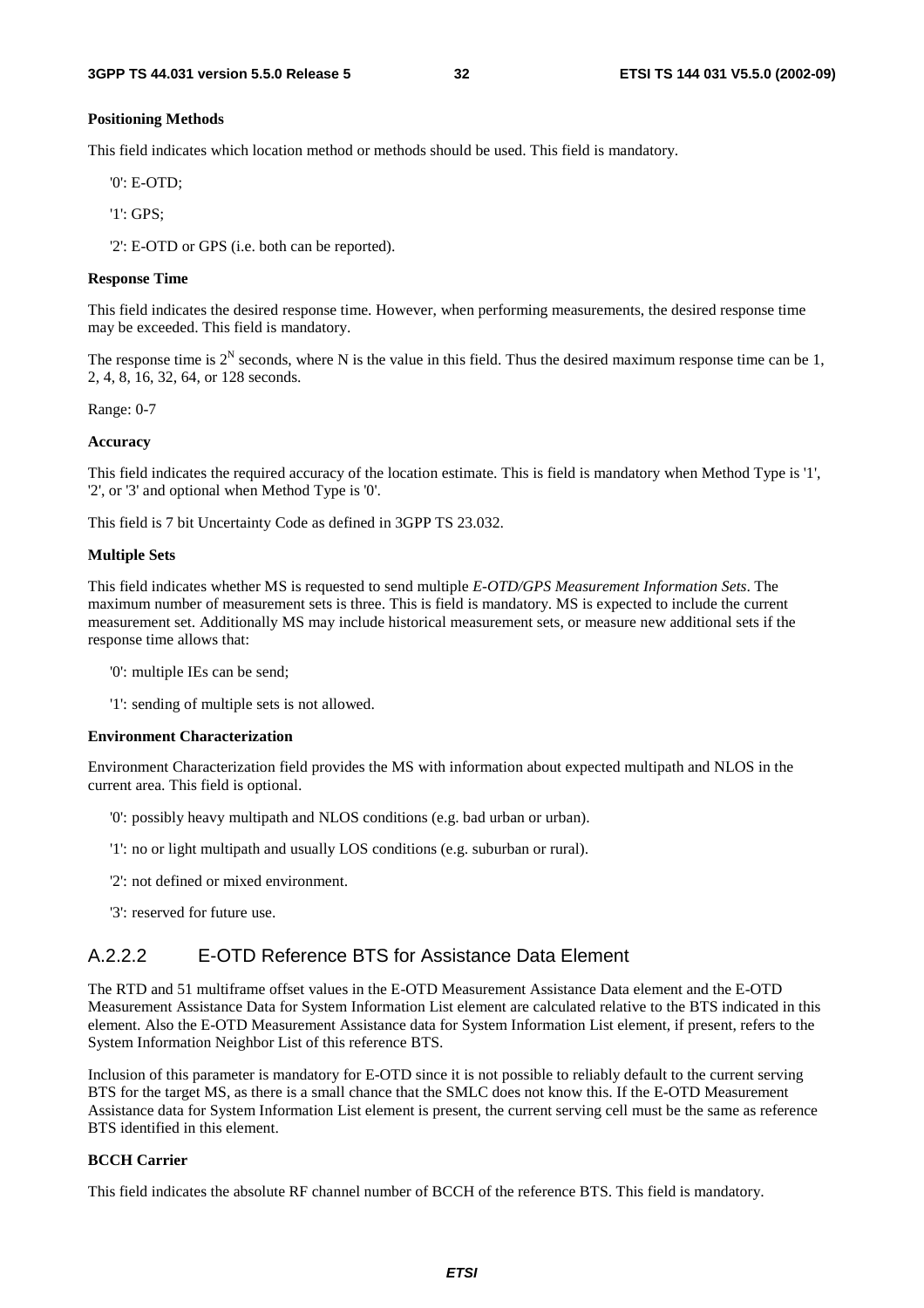Range: 0 – 1023

**BSIC**

This field indicates the BSIC (Base Station Identity Code) of the reference BTS. This field is mandatory.

Range: 0 - 63

#### **Time Slot Scheme**

The Time Slot Scheme field indicates the type of transmission scheme the reference BTS is using. If the MS measures BTSs signals from time slots other than 0 or 4, and it is informed about the burst length schemes used by BTSs, then it can compensate for the possible error. (This is necessary if the MS averages bursts from different time slots, and the BTS uses varying lengths of bursts.) This field is mandatory.

 $0'$  = all time slots are 156.25 bits long.

 $'1'$  = time slots 0 and 4 are 157 bits long and other time slots are 156 bits long.

#### **BTS Position**

This field contains the BTS position in the format defined in 3GPP TS 23.032. This field is optional, but should be present for MS based E-OTD positioning. The allowed shapes are:

- ellipsoid point;
- ellipsoid point with altitude.

#### A.2.2.3 E-OTD Measurement Assistance Data Element

This element identifies BTSs that are used for E-OTD measurements. This element helps the MS to make measurements from neighbor BTS (even below decoding level). This element is optional in the Measure Position Request component. The presence of this element means that the MS should try to measure the E-OTD values between the reference BTS and the BTSs identified in this element.

This element is used to deliver E-OTD measurement assistance data for those BTSs, that are not included in the System Information Neighbor List of the reference BTS, if necessary.

The RTD and 51 multiframe offset values are calculated relative to the BTS indicated in the E-OTD Reference BTS for Assistance Data element. This element contains the following fields.

#### **Number of BTSs**

This field indicates how many BTSs are included in this IE. This field is mandatory. The maximum number of BTSs in this message for whom the assistance data can be given is 16 (reference BTS and 15 neigbour BTSs). Thus the sum of **Number of BTSs** field in this IE and total amount of **E-OTD Neighbor present** bits with value '1' in **E-OTD Measurement Assistance Data for System Information List IE** can be at a maximum 15.

Range: 1 to 15.

The following fields are repeated for the number of BTSs included in the Number of BTSs field.

#### **BCCH Carrier**

This field indicates the absolute RF channel number of BCCH of the particular BTS. This field is mandatory.

Range: 0 – 1023

#### **BSIC**

This field indicates the BSIC (Base Station Identity Code) of the particular BTS. This field is mandatory.

Range: 0 - 63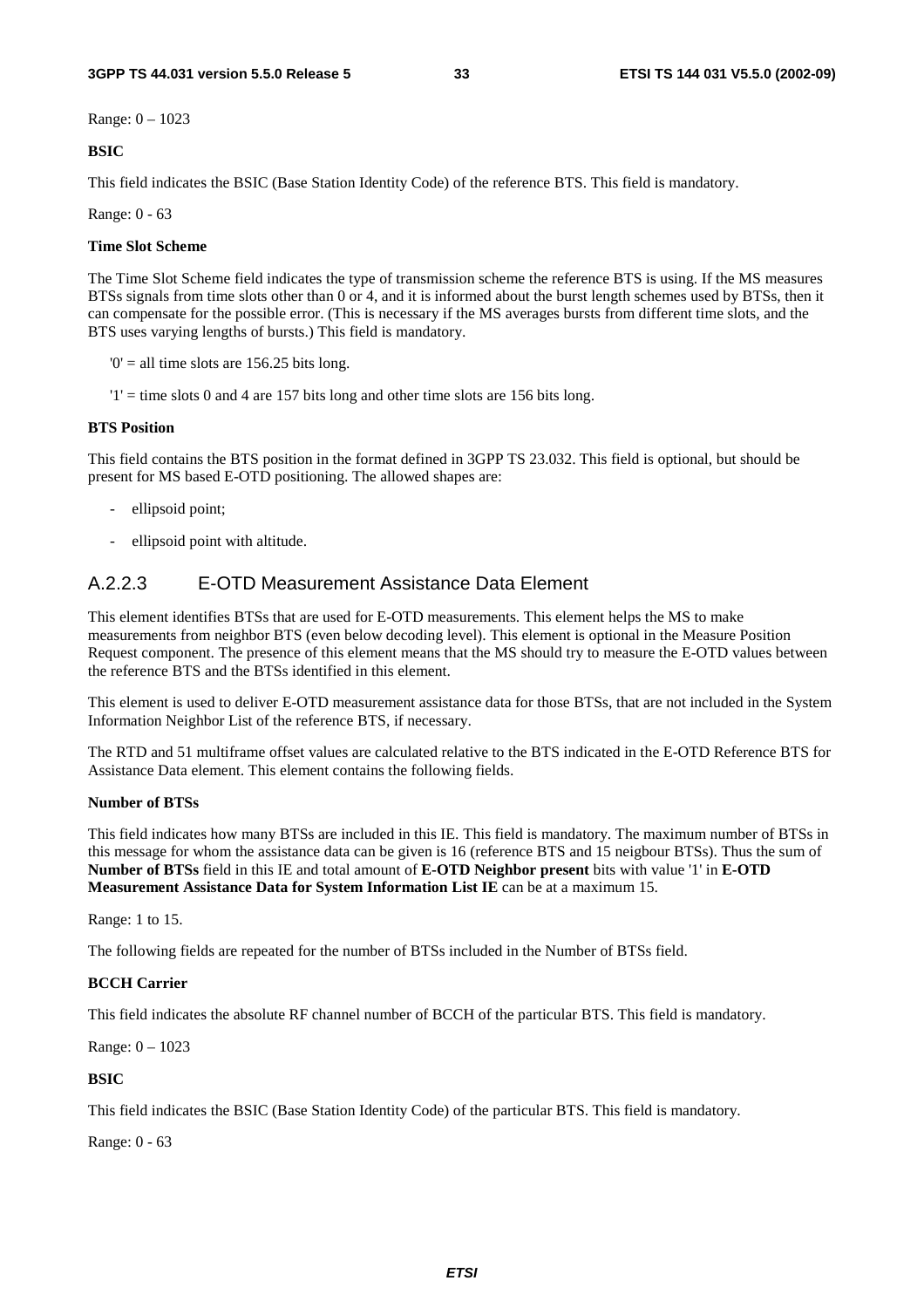#### **Multiframe Offset**

This field indicates the frame difference between the start of the 51 multiframes frames being transmitted from this BTS and the reference BTS. The multiframe offset is defined as  $T_{\text{RFS}}$  -  $T_{\text{Ref}}$ , where  $T_{\text{RTS}}$  is the time of the start of the 51 multiframe in the BTS in question, and  $T_{\text{Ref}}$  is the time of the start of the 51 multiframe in the reference BTS. This field is mandatory. Multiframe Offset may be used to calculate the Expected Multiframe Offset (the Multiframe Offset value that MS is expected to measure between this BTS and reference BTS in its current estimated location).

Expected Multiframe Offset = (Multiframe Offset + Adjustment) modulo  $51$ 

Adjustment = 1 if Rough RTD – Expected OTD  $>= 850$ 

Adjustment =  $-1$  if Rough RTD – Expected OTD =  $-850$ 

Adjustment =  $0$  if  $-400 =$ < Rough RTD – Expected OTD =<  $400$ 

If the Rough RTD – Expected OTD is not within any of the ranges above, an error has occurred and the Expected OTD should be ignored and no Expected Multiframe Offset can be calculated.

Range: 0 - 51

Usable range of Multiframe Offset value is  $0 - 50$ . The Multiframe Offset value 51 shall not be encoded by the transmitting entity and shall be treated by the receiving entity as 0.

#### **Time Slot Scheme**

The Time Slot Scheme field indicates the type of transmission scheme the particular BTS is using. If the MS measures BTSs signals from time slots other than 0 or 4, and it is informed about the burst length schemes used by BTSs, then it can compensate for the possible error. (This is necessary if the MS averages bursts from different time slots, and the BTS uses varying lengths of bursts.) This field is mandatory.

 $0'$  = all time slots are 156.25 bits long.

 $'1'$  = time slots 0 and 4 are 157 bits long and other time slots are 156 bits long.

#### **Rough RTD**

This field indicates the rough RTD value between this BTS and reference BTS. The used resolution is 1 bits. This RTD value is the RTD value of TS0s (i.e. the difference in starting of TS0), not only the RTD between starts of bursts. The RTD is defined as  $T_{BTS}$  -  $T_{Ref}$ , where  $T_{BTS}$  is the time of the start of TS0 in the BTS in question, and  $T_{Ref}$  is the time of the start of the TS0 in the reference BTS. This field is mandatory.

Range: 0 - 1250

Usable range of Rough RTD value is 0 - 1249. The Rough RTD value 1250 shall not be encoded by the transmitting entity and shall be treated by the receiving entity as 0.

Accurate RTD values are needed for MS based E-OTD, i.e. when the MS calculates its own position.

#### **Expected OTD**

This field indicates the OTD value that MS is expected to measure between this BTS and reference BTS in its current estimated location. SMLC can estimate MS's location roughly e.g. based on serving BTS coordinates, TA, and possibly some other information. The used resolution is 1 bits. This OTD value is the OTD value of TS0s (i.e. the difference in starting of TS0), not only the OTD between starts of bursts. The OTD is defined as  $T_{BTS}$ -  $T_{Ref}$ , where  $T_{BTS}$  is the time of the start of TS0 in the BTS in question, and  $T_{\text{Ref}}$  is the time of the start of the TS0 in the reference BTS. This is element is Release 98 extension and it is an optional element included in Release98-Ext IE. SMLC shall send this element to MS supporting MS Assisted or MS Based E-OTD.

Range: 0 – 1250

Usable range of Expected OTD value is  $0 - 1249$ . The Expected OTD value 1250 shall not be encoded by the transmitting entity and shall be treated by the receiving entity as 0.

#### **Uncertainty Of Expected OTD**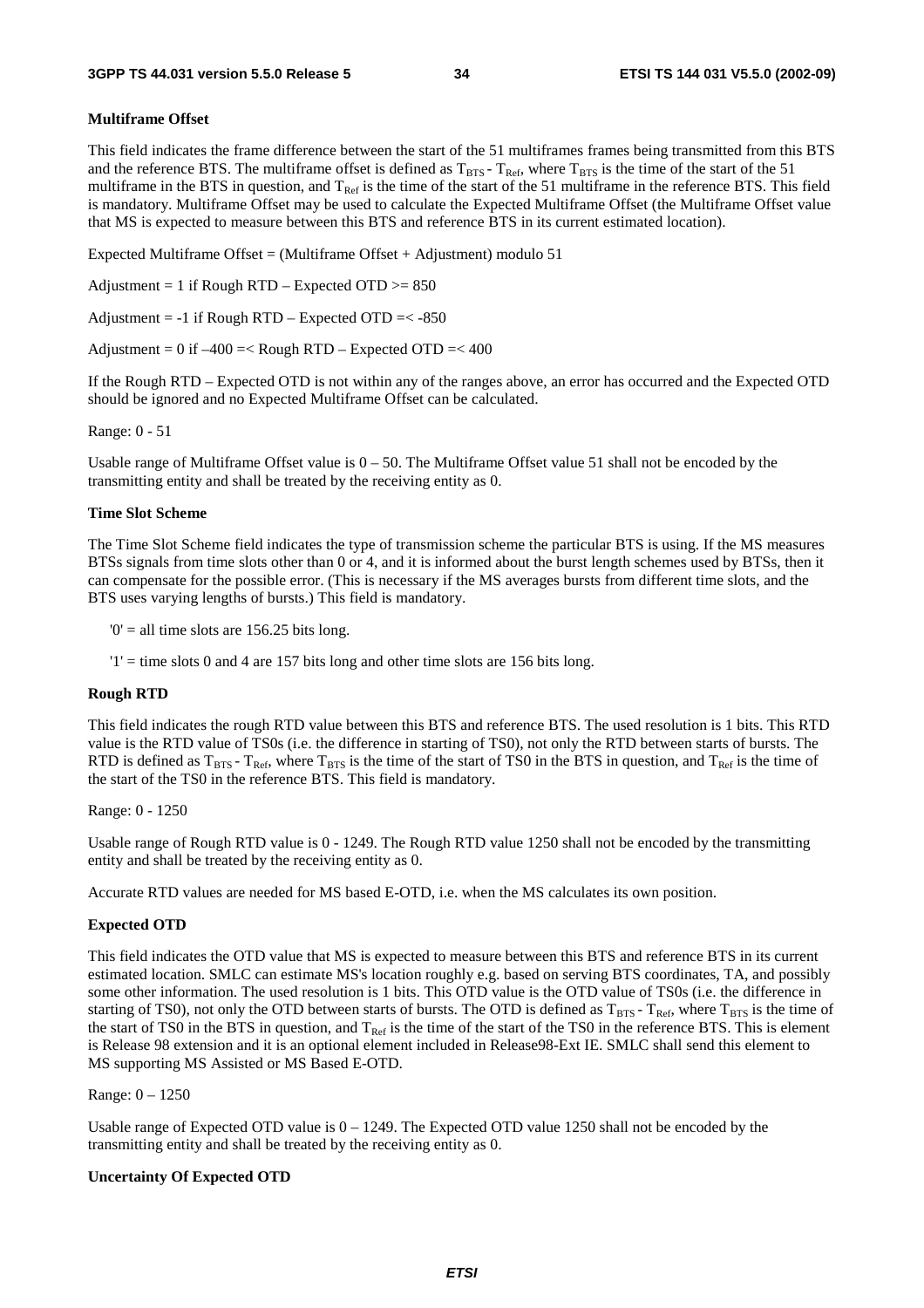This field indicates the uncertainty in Expected OTD value. The uncertainty is related to SMLC's estimation of MS's location. The uncertainty defines following search window for MS, that it can use to speed up the OTD measurements:

Expected OTD – Uncertainty < measured OTD < Expected OTD + Uncertainty.

This is element is Release 98 extension and it is an optional element included in Release98-Ext IE. SMLC shall send this element to MS supporting MS Assisted or MS Based E-OTD.

Range is  $0 - 7$  with following encoding:

- '0'  $0 <$  uncertainty  $\leq$  2 bit;
- '1'  $2 <$  uncertainty  $\leq$  4 bit;
- '2'  $4 <$  uncertainty  $\leq 8$  bit;
- '3'  $8 <$  uncertainty  $\leq 12$  bit;
- '4'  $12$  < uncertainty <= 16 bit;
- '5'  $16$  < uncertainty <= 22 bit;
- '6'  $22$  < uncertainty <= 30 bit;
- '7' uncertainty > 30 bit.
- NOTE: If uncertainty in MS's location is x bits, uncertainty in Expected OTD is  $2 \times x$  (in the worst case). When the uncertainty is given with value '7' no upper bound exist for the uncertainty.

The following fields tell the coordinates of neighbor BTSs that are used for E-OTD measurements, and also fine RTD values. This information allows the MS to calculate its own location. These fields (Fine RTD, Relative north, Relative east and Relative altitude) are optional. All of Fine RTD, Relative north, and Relative east fields must be present, if some of them is included.

#### **Fine RTD**

This field indicates the fine RTD value between this BTS and reference BTS. It provides the 1/256 bit duration resolution to the value expressed in the corresponding Rough RTD field. This RTD value is the RTD value of TS0s (i.e. the difference in starting of TS0), not only the RTD between starts of bursts. The RTD is defined as  $T_{BTS}$  -  $T_{Bef}$ , where  $T_{BTS}$  is the time of the start of TS0 in the BTS in question, and  $T_{Ref}$  is the time of the start of the TS0 in the reference BTS. This field is optional.

Range: 0 - 255

#### **Relative North**

This field indicates the distance of the neighbor BTS from the reference BTS in north- (negative values mean south) direction. This field is optional. The units are 0.03 seconds. The used reference ellipsoid is WGS 84 ellipsoid.

Range: -200000…200000

#### **Relative East**

This field indicates the distance of the neighbor BTS from the reference BTS in east (negative values mean west) direction. This field is optional. The units are 0.03 seconds. The used reference ellipsoid is WGS 84 ellipsoid.

Range: -200000 … 200000

#### **Relative Altitude**

This field indicates the altitude of the neighbor BTS relative to the reference BTS in meters. This field is optional.

Range: -4000 .. 4000 meters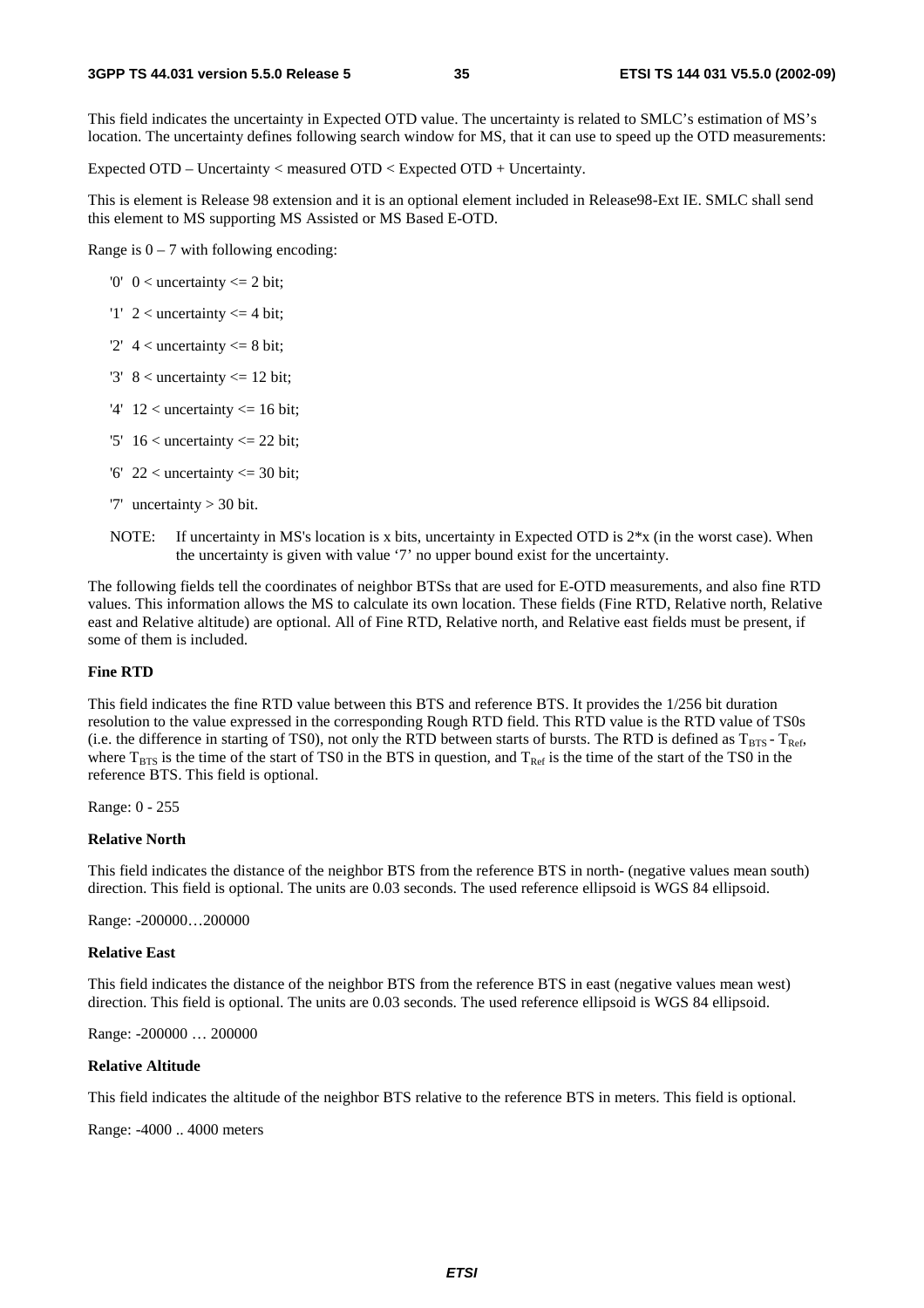### A.2.2.4 E-OTD Measurement Assistance Data for System Information List Element

This element identifies those BTSs in the System Information Neighbor List that are used for E-OTD measurements. The System Information Neighbor Lists, to which this assistance data is given, are System Information Neighbor Lists that are sent in the dedicated mode, packet idle mode, packet transfer mode, or dual transfer mode. This element helps the MS to make measurements from those neighbor BTS (even below decoding level). This element is optional in the Measure Position Request component. The presence of this element means that the MS should use the BTSs identified here to the E-OTD measurements.

The RTD and 51 multiframe offset values are calculated relative to the reference BTS. This element contains the following fields.

#### **Number of Neighbors**

This field indicates how many neighbors are included in this IE.

Range: 1-32

The following fields are repeated for the number indicated in the Number of Neighbors field.

#### **E-OTD Neighbor present**

This field indicates whether the information concerning a certain BTS in the Neighbor List is present. Altogether no more than 15 BTS can have the indication "Neighbor is included". The maximum number of BTSs in this message for whom the assistance data can be given is 16 (reference BTS and 15 neigbour BTSs). Thus the sum of total amount of **E-OTD Neighbor present** bits with value '1' in this IE and **Number of BTSs** field in **E-OTD Measurement Assistance Data IE** can be at a maximum 15.

- '0' Neighbor not included;
- '1' Neighbor is included.

The following fields (BSIC, Multiframe Offset, Time Slot Sscheme and Rough RTD) are included if E-OTD neighbor present field is set to '1'.

#### **BSIC**

This field indicates the BSIC (Base Station Identity Code) of the particular BTS. This field is mandatory.

Range: 0 - 63

#### **Multiframe Offset**

This field indicates the frame difference between the start of the 51 multiframes frames being transmitted from this BTS and the reference BTS. The multiframe offset is defined as  $T_{BTS}$  -  $T_{Ref}$ , where  $T_{BTS}$  is the time of the start of the 51 multiframe in the BTS in question, and  $T_{\text{Ref}}$  is the time of the start of the 51 multiframe in the reference BTS. This field is mandatory. Multiframe Offset may be used to calculate the Expected Multiframe Offset (the Multiframe Offset value that MS is expected to measure between this BTS and reference BTS in its current estimated location).

Expected Multiframe Offset = (Multiframe Offset + Adjustment) modulo 51

Adjustment = 1 if Rough RTD – Expected OTD  $>= 850$ 

Adjustment =  $-1$  if Rough RTD – Expected OTD =  $< -850$ 

Adjustment =  $0$  if  $-400 = <$  Rough RTD – Expected OTD =  $<$  400

Range: 0 - 51

Usable range of Multiframe Offset value is  $0 - 50$ . The Multiframe Offset value 51 shall not be encoded by the transmitting entity and shall be treated by the receiving entity as 0.

#### **Time Slot Scheme**

The Time Slot Scheme field indicates the type of transmission scheme the particular BTS is using. If the MS measures BTSs signals from time slots other than 0 or 4, and it is informed about the burst length schemes used by BTSs, then it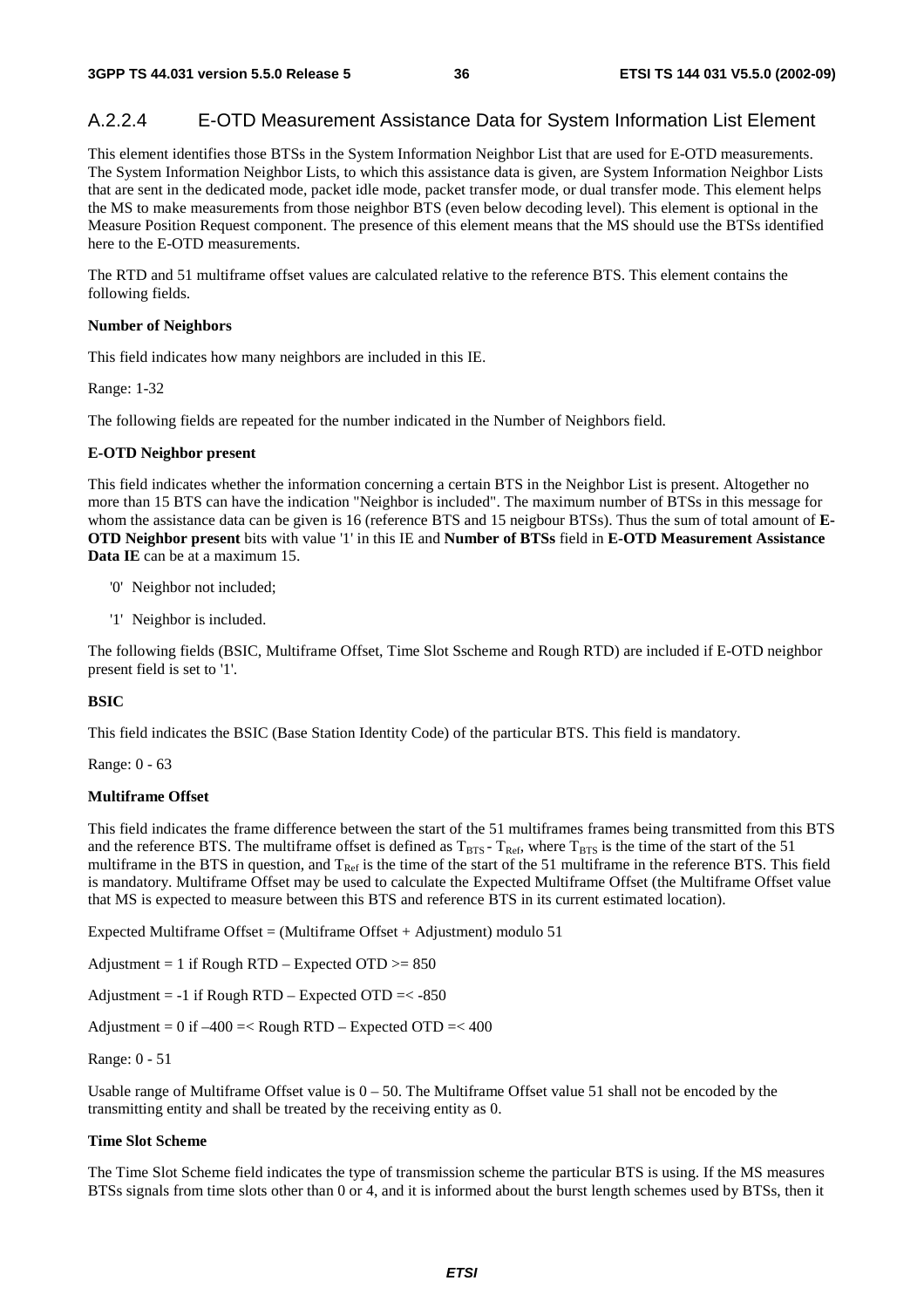can compensate for the possible error. (This is necessary if the MS averages bursts from different time slots, and the BTS uses varying lengths of bursts.) This field is mandatory.

 $0'$  = all time slots are 156.25 bits long;

 $'1'$  = time slots 0 and 4 are 157 bits long and other time slots are 156 bits long.

#### **Rough RTD**

This field indicates the RTD value between this BTS and the reference BTS. The used resolution is 1 bit. This RTD value is the RTD value of TS0s (i.e. the difference in starting of TS0), not only the RTD between starts of bursts. The RTD is defined as  $T_{BTS}$  -  $T_{Rcf}$ , where  $T_{BTS}$  is the time of the start of TS0 in the BTS in question, and  $T_{Rcf}$  is the time of the start of the TS0 in the reference BTS. This field is mandatory.

Range: 0 - 1250

Usable range of Rough RTD value is 0 - 1249. The RoughRTD value 1250 shall not be encoded by the transmitting entity and shall be treated by the receiving entity as 0.

#### **Expected OTD**

This field indicates the OTD value that MS is expected to measure between this BTS and reference BTS in its current estimated location. SMLC can estimate MS's location roughly e.g. based on serving BTS coordinates, TA, and possibly some other information. The used resolution is 1 bits. This OTD value is the OTD value of TS0s (i.e. the difference in starting of TS0), not only the OTD between starts of bursts. The OTD is defined as  $T_{BTS}$ -  $T_{Ref}$ , where  $T_{BTS}$  is the time of the start of TS0 in the BTS in question, and  $T_{Ref}$  is the time of the start of the TS0 in the reference BTS. This element is Release 98 extension and it is an optional element included in Release98-Ext IE. SMLC shall send this element to MS supporting MS Assisted or MS Based E-OTD.

Range: 0 – 1250

Usable range of Expected OTD value is 0 – 1249. The Expected OTD value 1250 shall not be encoded by the transmitting entity and shall be treated by the receiving entity as 0.

#### **Uncertainty Of Expected OTD**

This field indicates the uncertainty in Expected OTD value. The uncertainty is related to SMLC's estimation of MS's location. The uncertainty defines following search window for MS, that it can use to speed up the OTD measurements:

Expected OTD – Uncertainty < measured OTD < Expected OTD + Uncertainty.

This element is Release 98 extension and it is an optional element included in Release98-Ext IE. SMLC shall send this element to MS supporting MS Assisted or MS Based E-OTD.

Range is  $0 - 7$  with following encoding:

- '0'  $0 <$  uncertainty  $\leq$  2 bit;
- '1'  $2 <$  uncertainty  $\leq$  4 bit;
- '2'  $4 <$  uncertainty  $\leq$  8 bit;
- '3'  $8 <$  uncertainty  $\leq$  12 bit;
- '4'  $12$  < uncertainty <= 16 bit;
- '5'  $16$  < uncertainty <= 22 bit;
- '6'  $22$  < uncertainty <= 30 bit;
- '7' uncertainty > 30 bit.
- NOTE: If uncertainty in MS's location is x bits, uncertainty in Expected OTD is  $2 \times x$  (in the worst case). When the uncertainty is given with value '7' no upper bound exist for the uncertainty.

The following fields tell the coordinates of neighbor BTSs that are used for E-OTD measurements, and also fine RTD values. This information allows the MS to calculate its own location. These fields (Fine RTD, Relative north, Relative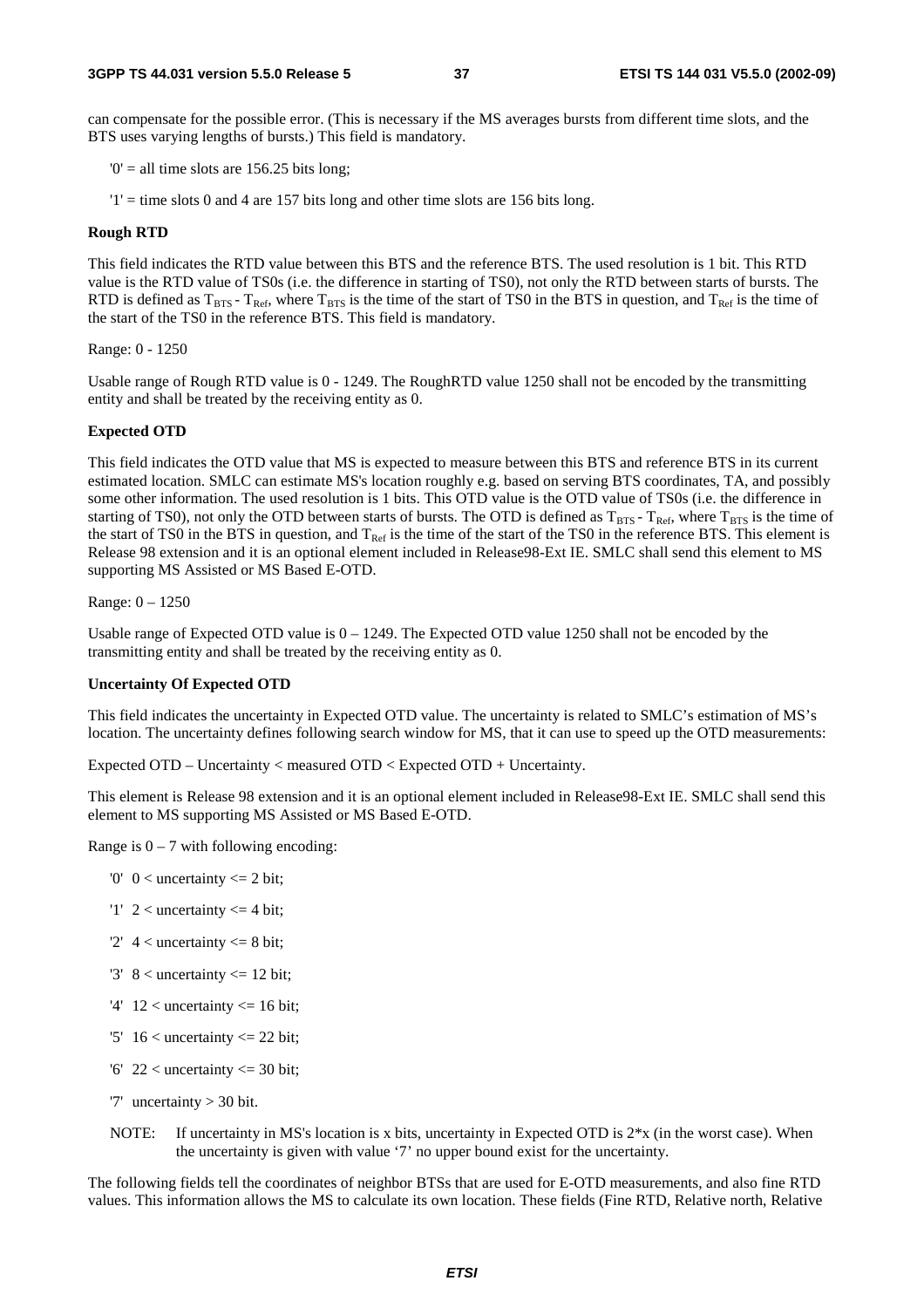#### **3GPP TS 44.031 version 5.5.0 Release 5 38 ETSI TS 144 031 V5.5.0 (2002-09)**

east and Relative altitude) are optional. All of Fine RTD, Relative north, and Relative east fields must be present, if some of them is included.

#### **Fine RTD**

This field indicates the fine RTD value between this BTS and reference BTS. It provides the 1/256 bit duration resolution to the value expressed in the corresponding Rough RTD field. This RTD value is the RTD value of TS0s (i.e. the difference in starting of TS0), not only the RTD between starts of bursts. The RTD is defined as  $T_{BTS}$  -  $T_{Ref}$ , where  $T_{\text{BTS}}$  is the time of the start of TS0 in the BTS in question, and  $T_{\text{Ref}}$  is the time of the start of the TS0 in the reference BTS. This field is optional.

Range: 0 - 255

#### **Relative North**

This field indicates the distance of the neighbor BTS from the reference BTS in north- (negative values mean south) direction. This field is optional. The units are 0.03 seconds. The used reference ellipsoid is WGS 84 ellipsoid.

Range: -200000…200000

#### **Relative East**

This field indicates the distance of the neighbor BTS from the reference BTS in east (negative values mean west) direction. This field is optional. The units are 0.03 seconds. The used reference ellipsoid is WGS 84 ellipsoid.

Range: -200000 … 200000

#### **Relative Altitude**

This field indicates the altitude of the neighbor BTS relative to the reference BTS in meters. This field is optional.

Range: -4000 .. 4000 meters

### A.2.2.5 Extended Reference IE

This element is mandatory in any RRLP Measure Position Request component and in any RRLP Assistance Data component.

[Note: for reasons of backward compatibility, the IE is not defined for a Release 4 or earlier SMLC and would be ignored, when received, by a Release 4 or earlier MS. Additionally, other requirements associated with this IE would not be supported by a Release 4 or earlier MS or SMLC.]

The Extended Reference IE contains the following elements:

- SMLC code: an integer in the range 0-63 distinguishing any SMLC from other neighbour SMLCs in the same Routing Area. Each SMLC is assigned a specific SMLC ID value. The values assigned to neighbour SMLCs in the same Routing Area between which inter-NSE cell change is possible should be different.
- Transaction ID: an integer in the range 0-262143 distinguishing different RRLP transactions in different MSs currently being served by the same SMLC. An SMLC shall assign a different transaction ID to each currently open RRLP transaction for positioning and assistance data delivery among all target MSs. When any RRLP transaction for any MS is completed in the SMLC (e.g. the MS has sent a correctly formatted RRLP Measure Position Response or Assistance Data Ack.) or if the transaction is aborted (e.g. SMLC timeout on an RRLP response), the associated transaction ID value shall become free and may be later assigned to a new RRLP transaction by the SMLC. When any transaction ID value becomes free, an SMLC should attempt to wait for at least 128 seconds (the maximum defined RRLP response time from an MS) before reassigning the same value.

With pseudo-segmentation of either an RRLP Measure Position Request or an RRLP Assistance Data message, the same Extended Reference IE value shall be included in all Assistance Data and Measure Position Request components of the message.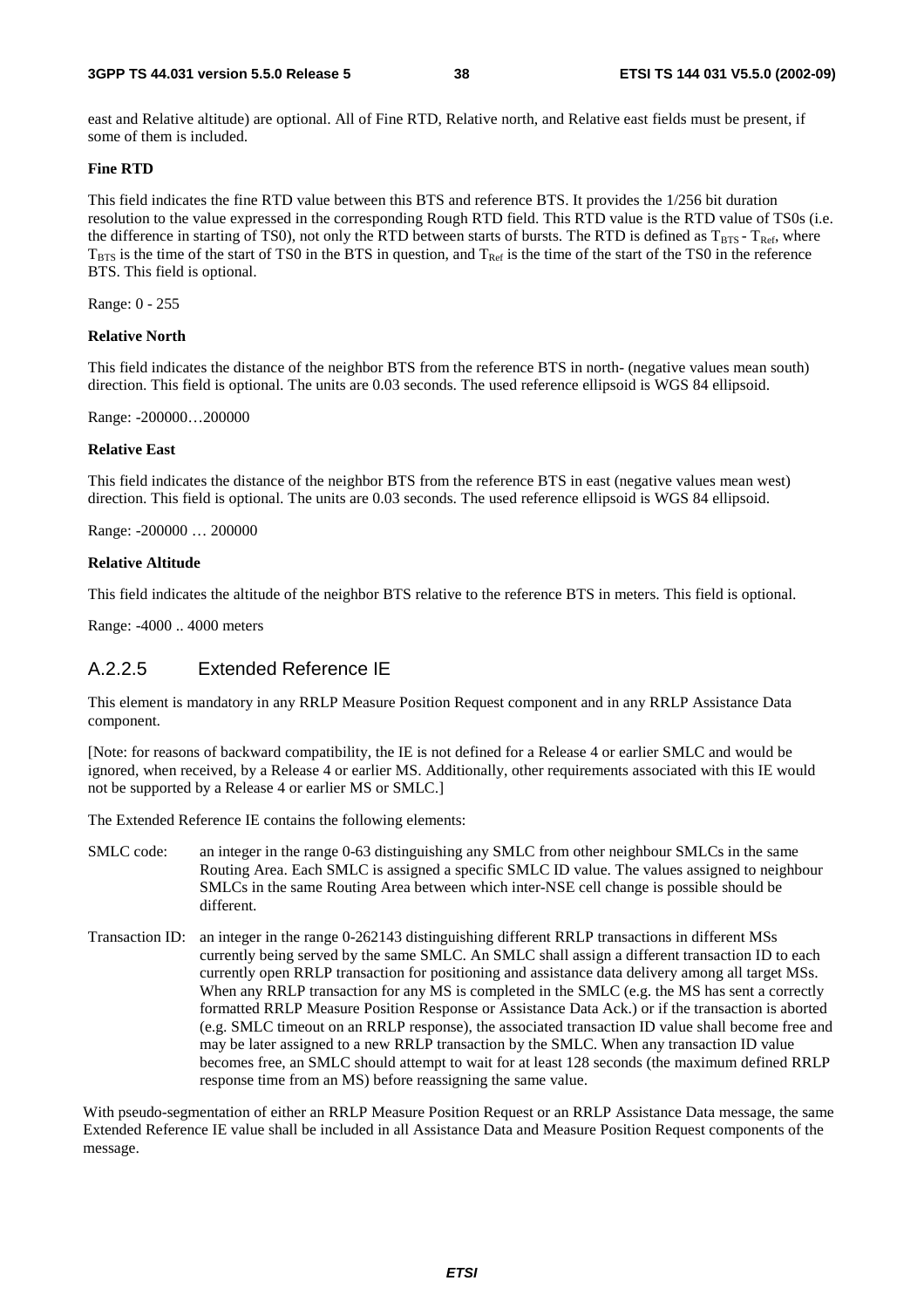## A.3 Measure Position Response

## A.3.1 General

The Measure Position Response is a RRLP component from the MS to the network. It is the response to the Measure Position Request. It contains the following elements. One of the three elements containing measurement data or location estimate (*E-OTD Measurement Information*, *Location Information* or *GPS Measurement Information)* or *Location Information Error element* must be included.

| <b>Element</b>                                | <b>Type/Reference</b>                                  | <b>Presence</b> |
|-----------------------------------------------|--------------------------------------------------------|-----------------|
| <b>Multiple Sets</b>                          | Multiple Sets 3.2.1                                    |                 |
| Reference BTS Identity                        | Reference BTS Identity<br>3.2.2                        |                 |
| E-OTD Measurement Information                 | E-OTD Measurement<br>Information 3.2.3                 | Ω               |
| Location Information                          | Location Information<br>3.2.4                          | ∩               |
| <b>GPS Measurement Information</b>            | <b>GPS Measurement</b><br>Information 3.2.5            | Ω               |
| <b>Location Information Error</b>             | Location Information<br>Error 3.2.6                    | C               |
| <b>Extended Reference</b>                     | <b>Extended Reference</b><br>3.2.7                     | C               |
| Uplink RRLP Pseudo Segmentation<br>Indication | Uplink RRLP Pseudo<br>Segmentation Indication<br>3.2.8 | C               |

#### **TableA.2: Measure Position Response component content**

## A.3.2 Elements

### A.3.2.1 Multiple Sets Element

This element indicates how many E-OTD Measurement Information sets or GPS Measurement Information sets, and Reference BTS Identities are included to this element. This element is optional. If this element is absent, a single measurement set is included.

#### **Number of E-OTD/GPS Measurement Information Sets**

This field indicates the number of *Number of E-OTD/GPS Measurement Information* sets included to this component. This field is mandatory. If both types of measurement elements are present, then there are the equal number of them, and each pair has the same reference BTS.

Range: 2 - 3

#### **Number of Reference BTS**

This field indicates the number of reference BTSs used in this component. This field is mandatory.

Range: 1-3

#### **Reference BTS relation to Measurement Elements**

This field indicates how the reference BTSs listed in this element relate to measurement sets later in this component. This field is conditional and included only if Number of E-OTD/GPS Measurement Information Sets is '3' and Number of Reference BTSs is '2'.

- '0' = First reference BTS is related to first and second E-OTD/GPS Measurement Information Sets, and second reference BTS is related to third E-OTD/GPS Measurement Information Sets.
- '1' = First reference BTS is related to first and third E-OTD/GPS Measurement Information Sets, and second reference BTS is related to second E-OTD/GPS Measurement Information Sets.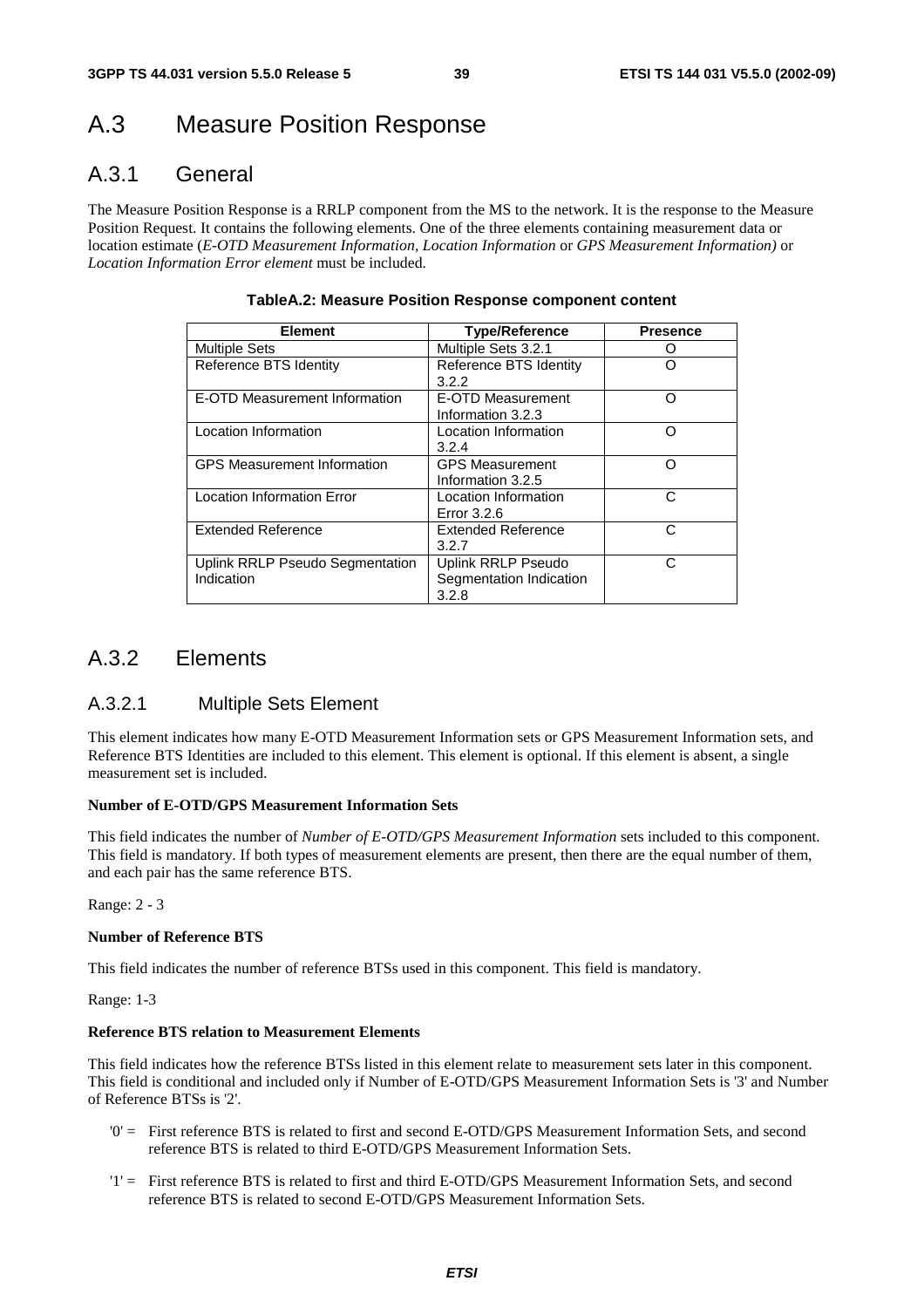'2' = First reference BTS is related to first E-OTD/GPS Measurement Information Sets, and second reference BTS is related to second and third E-OTD/GPS Measurement Information Sets.

If this field is not included, the relation between reference BTS and Number of E-OTD/GPS Measurement Information Sets is as follows:

- if there are three sets and three reference BTSs -> First reference BTS relates to first set, second reference BTS relates to second set, and third reference BTS relates to third set;
- if there are two sets and two reference BTS -> First reference BTS relates to first set, and second reference BTS relates to second set;
- if there is only one reference BTS and 1-3 sets -> this reference BTS relates to all sets.

### A.3.2.2 Reference BTS Identity Element

This element identifies the reference BTS(s). This element is conditional to the number of reference BTSs. It is mandatory, if there is more than one reference BTS, and optional otherwise. If this element is not included, the Reference BTS, used in other elements, is the current serving BTS of MS. If this element is included, the BTSs defined here are used as Reference BTSs in all other elements.

*The following fields are repeated for the number of reference BTSs included in the Number of Reference BTS field.*

#### **CellIdType**

This field indicates is the identity method of the Reference BTS. This field is mandatory within this element.

- '0' = Cell identity is told using BSIC and BCCH carrier.
- '1' = Cell identity is told using CI, and the LAC is the same as the current serving BTS.
- $2'$  = Cell identity is told using an index referring to the BTS listed in the Measure Position Request component (the indicated reference BTS is 1)
- '3' = Cell identity is told using an index referring to the BTS listed in the BCCH allocation list (System Information Neighbor Lists) of the serving BTS. This type of reference identity shall not be used by the MS unless it has received the "E-OTD Measurement Assistance Data for System Information List Element" from the SMLC for this cell.
- $'4' =$  Cell identity is told using CI, and the LAC.

#### **Reference LAC**

This field indicates the Location Area Code of the reference BTS. The purpose of the Location Area Code is to identify a location area. This field is conditional, and included, if CellIDType field is '4'.

Range: 0 - 65535

#### **Reference CI**

This field indicates the Cell Identity value of the reference BTS. The purpose of the Cell Identity value is to identify a cell within a location area. This field is conditional, and included, if CellIDType field is '1' or '4'.

Range: 0 – 65535

#### **Reference BCCH Carrier**

This field indicates the absolute RF channel number of the BCCH of the reference base station. BCCH carrier field is conditional and is included only if CellIdType is set '0'.

Range: 0 - 1023

#### **Reference BSIC**

This field indicates the BSIC (Base Station Identity Code of the base station).

BSIC field is conditional and is included only if CellIdType is set '0' or '3'.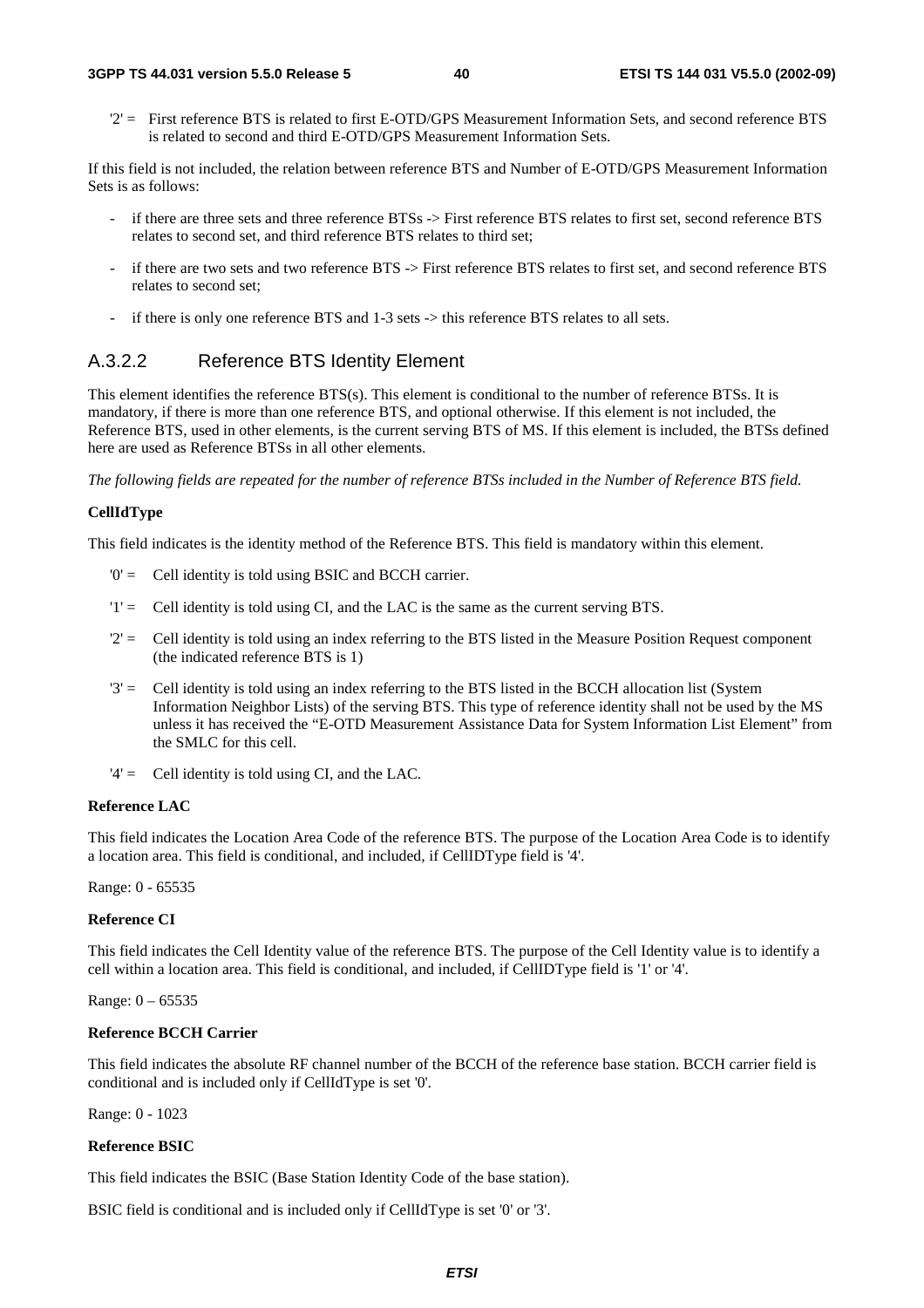Range: 0 - 63

#### **Request Index**

This field indicates an index identifying the reference BTS by referring to the BTSs listed in the Measure Position Request component (the indicated reference BTS in the Measure Position Request component has the index value 1, and possible next BTS '2', and so on )

This field is conditional and included only if CellIdType is set to '2'.

#### Range: 1-16

#### **System Info Index**

This field indicates an index identifying the reference BTS by referring to the BCCH allocation list (System Information Neighbor List) of the serving BTS .

This field is conditional and included only if CellIdType is set to '3'.

Range: 1-32

### A.3.2.3 E-OTD Measurement Information Element

The purpose of the E-OTD Measurement Information element is to provide OTD measurements of signals sent from the reference and neighbor based stations. The length of this element depends on the number of neighbor cells for which OTD measurements have been collected. This element is optional in the Measure Position Response component. It is included in the Measure Position Response component, if the network has requested the mobile to perform the MS assisted E-OTD method. BTSs which cannot be measured or whose measurements are excessively inaccurate need not be reported. The MS may include measurements for other BTSs not given in the assistance data by the SMLC.

The E-OTD and 51 multiframe offset values are reported relative to the reference BTS as defined in the previous clauses.

The following fields are repeated for each measurement set.

#### **Reference Frame Number**

This field indicates the frame number of the last measured burst from the reference BTS modulo 42432. This information can be used as a time stamp for the measurements. This field is mandatory.

Range: 0 – 42431

#### **Reference Time Slot**

Reference Time Slot indicates the time slot modulo 4 relative to which the MS reports the reference BTS measurements. This field is mandatory.

Range: 0 to 3

NOTE 1: If MS does not know timeslot scheme, the MS reports the used timeslot. MS can only report results based on one time slot  $(N)$  or two time slots  $(N \text{ and } N+4)$ . If the MS knows the timeslot scheme, it can make measurements from several timeslots and reports that the used timeslot is zero (and makes correction).

#### **Reference Quality**

Reference Quality field includes the standard deviation of the TOA measurements from the reference BTS with respect to  $T_{Ref}$  (where  $T_{Ref}$  is the time of arrival of signal from the reference BTS used to calculate the OTD values). This field is optional. The Reference Quality field can be used to evaluate the reliability of E-OTD measurements in the SMLC and in weighting of the E-OTD values in the location calculation.

Following linear 5 bit encoding is used:

| '00000' | $0 - (R*1-1)$ meters;   |  |
|---------|-------------------------|--|
| '00001' | $R*1 - (R*2-1)$ meters; |  |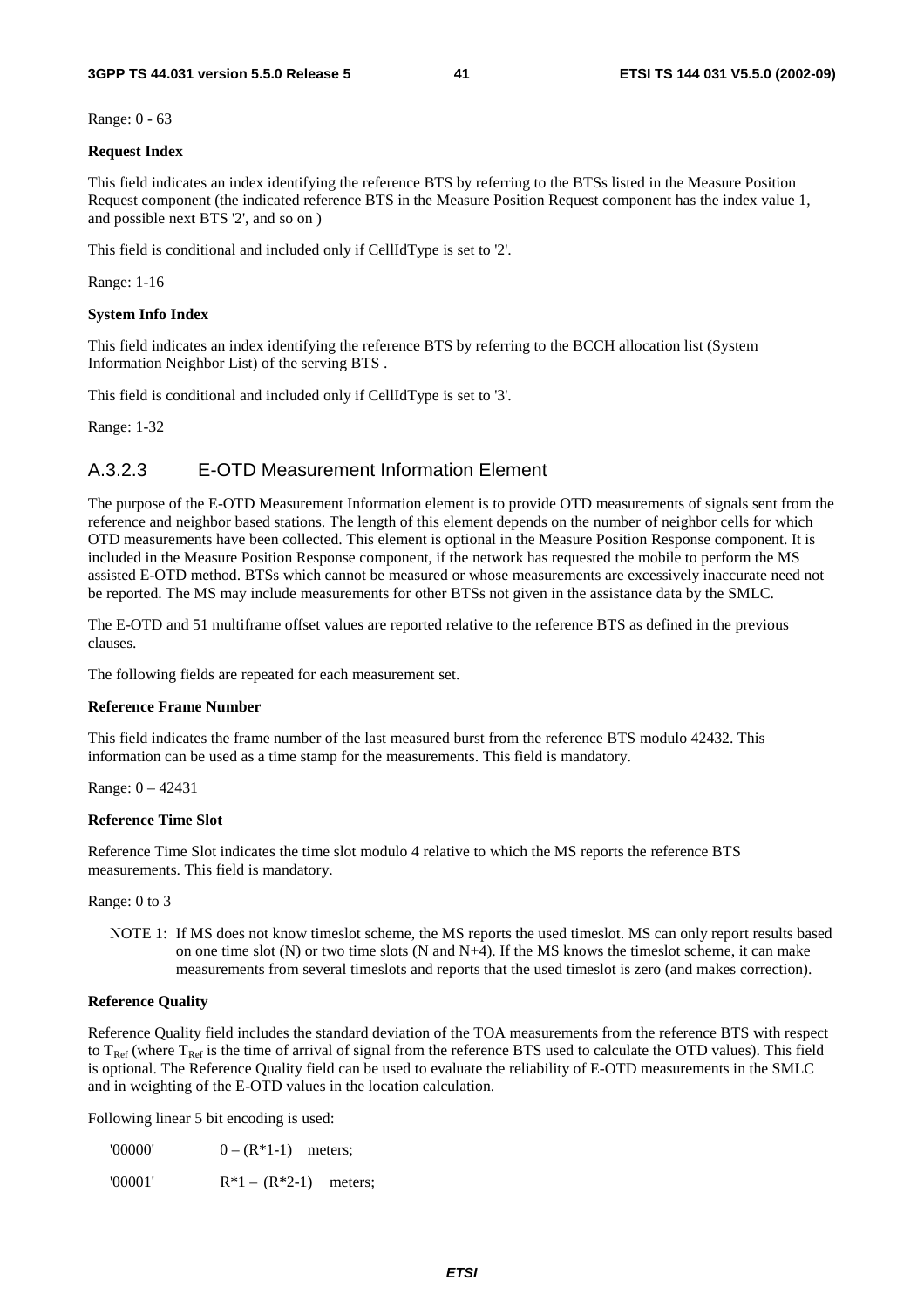'00010' R\*2 – (R\*3-1) meters;

…

'11111' R\*31 meters or more.

where R is the resolution defined by Std Resolution field. For example, if  $R=20$  meters, corresponding values are  $0-19$ meters, 20 – 39 meters, 40 – 59 meters, …, 620+ meters.

#### **Number of Measurements**

Number of Measurements for the Reference Quality field is used together with Reference Quality to define quality of the reference base site TOA. The field indicates how many measurements have been used in the MS to define the standard deviation of the measurements. Following 3 bit encoding is used:

'000': 2-4; '001': 5-9; '010': 10-14; '011': 15-24; '100': 25-34; '101': 35-44; '110': 45-54; '111': 55 or more.

This field is optional.

#### **Std Resolution**

Std Resolution field includes the resolution used in Reference Quality field and Std of EOTD Measurements field. Encoding on 2 bits as follows:

| '00' | 10 meters; |
|------|------------|
| 01'  | 20 meters; |
| '10' | 30 meters; |
| '11' | Reserved.  |

This field is mandatory.

#### **TA Correction**

This field indicates the estimate of the time difference between the moment that the MS uses to adjust its internal timing for reception and transmission (e.g. corresponding to maximum energy) and the estimate of the reception of the first arriving component from the serving BTS. This value can be used as a correction by the SMLC to the Timing Advance (TA) value when the distance between the MS and the serving BTS is estimated based on TA.

The value *TACor* in this field corresponds to the TA Correction in bit periods as follows:

- TA Correction in bit periods = *TACor*/64 –8.

TA Correction has the resolution of 1/64 bit period, and the range – 8 … +7 bit periods. Negative TA Correction in bits indicates that the first signal component from the serving BTS is estimated to arrive before the moment used for communication. This field is optional.

Range: 0-960

#### **Number of Measured Neighbors**

This field indicates the number of different neighbor BTSs. This field is mandatory.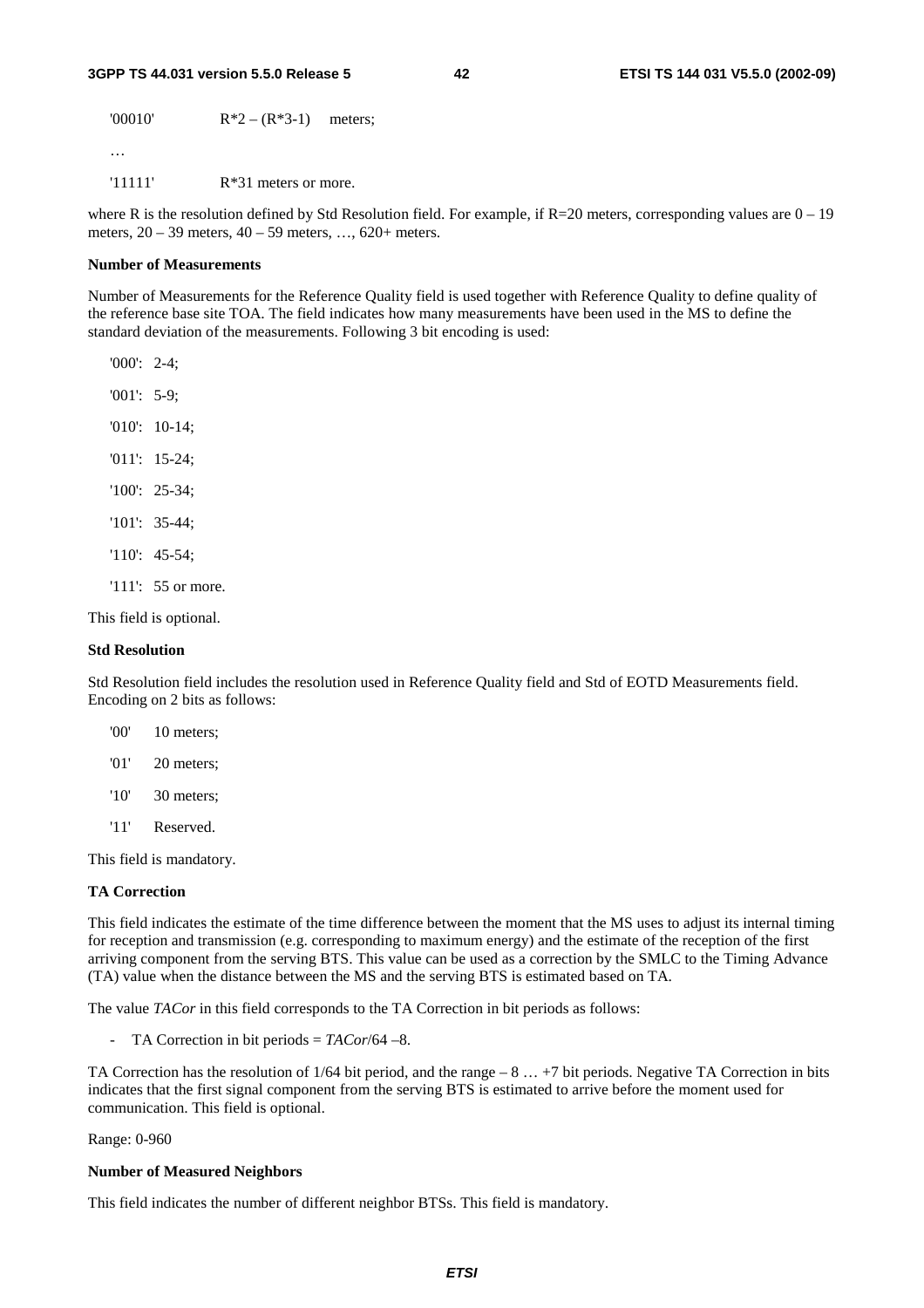Range: 0 - 10

NOTE 2: If the MS can not measure any neighbor BTSs, then this value is set to '0'.

*The following fields are repeated for the number of BTSs included in the Number of Measured Neighbors field.*

#### **Neighbor Identity Present**

The presence of this field is conditional, it shall not be present in the first set. It is mandatory for the other sets. This field indicates whether the identity information (i.e. CellIDType and possibly Neighbor CI / Neighbor BCCH Carrier / Neighbor BSIC / Neighbor Multiframe Offset / Request Index / System Info Index fields) concerning a certain BTS is present or whether the BTS identity is given as reference to the first measurement set.

- '0' Identity information not included, and identity of this BTS is same as the identity of BTS in first set with same sequence number.
- '1' Identity information is included.

#### **CellIdType**

This field indicates is the identity method of the cell. This field is conditional, and included if Neighbor Identity Present is '1'**.** If CellIdType field is not present, the following fields can not be present either: Neighbor CI, Neighbor BCCH Carrier, Neighbor BSIC, Neighbor Multiframe Offset, Request Index, System Info Index.

- '0' = Cell identity is told using BSIC and BCCH carrier.
- '1' = Cell identity is told using CI, and the LAC is the same as the current serving BTS.
- $2'$  = Cell identity is told using 51 Multiframe offset and BCCH carrier.
- '3' = Cell identity is told using an index referring to the BTS listed in the Measure Position Request component (the indicated reference BTS is 1).
- '4' = Cell identity is told using an index referring to the BTS listed in the BCCH allocation list (System Information Neighbor Lists) of the serving BTS. This type of neighbor identity shall not be used by the MS unless it has received the "E-OTD Measurement Assistance Data for System Information List Element" from the SMLC for this cell.
- '5' = Cell identity is told using CI and the LAC.

NOTE: The MS can decide which of these methods to use. The CellIdType '3' and '4' are preferred.

#### **Neighbor LAC**

This field indicates the Location Area Code of the neighbor BTS. The purpose of the Location Area Code is to identify a location area. This field is conditional, and included, if CellIDType field is '5'.

Range: 0 - 65535

#### **Neighbor CI**

This field indicates the Cell Identity of the particular neighbor cell. The purpose of the Cell Identity value is to identify a cell within a location area.

Neighbor CI field is conditional and is included only if CellIdType is set '1' or '5' and the CI value of the given cell is available.

Range: 0 - 65535

#### **Neighbor BCCH Carrier**

This field indicates the absolute RF channel number of the BCCH of the neighbor base station. BCCH carrier field is conditional and is included only if CellIdType is set '0' or '2'.

Range: 0 - 1023

**Neighbor BSIC**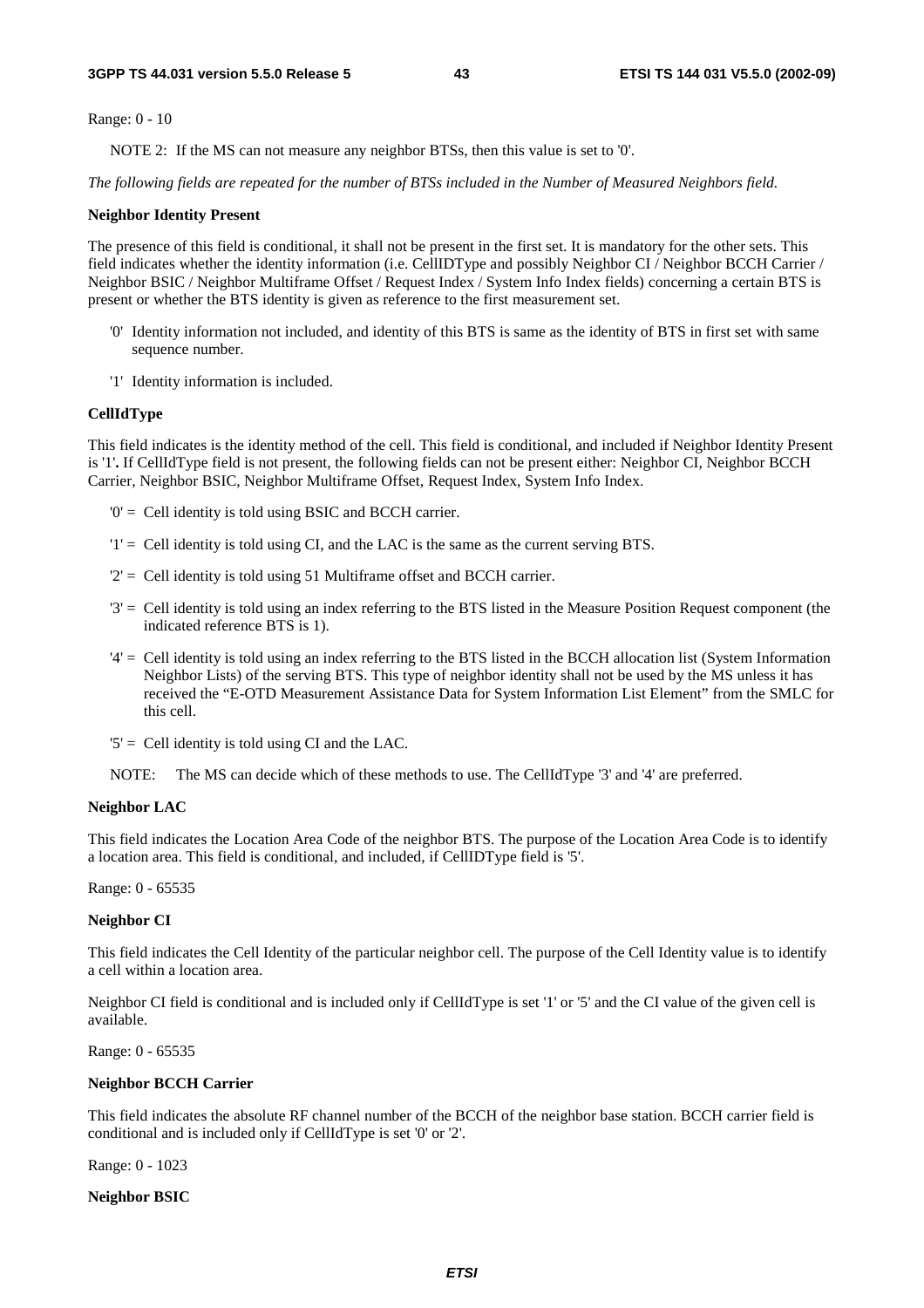This field indicates the BSIC (Base Station Identity Code of the base station).

BSIC field is conditional and is included only if CellIdType is set '0' or '4'.

Range: 0 - 63

#### **Neighbor Multiframe Offset**

This field indicates the frame difference between the start of the 51 multiframes frames arriving from this BTS and the reference BTS. The multiframe offset is defined as  $T_{\text{RTS}}$  -  $T_{\text{Ref}}$ , where  $T_{\text{RTS}}$  is the time of the start of the 51 multiframe in the BTS in question, and  $T_{Ref}$  is the time of the start of the 51 multiframe in the reference BTS. This field is conditional and included only if CellIdType is set to '2'.

Range: 0 - 51

#### **Request Index**

This field indicates an index identifying the reference BTS by referring to the BTSs listed in the Measure Position Request component (the indicated reference BTS in the Measure Position Request component has the index value 1, and possible next BTS '2', and so on).

This field is conditional and included only if CellIdType is set to '3'.

Range: 1-16

#### **System Info Index**

This field indicates an index identifying the reference BTS by referring to the BCCH allocation list (System Information Neighbor List) of the serving BTS.

This field is conditional and included only if CellIdType is set to '4'.

#### Range: 1-32

#### **Neighbor Time Slot**

Neighbor Time Slot indicates the time slot modulo 4 relative to which the MS reports the neighbor BTS measurements. This field is mandatory.

Range: 0 to 3

NOTE 3: If the MS does not know the timeslot scheme, the MS reports the used timeslot. MS can only report a result based on one time slot (N) or two time slots (N and N+4). If the MS knows the timeslot scheme, the MS can make measurements from several timeslots and reports that the used timeslot is zero (and makes correction).

#### **Number of EOTD Measurements**

Number of Measurements field is used together with Std of EOTD Measurements field to define quality of a reported EOTD measurement. The field indicates how many EOTD measurements have been used in the MS to define the standard deviation of these measurements. Following 3 bit encoding is used.

'000': 2-4;

'001': 5-9;

- '010': 10-14;
- '011': 15-24;
- '100': 25-34;
- '101': 35-44;
- '110': 45-54;
- '111': 55 or more.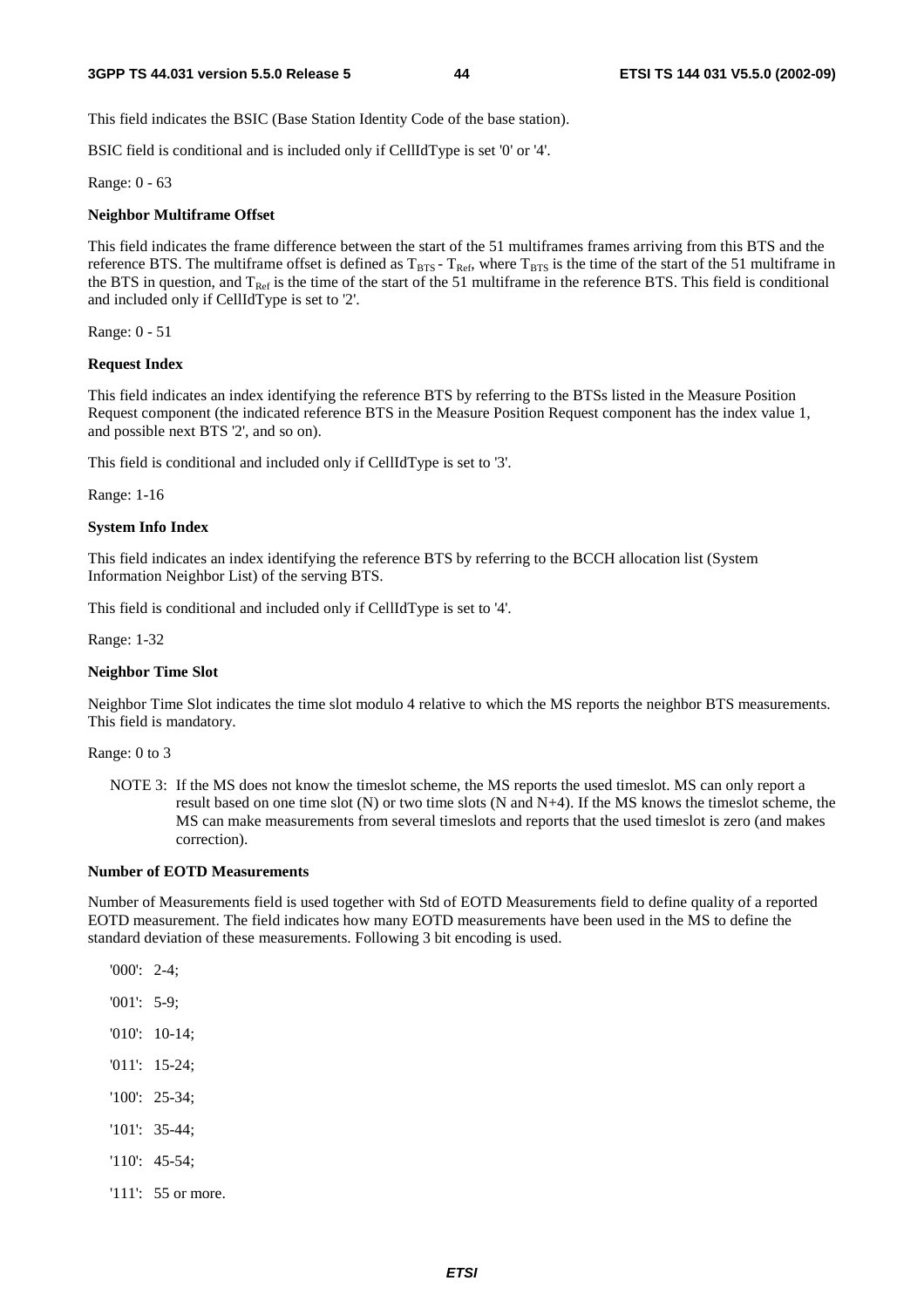This field is mandatory.

#### **Std of EOTD Measurements**

Std of EOTD Measurements field includes standard deviation of EOTD measurements. This field is mandatory. It can be used to evaluate the reliability of EOTD measurements in the SMLC and in weighting of the OTD values in location calculation.

Following linear 5 bit encoding is used:

| '00000' | $0 - (R*1-1)$ meters;   |
|---------|-------------------------|
| '00001' | $R*1 - (R*2-1)$ meters; |
| '00010' | $R*2 - (R*3-1)$ meters; |
|         |                         |
| '11111' | $R*31$ meters or more.  |

where R is the resolution defined by Std Resolution field. For example, if  $R=20$  meters, corresponding values are  $0-19$ meters, 20 – 39 meters, 40 – 59 meters, …, 620+ meters.

#### **OTD**

This field indicates the measured OTD value between the receptions of signals from the reference and the neighbor BTS. The OTD is defined as  $T_{Nbor}$  -  $T_{Ref}$  (modulo burst length) where  $T_{Nbor}$  is the time of arrival of signal from the neighbor BTS, and  $T_{Ref}$  is the time of arrival of signal from the reference BTS. The reporting resolution of the OTD value is 1/256 bit. This field is mandatory.

Range: 0 – 39999

### A.3.2.3a E-OTD Measurement Extended Information Element

The purpose of the E-OTD Measurement Ext Information element is to provide OTD measurements of signals sent from the reference and neighbour base stations. The length of this element depends on the number of neighbour cells for which OTD measurements have been collected. This element is optional in the Measure Position Response component. It is included in the Measure Position Response component, if E-OTD measurements didn't fit in the E-OTD Measurement Information Element.

The E-OTD and 51 multiframe offset values are reported relative to the reference BTS as defined in the previous clauses.

The following fields are valid only for the first set of measurements

#### **Number of Measured Neighbors**

This field indicates the number of different neighbor BTSs. This field is mandatory.

Range: 0 - 5

NOTE: If the MS can not measure any neighbor BTSs, then this value is set to '0'.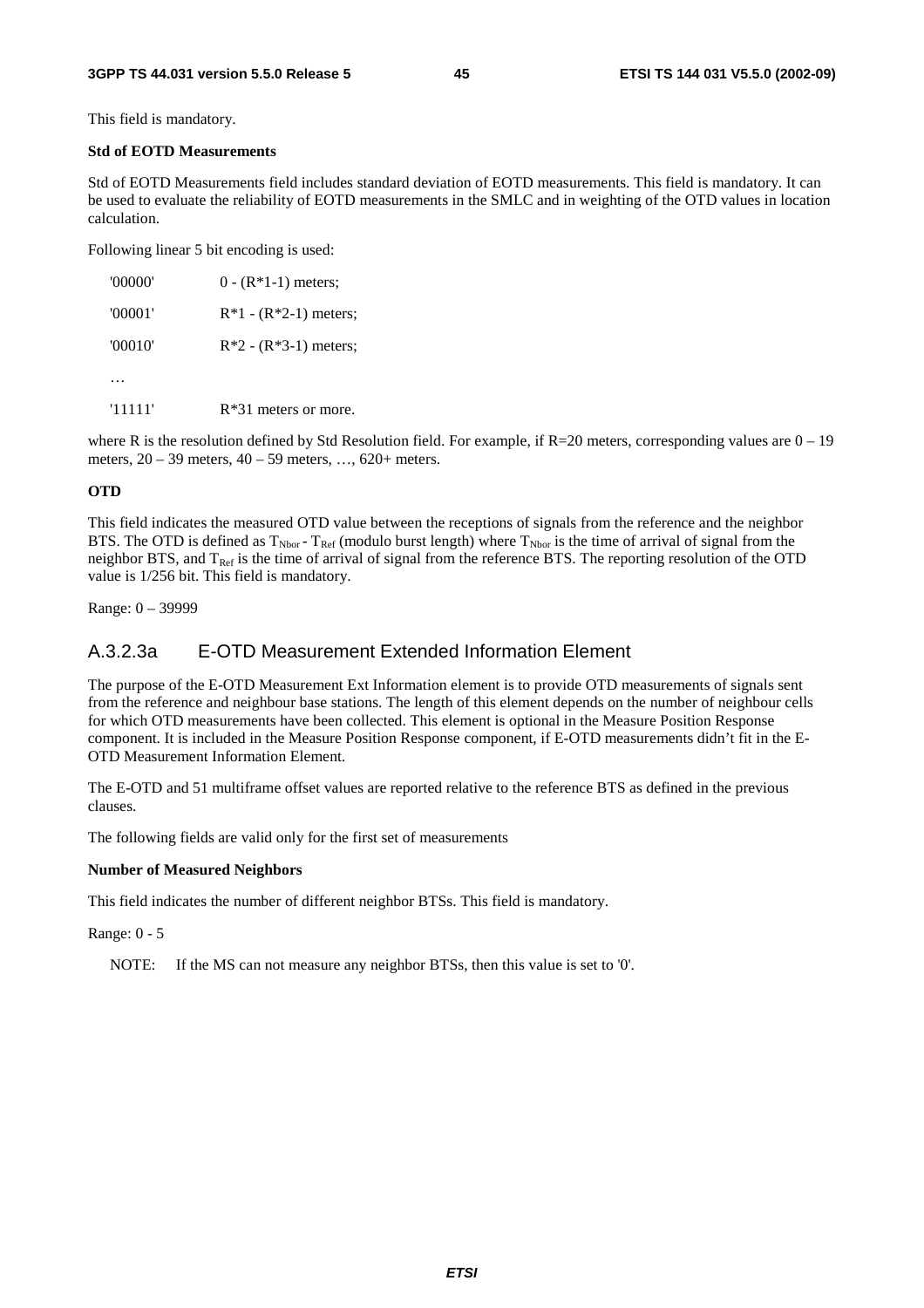*The following fields are repeated for the number of BTSs included in the Number of Measured Neighbors field. They are defined in the previous clause :*

- CellIdType,
- Neighbor LAC,
- Neighbor CI,
- Neighbor BCCH Carrier,
- Neighbor BSIC,
- Neighbor Multiframe Offset,
- Request Index,
- System Info Index,
- Neighbor Time Slot,
- Number of EOTD Measurements,
- Std of EOTD Measurements,
- OTD

### A.3.2.4 Location Information Element

The purpose of Location Information element is to provide the location estimate from the MS to the network, if the MS is capable of determining its own position. Optionally, the element may contain the velocity parameters computed by the MS.

This element is optional. This element contains the following fields.

#### **Reference Frame**

This field specifies the reference BTS Reference Frame number during which the location estimate was calculated. This field is mandatory. However, if the Reference Frame number is within (42432..65535), the value of this field shall be ignored and in that case the MS should provide GPS TOW if available.

| Table A.3: Reference Frame field contents |
|-------------------------------------------|
|-------------------------------------------|

| Parameter       | <sup>+</sup> of Bits | <b>Resolution</b> | Range | Units  |
|-----------------|----------------------|-------------------|-------|--------|
| Reference Frame | 16                   | $--$              | 65535 | trames |

Note that expected values for Reference Frame are in range 0 – 42431.

#### **GPS TOW**

This field specifies the GPS TOW during which the location estimate was calculated. This field is optional.

|  |  |  |  |  |  | Table A.4: GPS TOW field contents |
|--|--|--|--|--|--|-----------------------------------|
|--|--|--|--|--|--|-----------------------------------|

| Parameter | # of Bits  | <b>Resolution</b> | Ranqe    | Units |
|-----------|------------|-------------------|----------|-------|
| Ж<br>GPS. | ົາ∧<br>- 1 | ms                | 14399999 | ms    |

The 24 bits of GPS TOW are the least significant bits. The most significant bits shall be derived by the Serving Mobile Location Center to unambiguously derive the GPS TOW.

#### **Fix Type**

This field contains an indication as to the type of measurements performed by the MS: 2D or 3D. This field is mandatory.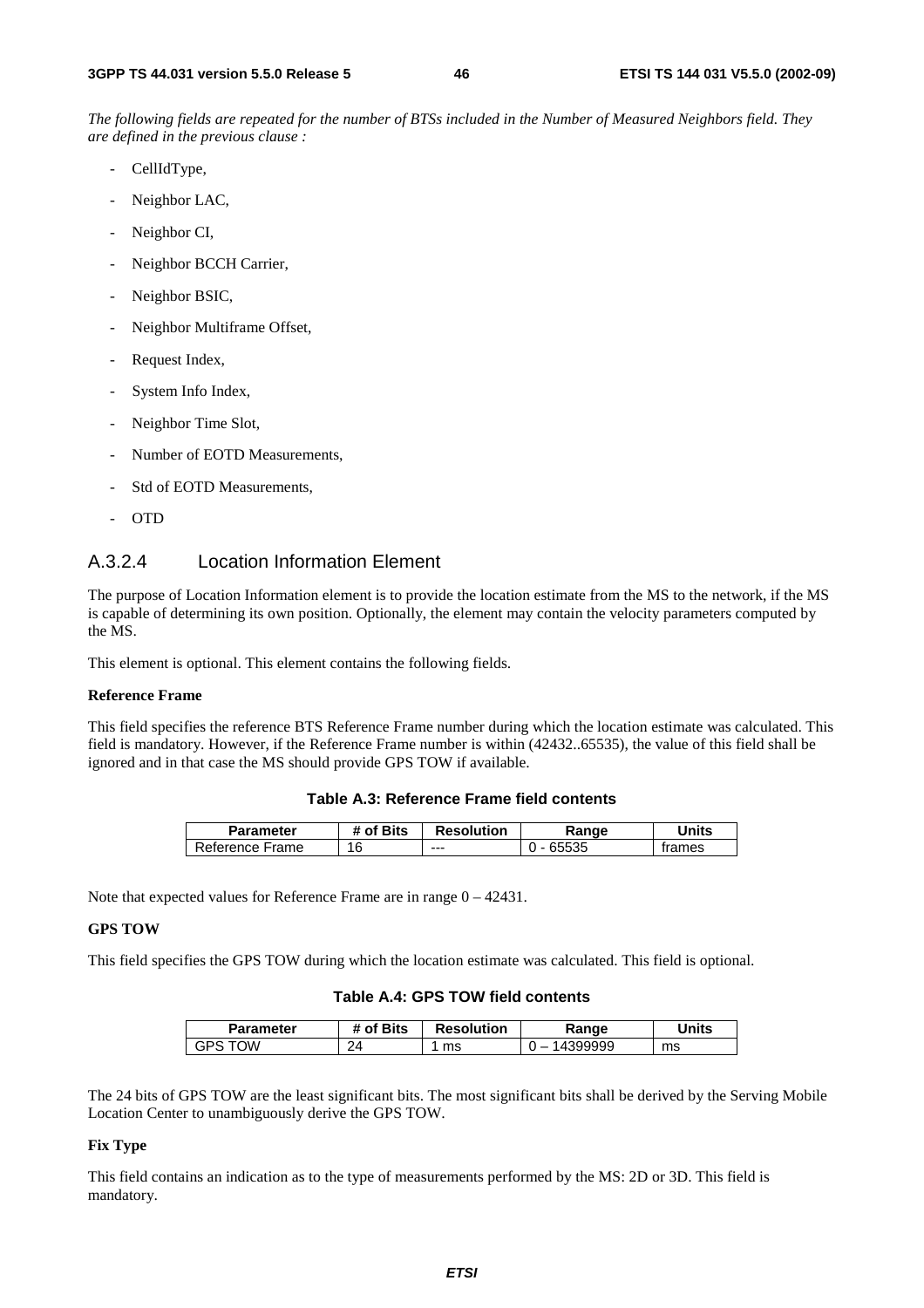$'0' = 2D$  fix.

 $'1' = 3D$  fix.

#### **Position Estimate**

This field contains the calculated position estimate in the format defined in 3GPP TS 23.032. The allowed shapes are:

- ellipsoid Point;
- ellipsoid point with uncertainty circle;
- ellipsoid point with uncertainty ellipse;
- ellipsoid point with altitude;
- ellipsoid point with altitude and uncertainty ellipse.

#### A.3.2.5 GPS Measurement Information Element

The purpose of the GPS Measurement Information element is to provide GPS measurement information from the MS to the SMLC. This information includes the measurements of code phase and Doppler, which enables the network-based GPS method where position is computed in the SMLC. The proposed contents are shown in table A.5, and the individual fields are described subsequently.

This element is included in the Measure Position Response component if the network has requested the mobile to perform mobile-assisted location measurements using a GPS location method.

Following fields are repeated a number of times told in Number of E-OTD/GPS Measurement *Sets* field if Multiple Sets element is included. If Multiple Sets element is not included, the default value for sets is one (i.e. the following fields are present only once).

| Table A.5: GPS Measurement Information element content |  |
|--------------------------------------------------------|--|
|--------------------------------------------------------|--|

| <b>Element fields</b>         | <b>Presence</b> | <b>Occurrences</b> |
|-------------------------------|-----------------|--------------------|
| Reference Frame               |                 |                    |
| <b>GPS TOW</b>                | M               |                    |
| # of Satellites (N SAT)       | M               |                    |
| <b>Measurement Parameters</b> |                 |                    |

The following paragraphs describe the content of each information field of this element.

#### **Reference Frame**

#### **Table A.6: Reference Frame field contents**

| Parameter       | # of Bits | <b>Resolution</b> | Ranqe | Units  |
|-----------------|-----------|-------------------|-------|--------|
| Reference Frame | 16<br>╰   | $- - -$           | 65535 | trames |

Note that expected values for Reference Frame are in range 0 – 42431.

#### **GPS TOW**

This field specifies the GPS TOW for which the location estimate is valid. This field is mandatory.

|  |  |  |  |  |  | Table A.7: GPS TOW field contents |
|--|--|--|--|--|--|-----------------------------------|
|--|--|--|--|--|--|-----------------------------------|

| <b>Parameter</b> | # of Bits      | <b>Resolution</b> | Range        | Units |
|------------------|----------------|-------------------|--------------|-------|
| M∩∵<br>GPS       | クイ<br>_<br>- 1 | ms                | 4399999<br>. | ms    |

The 24 bits of GPS TOW are the least significant bits. The most significant bits shall be derived by the Serving Mobile Location Center to unambiguously derive the GPS TOW.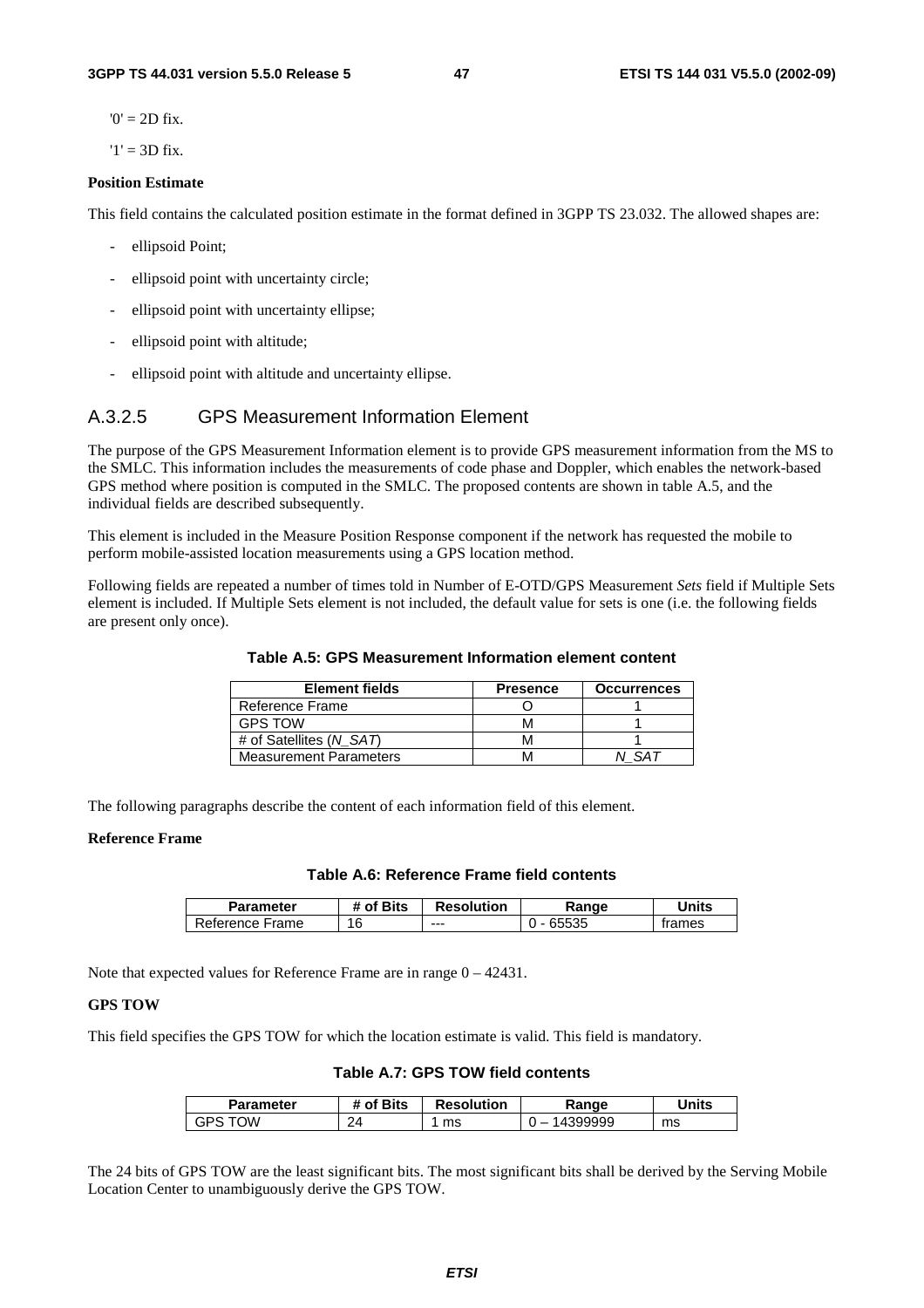#### **# of Satellites (***N\_SAT***)**

#### **Number of Measurements**

This field specifies the number of measurements for which measurements satellites are provided in the component. This value represents the number of satellites that were measured by the MS. This value of *N\_SAT* determines the length of the payload portion of the component. Typical range for *N\_SAT* is four to a maximum of 12. This field is mandatory and occurs once per set.

#### **Table A.7a: # of Satellites field contents**

| Parameter | f Bits * | <b>Resolution</b> | Range | `Inits  |
|-----------|----------|-------------------|-------|---------|
| N         |          | $- - -$           | Ö     | $- - -$ |

#### **Measurement Parameters**

This field contains information about the measurements of code phase and Doppler, which enables the network-based method where position is computed in the SMLC. This field is mandatory and occurs *N\_SAT* times per message.

| <b>Parameter</b>        | # of Bits | <b>Resolution</b> | Range               | <b>Units</b> |
|-------------------------|-----------|-------------------|---------------------|--------------|
| Satellite ID            | 6         | ---               | $0 - 63$            | $---$        |
| C/N <sub>o</sub>        | 6         |                   | $0 - 63$            | dB-Hz        |
| Doppler                 | 16        | 0.2               | ±6553.6             | Hz           |
| <b>Whole Chips</b>      | 10        |                   | $0 - 1022$          | chips        |
| <b>Fractional Chips</b> | 10        | $2^{-10}$         | $0 - (1 - 2^{-10})$ | chips        |
| Multipath Indicator     | 2         | see Table A.9     | TBD                 | $- - -$      |
| Pseudorange RMS         | 6         | 3 bit mantissa    | $0.5 - 112$         | m            |
| Error                   |           | 3 bit exp         |                     |              |

#### **Table A.8: Measurement Parameters field contents**

#### **Satellite ID**

This field identifies the particular satellite for which the measurement data is valid. This values  $0 - 63$  represent satellite PRNs  $1 - 64$ , respectively.

#### **C/N0**

This field contains the estimate of the carrier-to-noise ratio of the received signal from the particular satellite used in the measurement. It is given in whole dBs and has a range of 0 to 63. Typical levels observed by MS-based GPS units will be in the range of 20 dB to 50 dB.

#### **Doppler**

This field contains the Doppler measured by the MS for the particular satellite signal. This information can be used to compute the 3-D velocity of the MS. The Doppler range is sufficient to cover the potential range of values measured by the MS.

#### **Whole Chips**

This field contains the whole value of the code-phase measurement made by the MS for the particular satellite signal at the time of measurement.

#### **Fractional Chips**

This field contains the fractional value of the code-phase measurement made by the MS for the particular satellite signal at the time of measurement. The resolution of the fractional portion is approximately 0,3 m.

#### **Multipath Indicator**

This field contains the Multipath Indicator value. This parameter is specified according to the representation described in table A.9.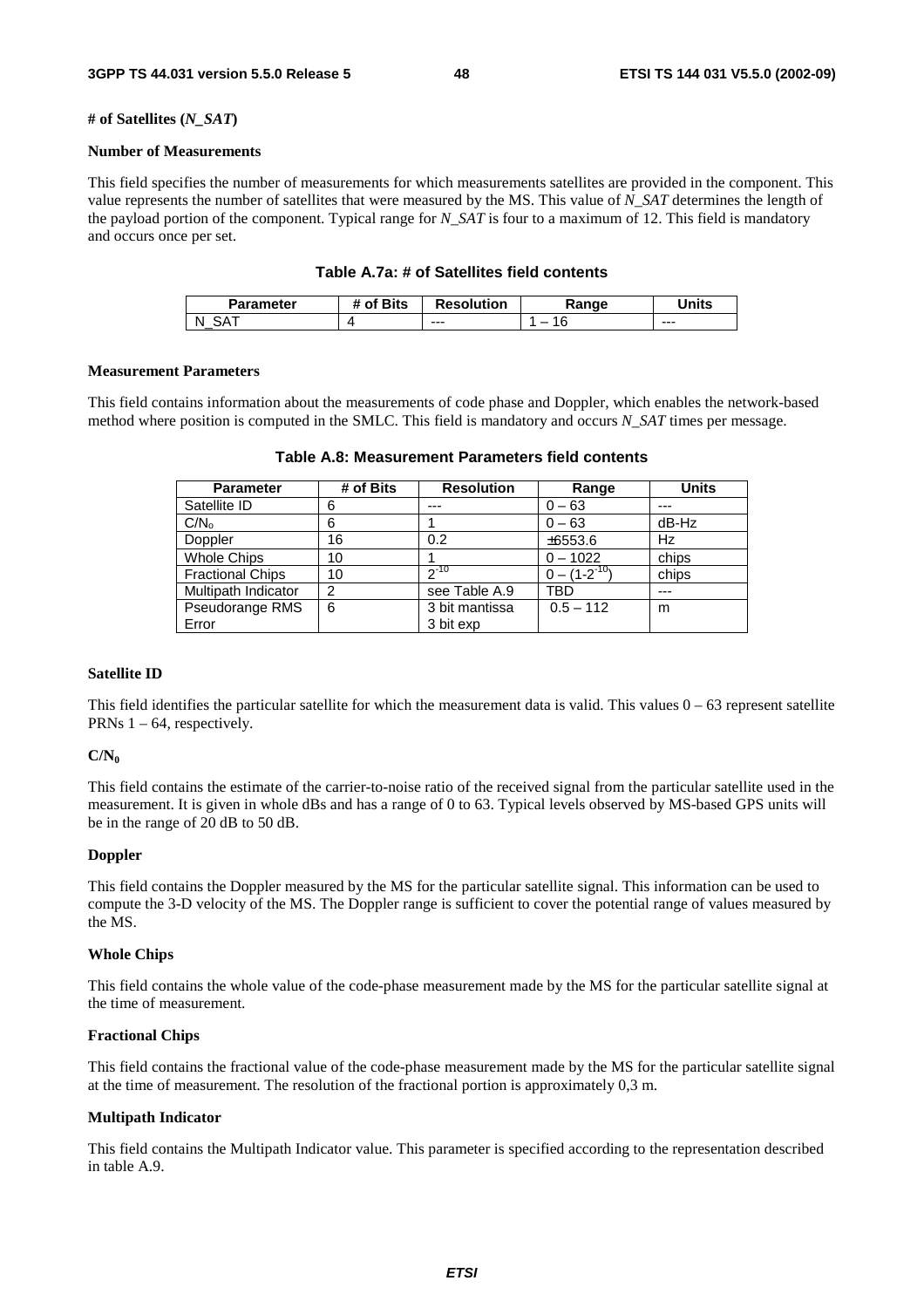| Value | <b>Multipath Indication</b>     |
|-------|---------------------------------|
| 00    | Not measured                    |
| 01    | Low, MP error $<$ 5m            |
| 10    | Medium, $5m < MP$ error $<$ 43m |
| 11    | High, MP error > 43m            |

| Table A.9: Multipath Indicator values and associated indications |  |  |
|------------------------------------------------------------------|--|--|
|------------------------------------------------------------------|--|--|

Range:  $0 - 3$ 

#### **Pseudorange RMS Error**

This field contains a Pseudorange RMS Error value.

#### Range:  $0,5$  m to

NOTE: This parameter is specified according to a floating-point representation as described in Table A.10.

| , 112 m |                 |                 |                                                                                               |                         |
|---------|-----------------|-----------------|-----------------------------------------------------------------------------------------------|-------------------------|
|         |                 |                 | his parameter is specified according to a floating-point representation as described in Table |                         |
|         |                 |                 | Table A.10: Pseudorange RMS Error representation                                              |                         |
| Index   | <b>Mantissa</b> | <b>Exponent</b> | Floating-Point value, x <sub>i</sub>                                                          | Pseudorange<br>value, P |

| index | Mantissa | Exponent | <b>Floating-Point value, Xi</b> | <b>Pseudorange</b><br>value. P |
|-------|----------|----------|---------------------------------|--------------------------------|
|       | 000      | 000      | 0.5                             | P < 0.5                        |
|       | 001      | 000      | 0.5625                          | $0.5 \leq P \leq 0.5625$       |
|       |          |          | $0.5*(1 + x/8)*2^y$             | $x_{i-1}$ <= P < $x_i$         |
| 62    | 110      | 111      | 112                             | $104 \leq P \leq 112$          |
| 63    | 111      | 111      | $- -$                           | $112 \le P$                    |

#### A.3.2.6 Location Information Error Element

The purpose of Location Information Error element is to provide the indication of error and the reason for it, when the MS can not perform the required location or the network can not determine the position estimate. The element may also indicate what further assistance data may be needed by the target MS to produce a successful location estimate or location measurements. This element is optional. This element has the following fields.

#### **Error Reason**

This field indicates the reason for error. This field is mandatory.

- '0': Undefined error.
- '1': There were not enough BTSs to be received when performing mobile based E-OTD.
- '2': There were not enough GPS satellites to be received, when performing GPS location.
- '3': E-OTD location calculation assistance data missing.
- '4': E-OTD assistance data missing.
- '5': GPS location calculation assistance data missing.
- '6': GPS assistance data missing.
- '7': Requested method not supported.
- '8': Location request not processed.
- '9': Reference BTS for GPS is not the serving BTS.
- '10': Reference BTS for E-OTD is not the serving BTS.

#### **Additional Assistance Data**

This field is optional. Its presence indicates that the target MS will retain assistance data already sent by the SMLC. The SMLC may send further assistance data for any new location attempt but need not resend previous assistance data. The field may contain the following: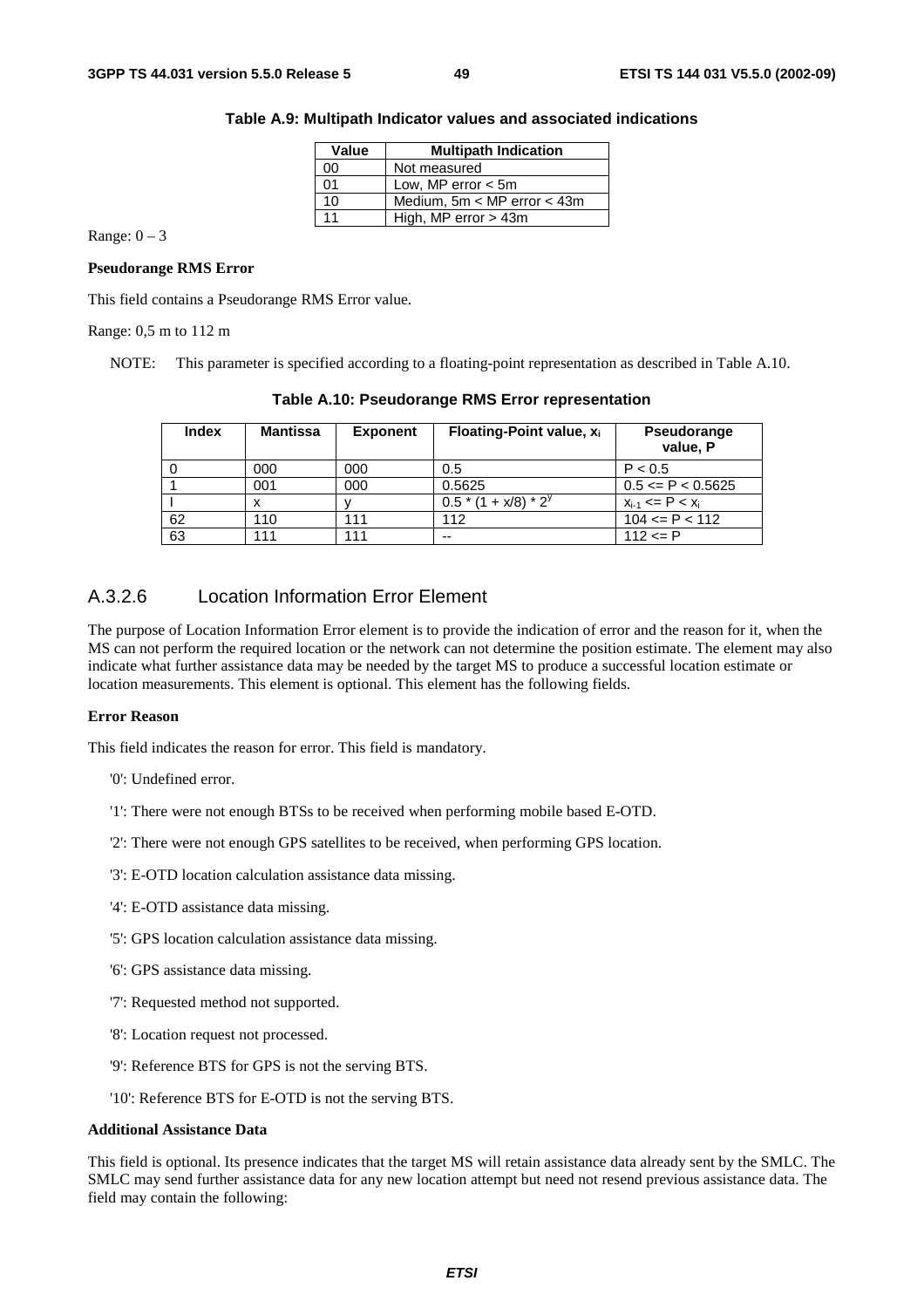GPS Assistance Data: necessary additional GPS assistance data (structure and encoding as for the GPS Assistance Data IE in 3GPP TS 49.031 excluding the IEI and length octets)

#### A.3.2.7 Extended Reference IE

This IE shall be included in any Measure Position Response if and only if an Extended Reference IE was received in the corresponding previous Measure Position Request message.

[Note: for reasons of backward compatibility, a Release 4 or earlier MS will not include this IE.]

The Extended Reference IE contains the following elements.

- SMLC code: an integer in the range 0-63. The value returned by a target MS in a Measure Position Response shall equal the value received from the SMLC in the earlier Measure Position Request.
- Transaction ID: an integer in the range 0-262143 distinguishing different RRLP transactions in different MSs currently being served by the same SMLC. The value returned by a target MS in a Measure Position Response shall equal the value received from the SMLC in the earlier Measure Position Request.

When an MS employs pseudo-segmentation to return an RRLP response, the same Extended Reference IE shall be included in each RRLP Measure Position Response component.

### A.3.2.8 Uplink RRLP Pseudo Segmentation Indication

This element is included by the MS when up-link RRLP pseudo-segmentation is used. In the first segment, 'first of many' is indicated and in the second 'second of many' is indicated. It is not included when up-link pseudosegmentation is not used.

## A.4 Assistance Data

### A.4.1 General

The Assistance Data is a RRLP component from the network to the MS. It is used by the network to provide assistance data to enable MS-based E-OTD or MS-based Assisted GPS capabilities in the MS and may be used to help support MS-assisted E-OTD and MS-assisted Assisted GPS. It contains the following elements.

| <b>Element</b>                   | <b>Type/Reference</b>          | <b>Presence</b> |
|----------------------------------|--------------------------------|-----------------|
| E-OTD Reference BTS for          | E-OTD Reference BTS            | C               |
| Assistance Data                  | for Assistance Data 2.2.3      |                 |
| E-OTD Measurement Assistance     | E-OTD Measurement              | C               |
| Data                             | Assistance Data 2.2.4          |                 |
| E-OTD Measurement Assistance     | E-OTD Measurement              | C               |
| Data for System Information List | Assistance Data for            |                 |
|                                  | <b>System Information List</b> |                 |
|                                  | 2.2.5                          |                 |
| <b>GPS Assistance Data</b>       | <b>GPS Assistance Data</b>     | C               |
|                                  | 4.2.4                          |                 |
| More Assistance Data To Be Sent  | More Assistance Data To        | C.              |
|                                  | <b>Be Sent 4.2.5</b>           |                 |
| <b>Extended Reference</b>        | <b>Extended Reference</b>      | C.              |
|                                  | 2.2.5                          |                 |

|  | Table A.11: Assistance Data component content |  |  |
|--|-----------------------------------------------|--|--|
|  |                                               |  |  |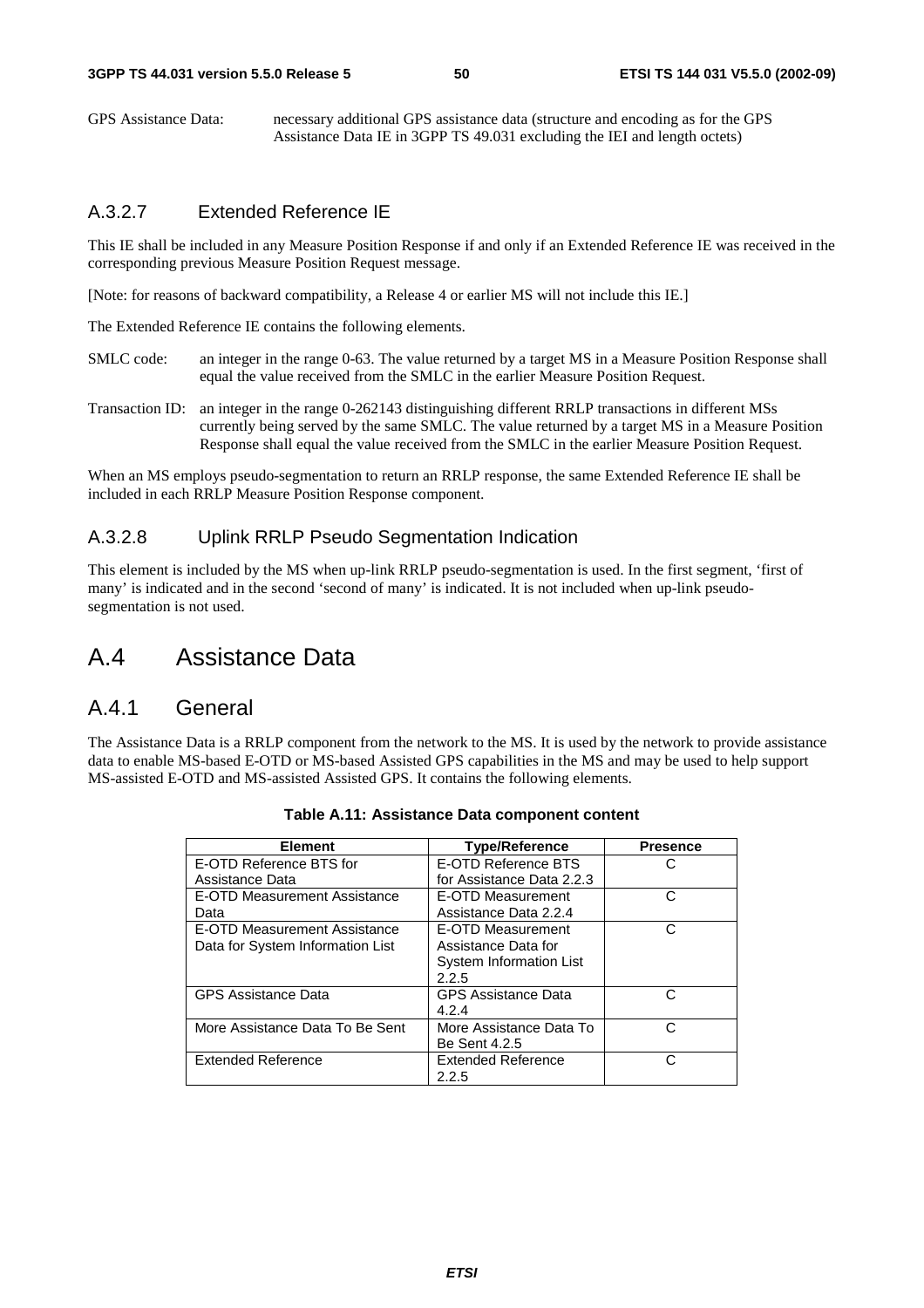## A.4.2 Elements

### A.4.2.1 E-OTD Reference BTS for Assistance Data Element

This element is conditional. It is as described in sub-clause 2.2.3. If the network can provide assistance data, and data for E-OTD has been requested, this element is included.

### A.4.2.2 E-OTD Measurement Assistance Data Element

This element is conditional. It is as described in sub-clause 2.2.4. If the network can provide assistance data, and data for E-OTD has been requested, this element is included.

### A.4.2.3 E-OTD Measurement Assistance Data for System Information List Element

This element is conditional. It is as described in sub-clause 2.2.5. If the network can provide assistance data, and data for E-OTD has been requested, this element is included.

### A.4.2.4 GPS Assistance Data Element

The GPS Assistance Data element contains a single GPS assistance message that supports both MS-assisted and MSbased GPS methods. This element can contain one or more of the fields listed in table A.12 below, which support both MS-assisted and MS-based GPS methods. As table A.12 shows, all fields are optional.

Note that certain types of GPS Assistance data may be derived, wholly or partially, from other types of GPS Assistance data.

In addition, an Integrity Monitor (IM) shall detect unhealthy (e.g., failed/failing) satellites and also shall inform users of measurement quality in DGPS modes when satellites are healthy. Excessively large pseudo range errors, as evidenced by the magnitude of the corresponding DGPS correction, shall be used to detect failed satellites. Unhealthy satellites should be detected within 10 seconds of the occurrence of the satellite failure. When unhealthy (e.g., failed/failing) satellites are detected, the assistance and/or DGPS correction data shall not be supplied for these satellites. When the error in the IM computed position is excessive for solutions based upon healthy satellites only, DGPS users shall be informed of measurement quality through the supplied UDRE values. After the Bad Satellite Present flag has been set, if the satellites return to healthy condition for some period of time, the flag shall be reset.

| <b>Parameter</b>              | <b>Presence</b> |
|-------------------------------|-----------------|
| Reference Time                |                 |
| Reference Location            |                 |
| <b>DGPS Corrections</b>       |                 |
| <b>Navigation Model</b>       |                 |
| Ionospheric Model             |                 |
| <b>UTC Model</b>              |                 |
| Almanac                       |                 |
| <b>Acquisition Assistance</b> |                 |
| Real-Time Integrity           |                 |

#### **Table A.12: Fields in the GPS Assistance Data element**

#### **Reference Time**

These fields specify the relationship between GPS time and air-interface timing of the BTS transmission in the reference cell. These fields occur once per message; some are mandatory and some are conditional, as shown in table A.14.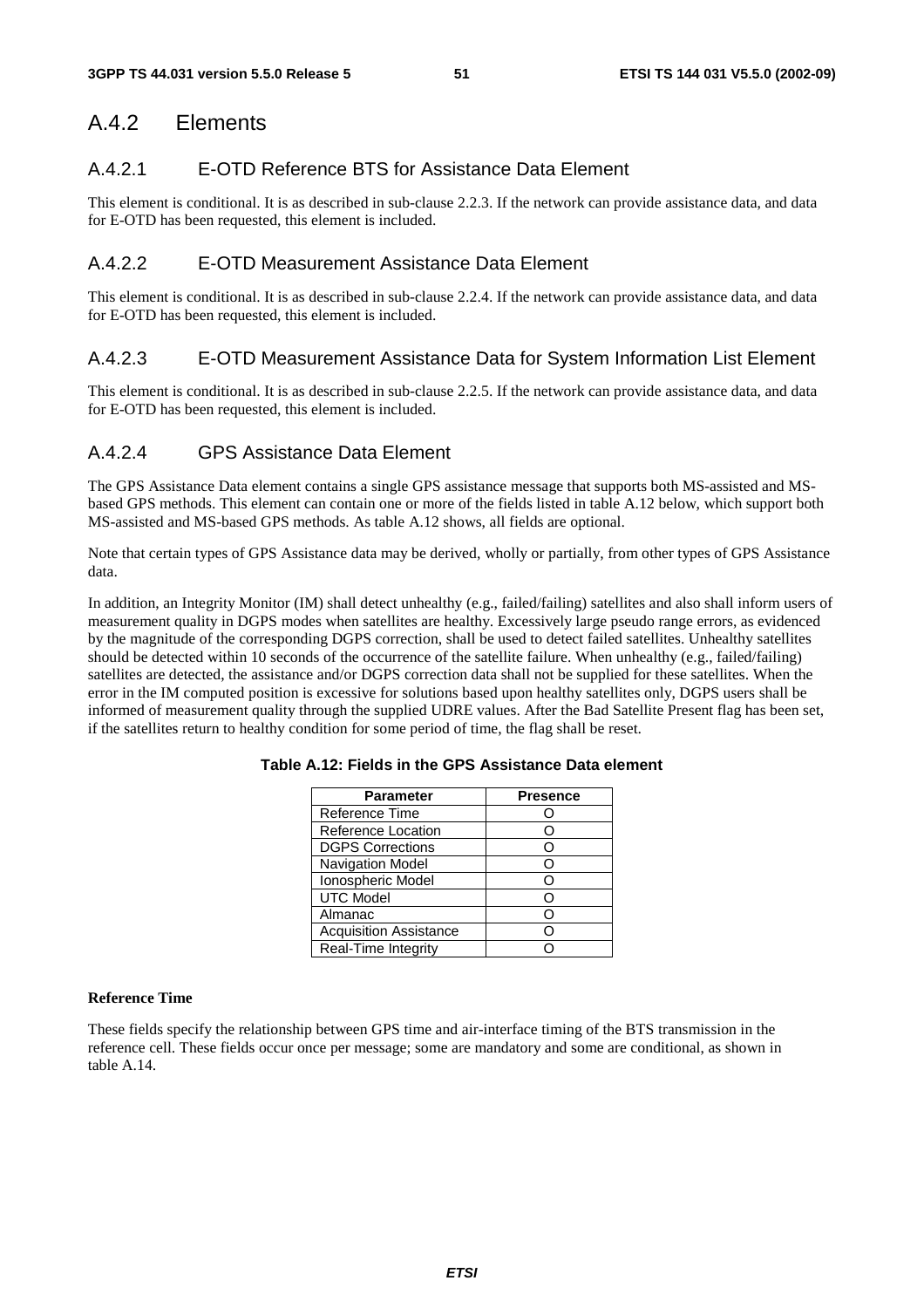| <b>Parameter</b>                                                                         | # Bits   | <b>Scale</b>  | Range              | <b>Units</b> | Incl.        |
|------------------------------------------------------------------------------------------|----------|---------------|--------------------|--------------|--------------|
|                                                                                          |          | <b>Factor</b> |                    |              |              |
| <b>GPS Week</b>                                                                          | 10       |               | $0 - 1023$         | weeks        | м            |
| <b>GPS TOW</b>                                                                           | 23       | 0.08          | 0-604799.92        | sec          | м            |
| <b>BCCH Carrier</b>                                                                      | 10       |               | $0 - 1023$         |              | $O$ (note 1) |
| <b>BSIC</b>                                                                              | 6        |               | $0 - 63$           |              | $O$ (note 1) |
| FN <sub>m</sub>                                                                          | 21       |               | $0 - (2^{21} - 1)$ | frames       | $O$ (note 1) |
| <b>TN</b>                                                                                | 3        |               | $0 - 7$            | timeslots    | $O$ (note 1) |
| <b>BN</b>                                                                                | 8        |               | $0 - 156$          | bits         | $O$ (note 1) |
| <b>GPS TOW Assist</b>                                                                    | 24*N_SAT | ---           | ----               | ---          | O            |
| NOTE 1: All of these fields shall be present together, or none of them shall be present. |          |               |                    |              |              |

**Table A.14: Reference Time (Fields occurring once per message)** 

#### **GPS Week**

This field specifies the GPS week number of the assistance being provided. GPS Week eliminates one-week ambiguities from the time of the GPS assistance. This field is mandatory.

#### **GPS TOW**

The GPS TOW (time-of-week) is a mandatory field and is specified with 80 msec resolution. When GSM Time Present is "1", GPS TOW and BCCH/BSIC/FNm/TN/BN IEs provide a valid relationship between GPS and GSM time. When GSM Time Present is "0", GPS TOW is simply an estimate of current GPS time of week.

#### **BCCH Carrier/BSIC/FNm/TN/BN**

These fields specify the state of the GSM frame number, timeslot number, and bit number, respectively, of the reference BTS with the specified BCCH carrier and BSIC at the time that correspond to GPS TOW. The SMLC shall use the current serving BTS as the reference BTS. The frame number field is given modulo  $2^{21}$ , i.e., the MSB of the GSM frame number is truncated. The MS shall interpret FNm as the most recent of the two possible frame numbers that FNm could represent. The target MS has the option of rejecting a GPS position request or GPS assistance data if the reference BTS is not the serving BTS.

#### **GPS TOW Assist**

This field contains several fields in the Telemetry (TLM) Word and Handover Word (HOW) that are currently being broadcast by the respective GPS satellites. Combining this information with GPS TOW enables the MS to know the entire 1.2-second (60-bit) pattern of TLM and HOW that is transmitted at the start of each six-second subframe by the particular GPS satellite. This field contains information for each of N\_SAT satellites, and optional. The individual fields for each satellite in the message are shown in table A.15a.

| <b>Parameter</b>    | # Bits | <b>Scale</b><br><b>Factor</b> | Range       | <b>Units</b>     | Incl. |
|---------------------|--------|-------------------------------|-------------|------------------|-------|
| SatID               |        | ---                           | $0 - 63$    | ---              | м     |
| <b>TLM Message</b>  | 14     | $---$                         | $0 - 16383$ | <b>Bit field</b> | м     |
| Anti-Spoof          |        |                               | $0 -$       | <b>Bit field</b> | M     |
| Alert               |        |                               |             | <b>Bit field</b> | M     |
| <b>TLM Reserved</b> | ◠      | ---                           | - 3         | <b>Bit field</b> | M     |

**Table A.15a: GPS TOW Assist (Fields occurring N\_SAT times per message)** 

#### **SatID**

This field identifies the satellite for which the corrections are applicable. The values ranging from 0 to 63 represent satellite PRNs ranging from 1 to 64, respectively.

#### **TLM Message**

This field contains a 14-bit value representing the Telemetry Message (TLM) being broadcast by the GPS satellite identified by the particular SatID, with the MSB occurring first in the satellite transmission.

#### **Anti-Spoof/Alert**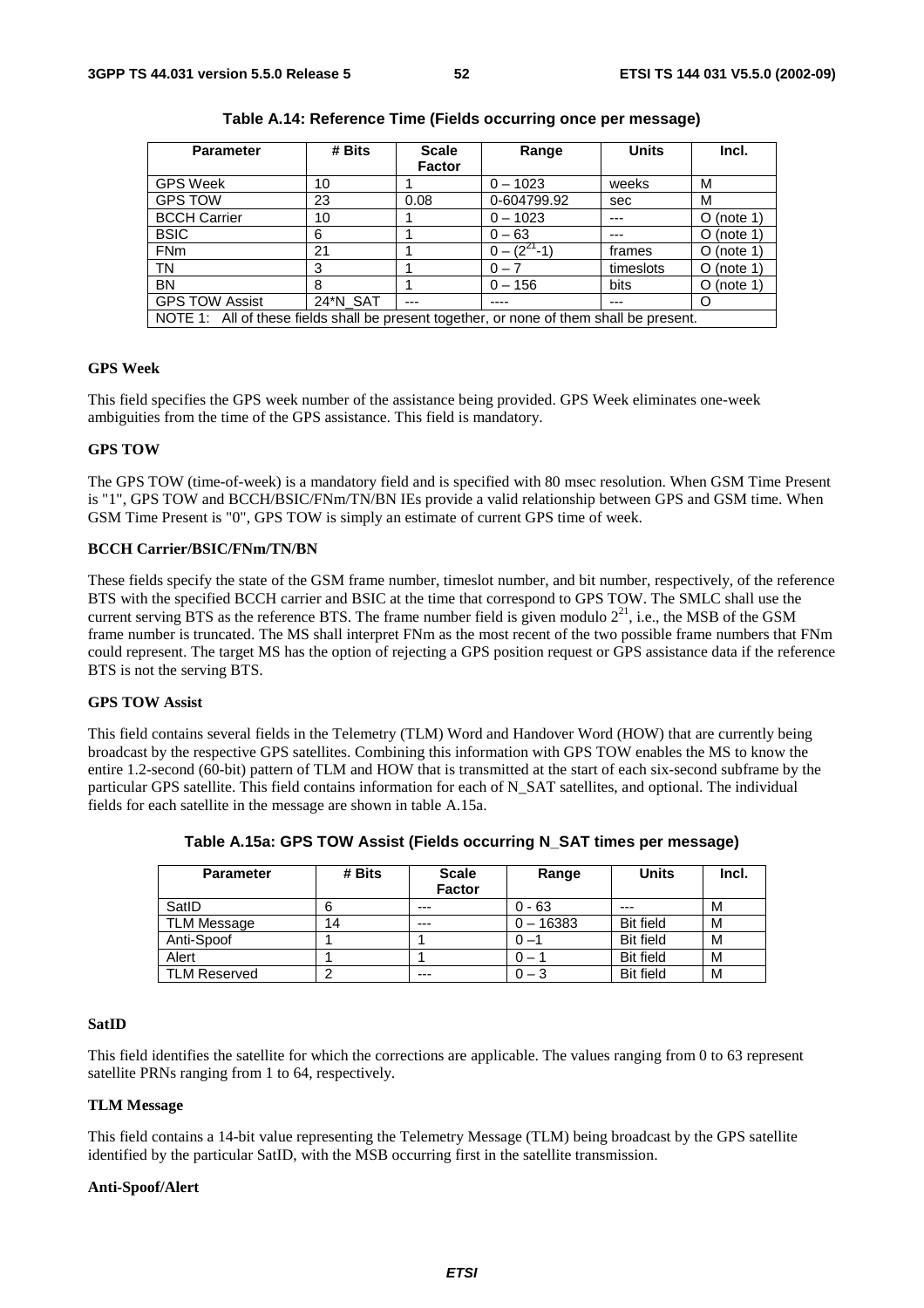These fields contain the Anti-Spoof and Alert flags that are being broadcast by the GPS satellite identified by SatID.

#### **TLM Reserved**

These fields contain the two reserved bits in the TLM Word being broadcast by the GPS satellite identified by SatID, with the MSB occurring first in the satellite transmission.

#### **Reference Location**

The Reference Location field contains a 3-D location (without uncertainty) specified as per 3GPP TS 23.032. The purpose of this field is to provide the MS with a priori knowledge of its location in order to improve GPS receiver performance.

#### **DGPS Corrections**

These fields specify the DGPS corrections to be used by the MS. All fields are mandatory when DGPS Corrections are present in the GPS Assistance Data.

| <b>Parameter</b>                            | # Bits        | <b>Scale Factor</b>                                         | Range        | <b>Units</b> | Incl. |  |  |
|---------------------------------------------|---------------|-------------------------------------------------------------|--------------|--------------|-------|--|--|
| The following fields occur once per message |               |                                                             |              |              |       |  |  |
| <b>GPS TOW</b>                              | 20            |                                                             | $0 - 604799$ | sec          | M     |  |  |
| Status/Health                               | 3             |                                                             | $0 - 7$      | ---          | М     |  |  |
| N SAT                                       | 4             |                                                             | $1 - 16$     |              | M     |  |  |
|                                             |               | The following fields occur once per satellite (N_SAT times) |              |              |       |  |  |
| SatID                                       | 6             |                                                             | $0 - 63$     | ---          | M     |  |  |
| <b>IODE</b>                                 | 8             |                                                             | $0 - 255$    |              | М     |  |  |
| <b>UDRE</b>                                 | $\mathcal{P}$ |                                                             | $0 - 3$      | ---          | М     |  |  |
| <b>PRC</b>                                  | 12            | 0.32                                                        | ±655.04      | meters       | M     |  |  |
| <b>RRC</b>                                  | 8             | 0.032                                                       | ±4.064       | meters/sec   | M     |  |  |
| Delta PRC2                                  | 8             |                                                             |              |              | М     |  |  |
| Delta RRC2                                  | 4             |                                                             |              |              | M     |  |  |
| Delta PRC3                                  | 8             |                                                             |              |              | M     |  |  |
| Delta RRC3                                  | 4             |                                                             |              |              | M     |  |  |

#### **Table A.15: DGPS Corrections**

#### **GPS TOW**

This field indicates the baseline time for which the corrections are valid.

#### **Status/Health**

This field indicates the status of the differential corrections contained in the broadcast message. The values of this field and their respective meanings are shown below in table A.16.

| Code | <b>Indication</b>                  |
|------|------------------------------------|
| 000  | UDRE Scale Factor = $1.0$          |
| 001  | UDRE Scale Factor = $0.75$         |
| 010  | UDRE Scale Factor = $0.5$          |
| 011  | UDRE Scale Factor = $0.3$          |
| 100  | UDRE Scale Factor = $0.2$          |
| 101  | UDRE Scale Factor = $0.1$          |
| 110  | Reference Station Transmission Not |
|      | Monitored                          |
|      | Data is invalid - disregard        |

#### **Table A.16: Values of Status/Health IE**

The first six values in this field indicate valid differential corrections. When using the values described below, the "UDRE Scale Factor" value is applied to the UDRE values contained in the message. The purpose is to indicate an estimate in the amount of error in the corrections.

The value "110" indicates that the source of the differential corrections (e.g., reference station or external DGPS network) is currently not being monitored. The value "111" indicates that the corrections provided by the source are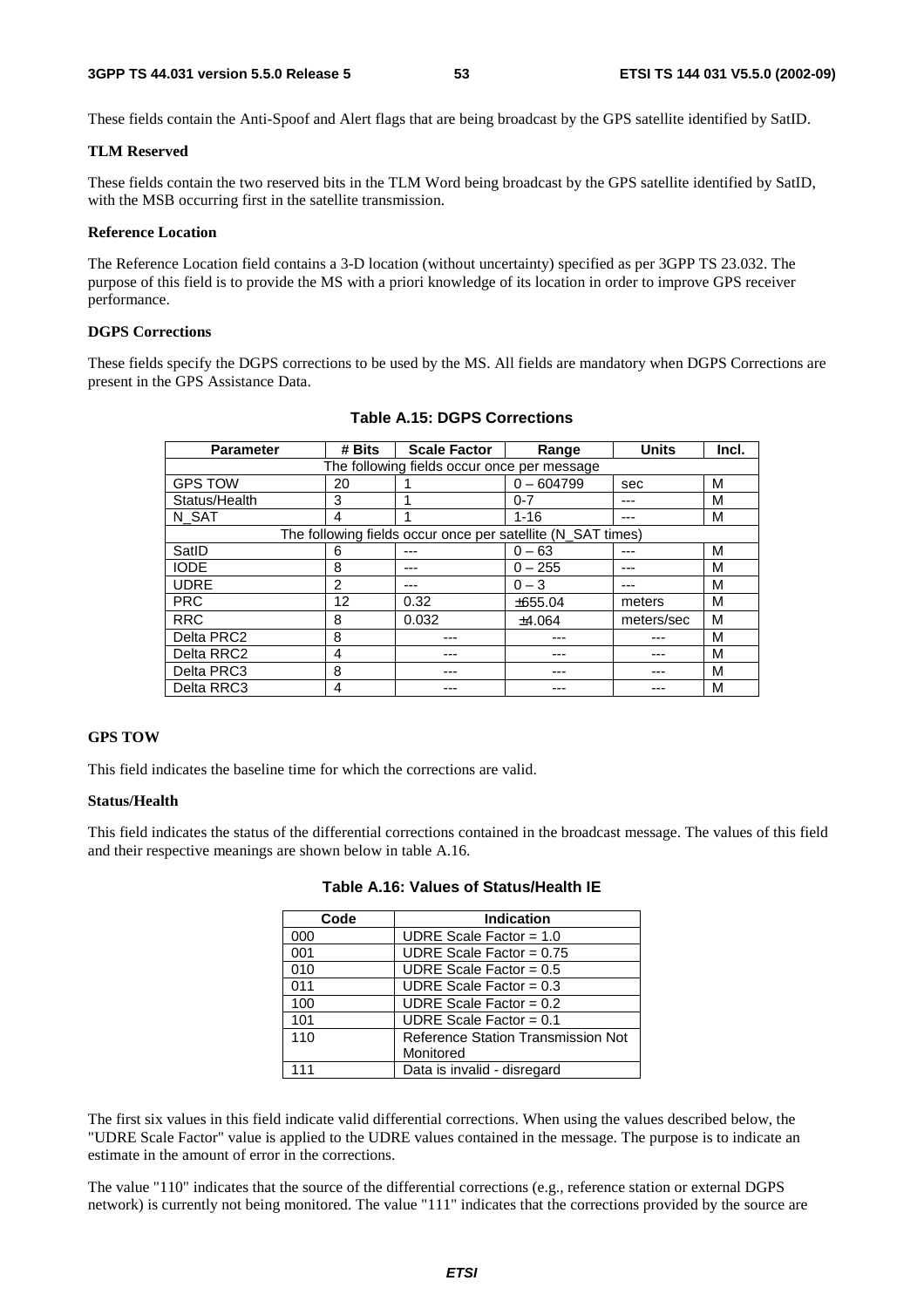invalid, as judged by the source. In the later case, the message shall contain no corrections for individual satellites. Any MS that receives DGPS Corrections in a GPS Assistance Data IE shall contain the appropriate logic to properly interpret this condition and look for the next IE.

#### **N\_SAT**

This field indicates the number of satellites for which differential corrections are available. Corrections for up to 16 satellites.

#### **SatID**

This field identifies the satellite for which the corrections are applicable. The values ranging from 0 to 63 represent satellite PRNs ranging from 1 to 64, respectively.

#### **IODE**

This IE is the sequence number for the ephemeris for the particular satellite. The MS can use this IE to determine if new ephemeris is used for calculating the corrections that are provided in the broadcast message. This eight-bit IE identifies a particular set of ephemeris data for a GPS satellite and may occupy the numerical range of [0, 255]. The transmitted IODE value will be different from any value transmitted by the GPS satellite during the preceding six hours. For more information about this field can be found from [14].

#### **User Differential Range Error (UDRE)**

This field provides an estimate of the uncertainty  $(1-\sigma)$  in the corrections for the particular satellite. The value in this field shall be multiplied by the UDRE Scale Factor in the common Corrections Status/Health field to determine the final UDRE estimate for the particular satellite. The meanings of the values for this field are described in table A.18.

| Value | Indication                    |
|-------|-------------------------------|
|       | UDRE $\leq 1.0$ m             |
|       | 1.0 m $<$ UDRE $\leq$ 4.0 m   |
| 10    | 4.0 m $<$ UDRE $\leq$ 8.0 m   |
|       | $8.0 \text{ m} < \text{UDRE}$ |

**Table A.18: Values of UDRE IE** 

Each UDRE value shall be adjusted based on the operation of an Integrity Monitor (IM) function which exists at the network (SMLC, GPS server, or reference GPS receiver itself). Positioning errors derived at the IM which are excessive relative to DGPS expected accuracy levels shall be used to scale the UDRE values to produce consistency.

#### **Pseudo-Range Correction (PRC)**

This field indicates the correction to the pseudorange for the particular satellite at the GPS Reference Time, *t*0. The value of this field is given in meters (m) and the resolution is 0.32, as shown in table A.15 above. The method of calculating this field is described in [3].

If the SMLC has received a request for GPS assistance data from an MS which included a request for the navigation models and DGPS (i.e., bit D and E are set to one in 'Requested GPS Assistance Data, see 3GPP TS 09.31), the SMLC shall determine, for each satellite, if the navigation model stored by the MS is still suitable for use with DGPS corrections (also see navigation model update conditions right before Table A.19) and if so and if DGPS corrections are supported the SMLC should send DGPS corrections without including the navigation model.

The IODE value sent for a satellite shall always be the IODE value that corresponds to the navigation model for which the pseudo-range corrections are applicable.

The pseudo-range correction shall correspond to the available navigation model (the one already stored in and identified by the MS or the one included in the same procedure as the pseudo-range correction). The MS shall only use the PRC value when the IODE value received matches its available navigation model.

#### **Pseudo-Range Rate Correction (RRC)**

This field indicates the rate-of-change of the pseudorange correction for the particular satellite, using the satellite ephemeris identified by the IODE IE. The value of this field is given in meters per second (m/sec) and the resolution is 0.032, as shown in table A.15 above. For some time  $t_1 > t_0$ , the corrections for IODE are estimated by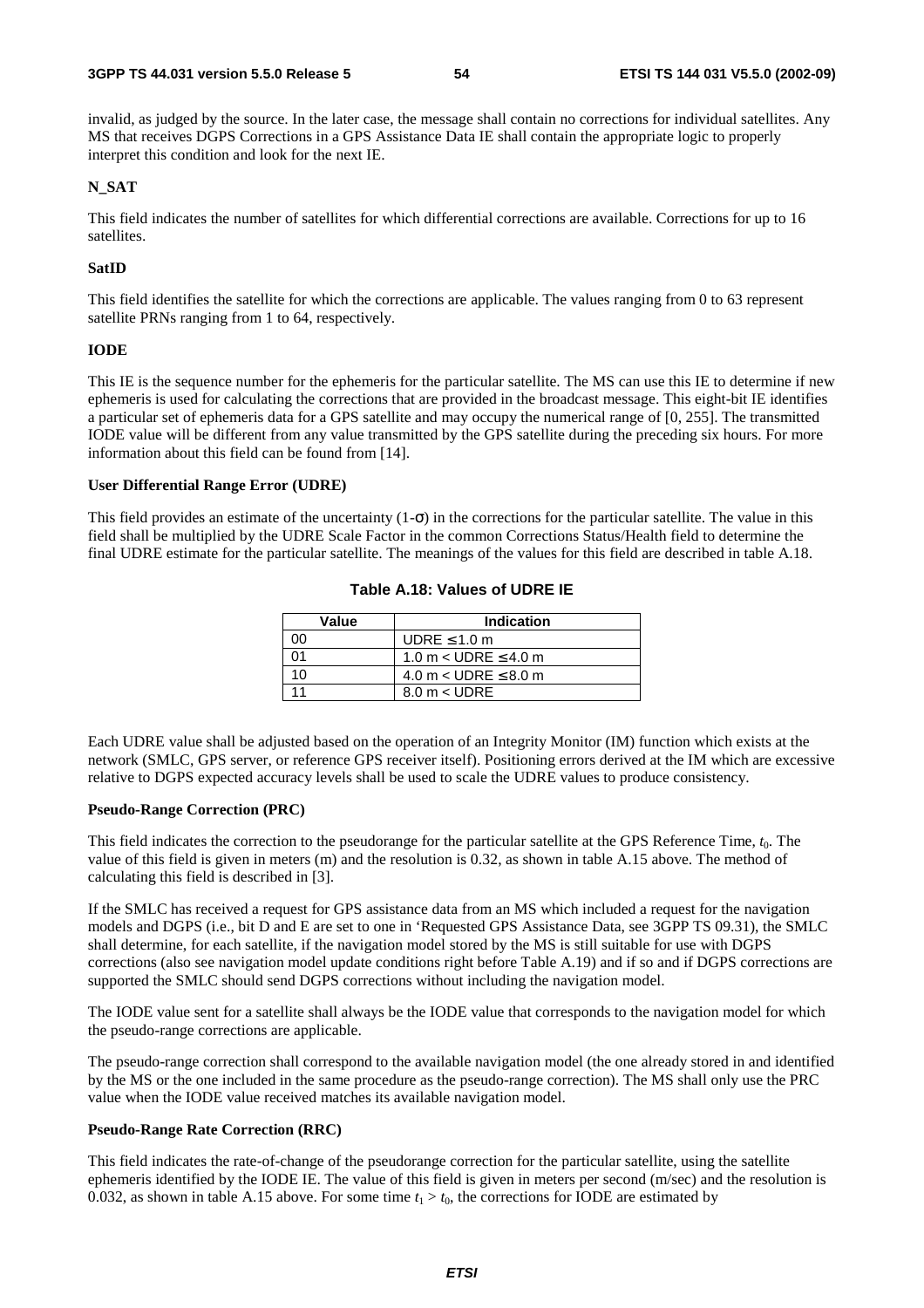$PRC(t_{1, \text{IODE}}) = PRC(t_{0, \text{IODE}}) + RRC(t_{0, \text{IODE}}) \cdot (t_1 - t_0)$ ,

and the MS uses this to correct the pseudorange it measures at  $t_1$ ,  $PR_m(t_1 \text{ IODE})$ , by

 $PR(t_{1,\text{IODE}}) = PR_{m}(t_{1,\text{IODE}}) + PRC(t_{1,\text{IODE}})$ .

The SMLC shall always send the RRC value that corresponds to the PRC value that it sends (see above for details). The MS shall only use the RRC value when the IODE value received matches its available navigation model.

#### **Delta Pseudo-Range Correction 2 (Delta PRC2)**

This IE is not used. The sender shall set it to zero and the receiver shall ignore it.

#### **Delta Pseudo-Range Rate Correction 2 (Delta RRC2)**

This IE is not used. The sender shall set it to zero and the receiver shall ignore it.

#### **Delta Pseudo-Range Correction 3 (Delta PRC3)**

This IE is not used. The sender shall set it to zero and the receiver shall ignore it.

#### **Delta Pseudo-Range Rate Correction 3 (Delta RRC3)**

This IE is not used. The sender shall set it to zero and the receiver shall ignore it.

#### **Navigation Model**

This set of fields contains information required to manage the transfer of precise navigation data to the GPS-capable MS. In response to a request from an MS for GPS assistance data, the SMLC shall determine whether to send the navigation model for a particular satellite to an MS based upon factors like the T-Toe limit specified by the MS and any request from the MS for DGPS (also see above). This information includes control bit fields as well as satellite ephemeris and clock corrections. The individual fields are given in Table A.19 below, and the conditions for their presence is discussed below.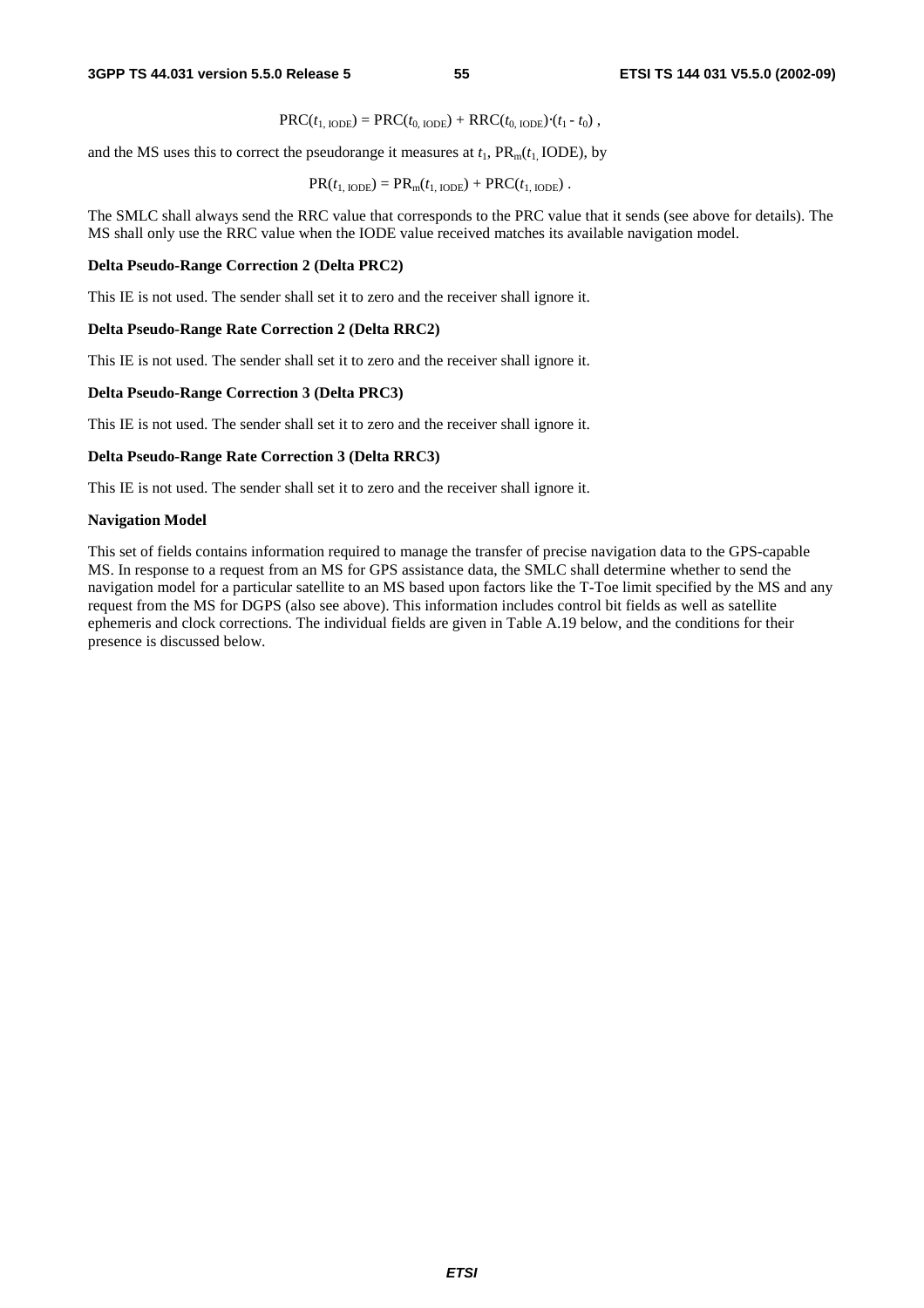| <b>Parameter</b>                                 | # Bits          | <b>Scale</b><br><b>Factor</b> | <b>Units</b>                                                        | Incl.                 |  |  |  |
|--------------------------------------------------|-----------------|-------------------------------|---------------------------------------------------------------------|-----------------------|--|--|--|
| Navigation Model Flow Control (once per message) |                 |                               |                                                                     |                       |  |  |  |
| Num_Sats_Total                                   | $4^{(1)}$       | 1                             |                                                                     | м                     |  |  |  |
|                                                  |                 |                               | Satellite and Format Identification (once per satellite)            |                       |  |  |  |
| SatID                                            | $6^{(1)}$       | ---                           |                                                                     | M                     |  |  |  |
| <b>Satellite Status</b>                          | $\mathfrak{p}$  | ---                           | Boolean                                                             | M                     |  |  |  |
|                                                  |                 |                               | Satellite Navigation Model and Associated Bits (once per satellite) |                       |  |  |  |
| C/A or P on L2                                   | 2               | $---$                         | Boolean                                                             | C                     |  |  |  |
| <b>URA Index</b>                                 | 4               | ---                           | Boolean                                                             | $\overline{\text{c}}$ |  |  |  |
| SV Health                                        | 6               | ---                           | <b>Boolean</b>                                                      | $\overline{\rm c}$    |  |  |  |
| <b>IODC</b>                                      | $10^{(1)}$      | ---                           | $---$                                                               | $\overline{\text{c}}$ |  |  |  |
| L <sub>2</sub> P Data Flag                       | 1               | ---                           | Boolean                                                             | $\overline{\text{c}}$ |  |  |  |
| SF 1 Reserved                                    | 87              | ---                           | ---                                                                 | $\overline{\rm c}$    |  |  |  |
| $T_{GD}$                                         | 8               | $2^{-31}$                     | sec                                                                 | $\overline{\text{c}}$ |  |  |  |
| $t_{oc}$                                         | $16^{(1)}$      | $\frac{2^4}{2^{55}}$          | sec                                                                 | $\overline{\text{c}}$ |  |  |  |
| af <sub>2</sub>                                  | $\overline{8}$  |                               | sec/sec <sup>2</sup>                                                | $\overline{\text{c}}$ |  |  |  |
| af <sub>1</sub>                                  | 16              | $2^{-43}$                     | sec/sec                                                             | $\overline{\text{c}}$ |  |  |  |
| af <sub>0</sub>                                  | $\overline{22}$ | $2^{-31}$                     | sec                                                                 | $\overline{\text{c}}$ |  |  |  |
| $\overline{C}_{rs}$                              | 16              | $2^{5}$                       | meters                                                              | $\overline{\text{c}}$ |  |  |  |
| $\Delta n$                                       | 16              | $2^{-43}$                     | semi-circles/sec                                                    | $\overline{\rm c}$    |  |  |  |
| $M_0$                                            | $\overline{32}$ | $2^{-31}$                     | semi-circles                                                        | $\overline{\text{c}}$ |  |  |  |
| $C_{\underline{\mathsf{uc}}}$                    | 16              | $2^{-29}$                     | meters                                                              | $\overline{\text{c}}$ |  |  |  |
| e                                                | $32^{(1)}$      | $2^{-33}$                     | ---                                                                 | $\overline{\text{c}}$ |  |  |  |
| $\overline{C}_{us}$                              | $\overline{16}$ | $2^{-29}$                     | radians                                                             | $\overline{\text{c}}$ |  |  |  |
| $(A)^{1/2}$                                      | $32^{(1)}$      | $2^{-19}$                     | meters $^{1/2}$                                                     | $\overline{\text{c}}$ |  |  |  |
| $t_{oe}$                                         | $16^{(1)}$      | 2 <sup>4</sup>                | sec                                                                 | $\overline{\rm c}$    |  |  |  |
| Fit Interval Flag                                | $\overline{1}$  | $\overline{a}$                | Boolean                                                             | $\overline{\text{c}}$ |  |  |  |
| <b>AODO</b>                                      | $\overline{5}$  | 900                           | sec                                                                 | $\overline{\text{c}}$ |  |  |  |
| $C_{ic}$                                         | 16              | $2^{-29}$                     | radians                                                             | $\overline{\text{c}}$ |  |  |  |
| OMEGA <sub>0</sub>                               | 32              | $2^{-31}$                     | semi-circles                                                        | $\overline{\text{c}}$ |  |  |  |
| $C_{is}$                                         | 16              | $2^{-29}$                     | radians                                                             | C                     |  |  |  |
| io.                                              | 32              | $2^{-31}$                     | semi-circles                                                        | $\overline{\text{c}}$ |  |  |  |
| $C_{rc}$                                         | 16              | $2^{5}$                       | radians                                                             | $\overline{C}$        |  |  |  |
| $\omega$                                         | 32              | $2^{31}$                      | semi-circles                                                        | $\overline{\text{c}}$ |  |  |  |
| <b>OMEGAdot</b>                                  | 24              | $2^{-43}$                     | semi-circles/sec                                                    | $\overline{C}$        |  |  |  |
| Idot                                             | 14              | $2^{-43}$                     | semi-circles/sec                                                    | $\overline{\text{c}}$ |  |  |  |

| Table A.19: Navigation Model (per-satellite fields - <sup>(1)</sup> = Positive range only) |  |
|--------------------------------------------------------------------------------------------|--|
|--------------------------------------------------------------------------------------------|--|

#### **Num\_Sats\_Total**

This field specifies the number of satellites that are included in the provided Navigation Model. A range of 1-16 is available. This field is mandatory when the Navigation Model field is included in the message.

#### **SatID**

This field identifies the satellite for which the assistance is applicable. This value is the same as the PRN number provided in the navigation message transmitted by the particular satellite. The range is 0 to 63, with 0-31 indicating GPS satellites 1-32, respectively, and 32-63 indicating satellites in future augmentation systems (e.g., WAAS or EGNOS). This field is mandatory for each included satellite.

#### **Satellite Status**

This field is a two-bit value that indicates the status of the Navigation Model for the particular satellite specified by SatID. This field is mandatory for each included satellite. The MS shall interpret the combinations of the two bits as follows.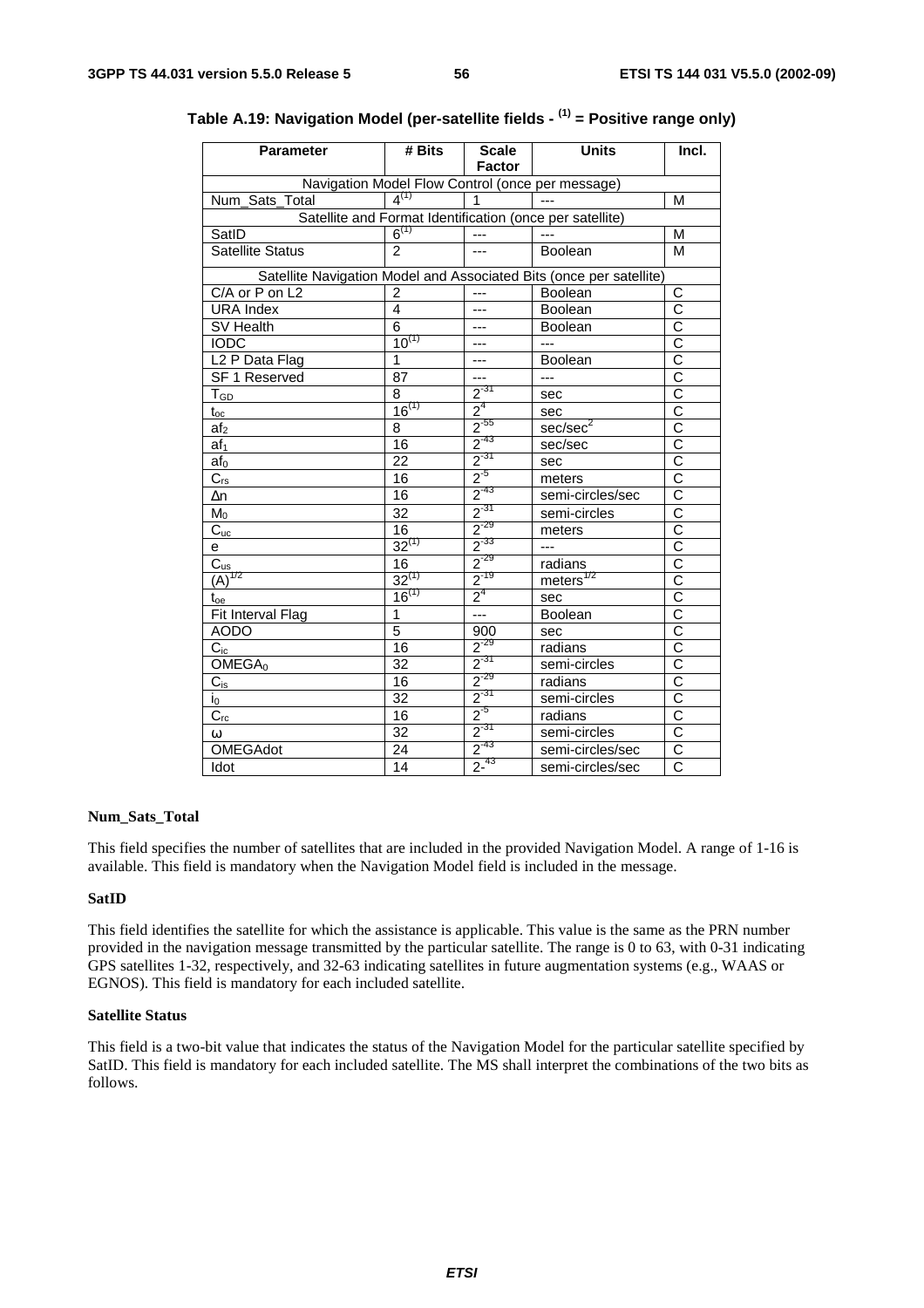| <b>MSB</b> | LSB | Interpretation                            |
|------------|-----|-------------------------------------------|
|            |     | New satellite, new Navigation Model       |
|            |     | Existing satellite, same Navigation Model |
|            |     | Existing satellite, new Navigation Model  |
|            |     | Reserved                                  |

**Table A.20: Satellite Status (per-satellite field)** 

This Satellite Navigation Model and associated bit fields include the parameters that accurately model the orbit and clock state of the particular satellite. For the particular satellite, these fields are conditional based on the value of Satellite Status for that satellite. The fields are absent when Satellite Status is "01", and present for all other values. The format for the ephemeris, clock corrections, and associate bits are specified in [7].

#### **Ionospheric Model**

The Ionospheric Model contains fields needed to model the propagation delays of the GPS signals through the ionosphere. The information elements in this field are shown in table A.21. Proper use of these fields allows a single-frequency GPS receiver to remove approximately 50 % of the ionospheric delay from the range measurements. The Ionospheric Model is valid for the entire constellation and changes slowly relative to the Navigation Model. All of the fields must be included when Ionospheric Model is present.

| <b>Parameter</b> | # Bits | <b>Scale Factor</b> | <b>Units</b>                   | Incl. |
|------------------|--------|---------------------|--------------------------------|-------|
| $\alpha_0$       |        | $2^{-30}$           | seconds                        |       |
| $\alpha_1$       |        | $2^{27}$            | sec/semi-circle                |       |
| $\alpha_2$       |        | $2^{24}$            | sec/(semi-circle) <sup>4</sup> |       |
| $\alpha_3$       |        | $2^{-24}$           | sec/(semi-circle) <sup>®</sup> |       |
| $\beta_0$        |        |                     | seconds                        |       |
| $\beta_1$        | 8      | $2^{14}$            | sec/semi-circle                |       |
| $\beta_2$        | 8      | $7^{16}$            | $sec/(semi-circle)^2$          |       |
| $\beta_3$        |        | $2^{16}$            | $sec/(semi-circle)3$           |       |

**Table A.21: Ionospheric Model (occurs once per message, when present)** 

#### **UTC Model**

The UTC Model field contains a set of parameters needed to relate GPS time to Universal Time Coordinate (UTC). All of the fields in the UTC Model are mandatory when the field is present.

| <b>Parameter</b>          | # Bits | <b>Scale Factor</b> | <b>Units</b> | Incl. |
|---------------------------|--------|---------------------|--------------|-------|
| A1                        | 24     | $2^{-50}$           | sec/sec      | C     |
| $A_0$                     | 32     | $2^{-30}$           | seconds      |       |
| $t_{ot}$ <sup>(1</sup>    | 8      | $2^{12}$            | seconds      | C     |
| $WN_t^{(1)}$              | 8      |                     | weeks        |       |
| $\Delta t_{LS}$           | 8      |                     | seconds      |       |
| $WN_{LSF}$ <sup>(1)</sup> | 8      |                     | weeks        |       |
| DN                        | 8      |                     | days         |       |
| $\Delta t_{\text{LSF}}$   | ጸ      |                     | seconds      |       |

#### **Table A.22: UTC Model (occurs once per message, when present per-satellite fields - (1) = Positive range only)**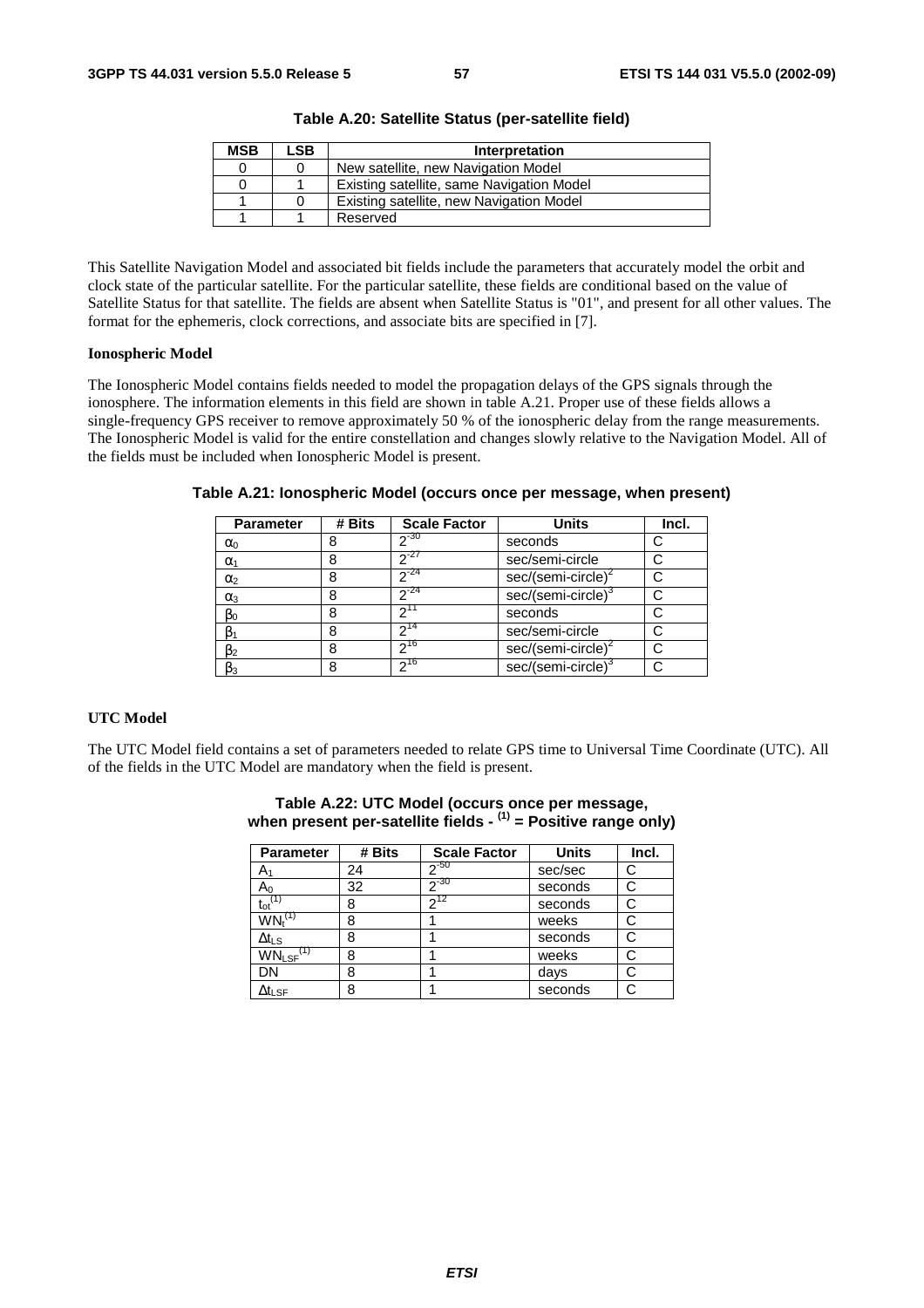#### **Almanac**

These fields specify the coarse, long-term model of the satellite positions and clocks. These fields are given in table A.23. With one exception (δi), these parameters are a subset of the ephemeris and clock correction parameters in the Navigation Model, although with reduced resolution and accuracy. The almanac model is useful for receiver tasks that require coarse accuracy, such as determining satellite visibility. The model is valid for up to one year, typically. Since it is a long-term model, the field should be provided for all satellites in the GPS constellation. All fields in the Almanac are mandatory when the Almanac is present. The fields  $t_{oa}$  and  $WN_a$  specify the GPS time-of-week and week number, respectively, that are the reference points for the Almanac parameters.

The Almanac also is useful as an acquisition aid for network-based GPS methods. Given a recent Almanac (< 3-4 weeks old), the MS only needs Reference Time and Reference Location information to quickly acquire the signals and return measurements to the network.

The Almanac also contains information about the health of that satellite as described in [7]. If this Alamanc has been captured from the satellite signal, the SV Health field represents the predicted satellite health at the time the GPS control segment uploaded the Almanac to the satellite. According to [7], this health information may differ from the SV Health field in the Navigation Model (table A.19) due to different upload times.

The parameters Num Sats Total and SatID shall be interpreted in the same manner as described under table A19.

| <b>Parameter</b>                 | # Bits                                      | <b>Scale Factor</b>                           | <b>Units</b>     | Incl. |  |  |  |  |
|----------------------------------|---------------------------------------------|-----------------------------------------------|------------------|-------|--|--|--|--|
|                                  | The following fields occur once per message |                                               |                  |       |  |  |  |  |
| Num_Sats_Total                   | $6^{(1)}$                                   |                                               |                  | M     |  |  |  |  |
| WN <sub>a</sub>                  | $8^{(1)}$                                   |                                               | weeks            | M     |  |  |  |  |
|                                  |                                             | The following fields occur once per satellite |                  |       |  |  |  |  |
| SatID                            | $6^{(1)}$                                   |                                               |                  | М     |  |  |  |  |
| $e^{(1)}$                        | 16                                          | $2^{-21}$                                     | dimensionless    | M     |  |  |  |  |
| $\mathfrak{t}_{\text{oa}}^{(1)}$ | 8                                           | $2^{12}$                                      | sec              | M     |  |  |  |  |
| δi                               | 16                                          | $2^{-19}$                                     | semi-circles     | M     |  |  |  |  |
| <b>OMEGADOT</b>                  | 16                                          | $2^{-38}$                                     | semi-circles/sec | M     |  |  |  |  |
| SV Health                        | 8                                           | ---                                           | <b>Boolean</b>   | M     |  |  |  |  |
| $A^{1/2(1)}$                     | 24                                          | $2^{-11}$                                     | meters $^{1/2}$  | M     |  |  |  |  |
| OMEGA <sub>0</sub>               | 24                                          | $2^{-23}$                                     | semi-circles     | M     |  |  |  |  |
| ω                                | 24                                          | $2^{-23}$                                     | semi-circles     | M     |  |  |  |  |
| $M_0$                            | 24                                          | $2^{-23}$                                     | semi-circles     | M     |  |  |  |  |
| af <sub>0</sub>                  | 11                                          | $2^{-20}$                                     | seconds          | M     |  |  |  |  |
| af <sub>1</sub>                  | 11                                          | $2^{-38}$                                     | sec/sec          | M     |  |  |  |  |

**Table A.23: Almanac (per-satellite fields - (1) = Positive range only)** 

#### **Acquisition Assistance**

The Acquisition Assistance field of the GPS Assistance Data Information Element contains parameters that enable fast acquisition of the GPS signals in network-based GPS positioning. Essentially, these parameters describe the range and derivatives from respective satellites to the Reference Location at the Reference Time. Table A.24 illustrates the assistance data occurring once per message and table A.25 illustrates the assistance data occurring per number of satellites for which acquisition assistance is being provided.

This field is optional. The field would probably appear when the Method Type field of the Positioning Instructions IE is set to 0 (MS-Assisted) and the Positioning Methods field of the Position Instructions IE is set to 1 (GPS) or 2 (GPS or E-OTD).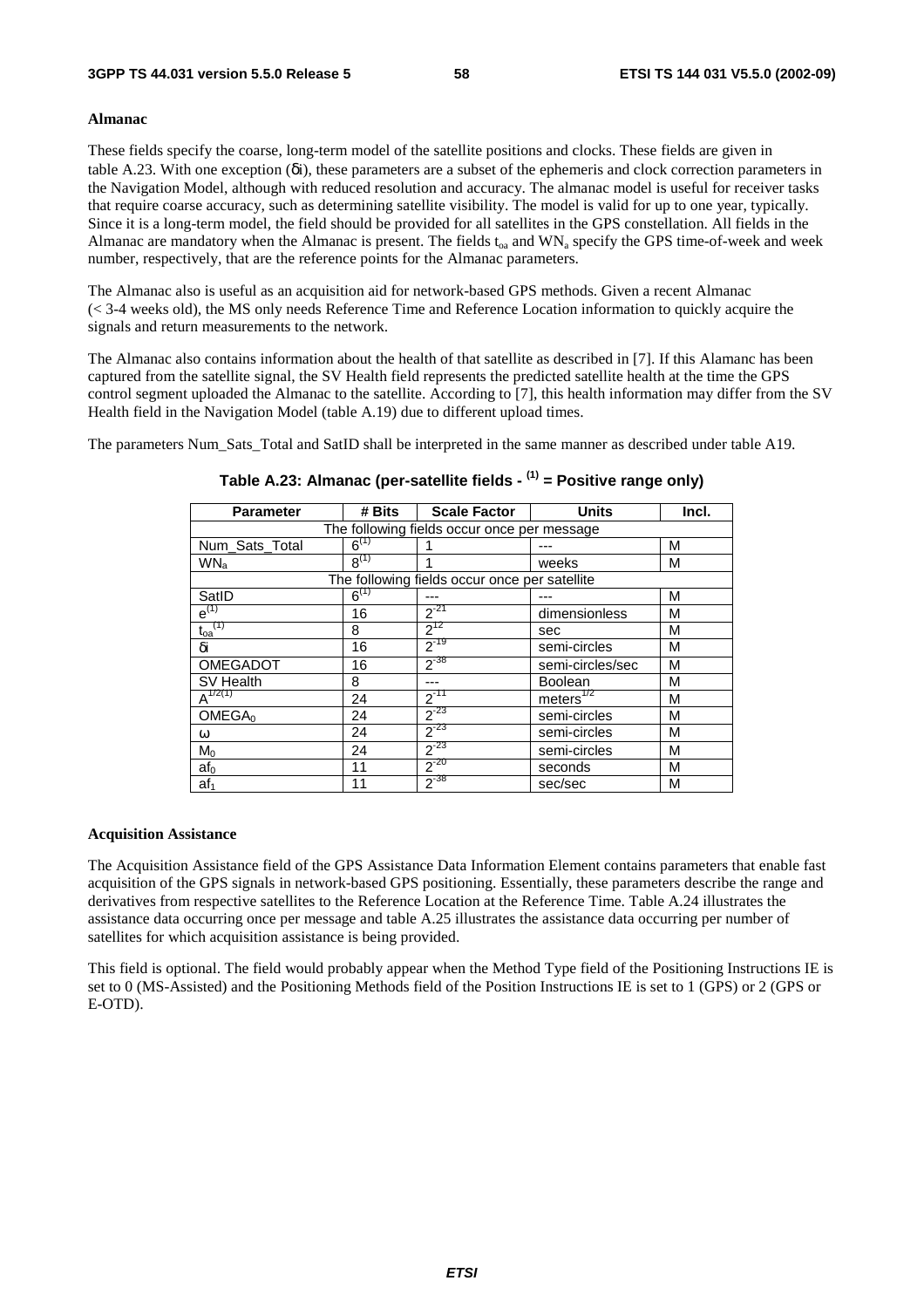| <b>Parameter</b>            |                     | Range                                                                           | <b>Bits</b> | <b>Resolution</b>   | Incl. | <b>Notes</b> |
|-----------------------------|---------------------|---------------------------------------------------------------------------------|-------------|---------------------|-------|--------------|
| <b>Number of Satellites</b> |                     | $0 - 15$                                                                        |             |                     | M     |              |
| Reference Time              | <b>GPS TOW</b>      | $0 - 604799.92$ sec                                                             | 23          | 0.08 <sub>sec</sub> | M     |              |
|                             | <b>BCCH Carrier</b> | $0 - 1023$                                                                      | 10          |                     |       |              |
|                             | <b>BSIC</b>         | $0 - 63$                                                                        | 6           |                     |       |              |
|                             | Frame #             | $0 - 2097151$                                                                   | 21          |                     |       |              |
|                             | Timeslots #         | $0 - 7$                                                                         |             |                     |       |              |
|                             | Bit #               | $0 - 156$                                                                       | 8           |                     |       |              |
| NOTE:                       |                     | All of these field shall be present together, or none of them shall be present. |             |                     |       |              |

**Table A.24: GPS Acquisition Assist - Parameters appearing once per message** 

#### **Table A.25: GPS Acquisition Assist - Parameters appearing [number of satellites] times per message**

| <b>Parameter</b>                                                                          | Range                      | <b>Bits</b> | <b>Resolution</b> | Incl.      | <b>Notes</b> |
|-------------------------------------------------------------------------------------------|----------------------------|-------------|-------------------|------------|--------------|
| SVID/PRNID                                                                                | $1 - 64(0 - 63)$           | 6           |                   | м          |              |
| Doppler $(0^{\text{th}} \text{ order term})$                                              | -5,120 Hz to 5,117.5 Hz    | 12          | $2.5$ Hz          | м          |              |
| Doppler (1 <sup>st</sup> order term)                                                      | $-1 - 0.5$                 | 6           |                   | $\Omega$   |              |
| <b>Doppler Uncertainty</b>                                                                | $12.5$ Hz $-$ 200 Hz       | 3           |                   | O          |              |
|                                                                                           | $[2-n(200) Hz, n = 0 - 4]$ |             |                   |            |              |
| Code Phase                                                                                | $0 - 1022$ chips           | 10          | 1 chip            | М          |              |
| Integer Code Phase                                                                        | $0 - 19$                   | 5           | 1 C/A period      | М          |              |
| <b>GPS Bit number</b>                                                                     | $0 - 3$                    | 2           |                   | м          |              |
| Code Phase Search Window                                                                  | $1 - 192$ chips            | 4           |                   | м          |              |
| <b>Azimuth</b>                                                                            | $0 - 348.75$ deg           | 5           | 11.25 dea         | $O^2$      |              |
| Elevation                                                                                 | $0 - 78.75$ dea            | 3           | 11.25 dea         | $\Omega^2$ |              |
| NOTE 1: Both of these fields shall be present together, or none of them shall be present. |                            |             |                   |            |              |
| NOTE 2: Both of these fields shall be present together, or none of them shall be present. |                            |             |                   |            |              |

This field indicates whether or not angle information is present in this message. The MS shall interpret a value of "1" to

mean that angle (Azimuth and Elevation) information is present, and "0" to mean that it is not provided. This field is mandatory.

#### **Number of Satellites**

This field contains the number of satellites identified in this information element. This field is mandatory.

Range: 0 – 15

#### **Reference Time**

The Reference Time field of the GPS Acquisition Assistance Data IE specifies the relationship between GPS time and air-interface timing of the BTS transmission in the reference cell.

**GPS TOW** subfield specifies the GPS TOW for which the location estimate is valid. This subfield is mandatory when the GPS Acquisition Assistance Data Information Element is included.

Range: 0 – 604799.92 sec

The **BCCH Carrier** # and **BSIC** subfields specify the reference cell for which GSM timing is provided. These subfields are optional when the GPS Acquisition Assistance Data Information Element is included. If included, the SMLC shall set the reference cell to the current serving cell. A target MS has the option of rejecting a GPS position request or GPS assistance data if the reference cell is not the serving cell.

The **Frame #** subfield specifies the GSM frame number of the BTS transmissions for the reference cell that occur at the given GPS TOW. This subfield is optional when the GPS Acquisition Assistance Data Information Element is included.

Range: 0 – 2097151

The **Timeslots #** subfield specifies the GSM timeslot of the BTS transmissions for the reference cell that occur at the given GPS TOW. This subfield is optional when the GPS Acquisition Assistance Data Information Element is included.

Range:  $0 - 7$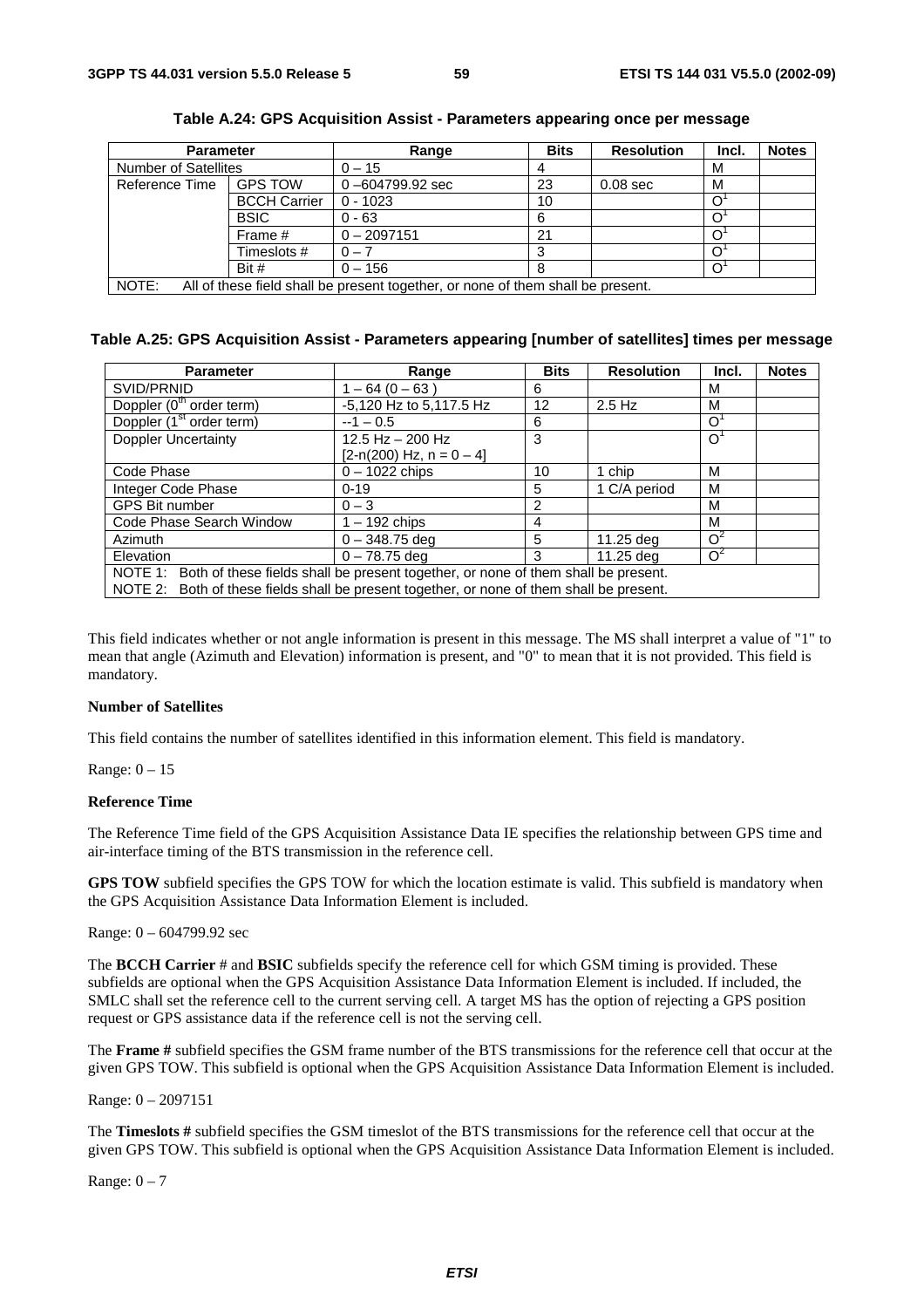The **Bit #** subfield specifies the GSM and bit number of the BTS transmissions for the reference cell that occur at the given GPS TOW. This subfield is optional when the GPS Acquisition Assistance Data Information Element is included.

Range: 0 – 156

#### **SVID/PRNID**

This field identifies the particular satellite for which the measurement data is supplied. This value is the same as the PRN number provided in the navigation message transmitted by the particular satellite.

The range is 0 to 63, where  $SVID = PRNID - 1$ 

#### **Doppler (0th order term)**

This field contains the Doppler  $(0<sup>th</sup>$  order term) value. This field is mandatory.

Range: 5,120 Hz to 5,117.5 Hz

#### **Doppler (1st order term**)

This field contains the Doppler  $(1<sup>st</sup> order term)$  value. This field is optional.

Range: -1,0 Hz to 0,5 Hz / s

#### **Doppler Uncertainty**

This field contains the Doppler uncertainty value. This field is optional.

Range: 12,5 Hz to 200 Hz

#### **Code Phase**

This field contains code phase. This field is mandatory.

Range. 0-1022 chips

#### **Integer Code Phase**

This field contains integer code phase. This field is mandatory.

Range: 0-19

#### **GPS Bit Number**

This field contains GPS bit number. This field is mandatory.

Range: 0-3

#### **Code Phase Search Window**

This field contains the code phase search window. This field is mandatory.

Range: 0-15 (i.e. 1-192 chips according to following table)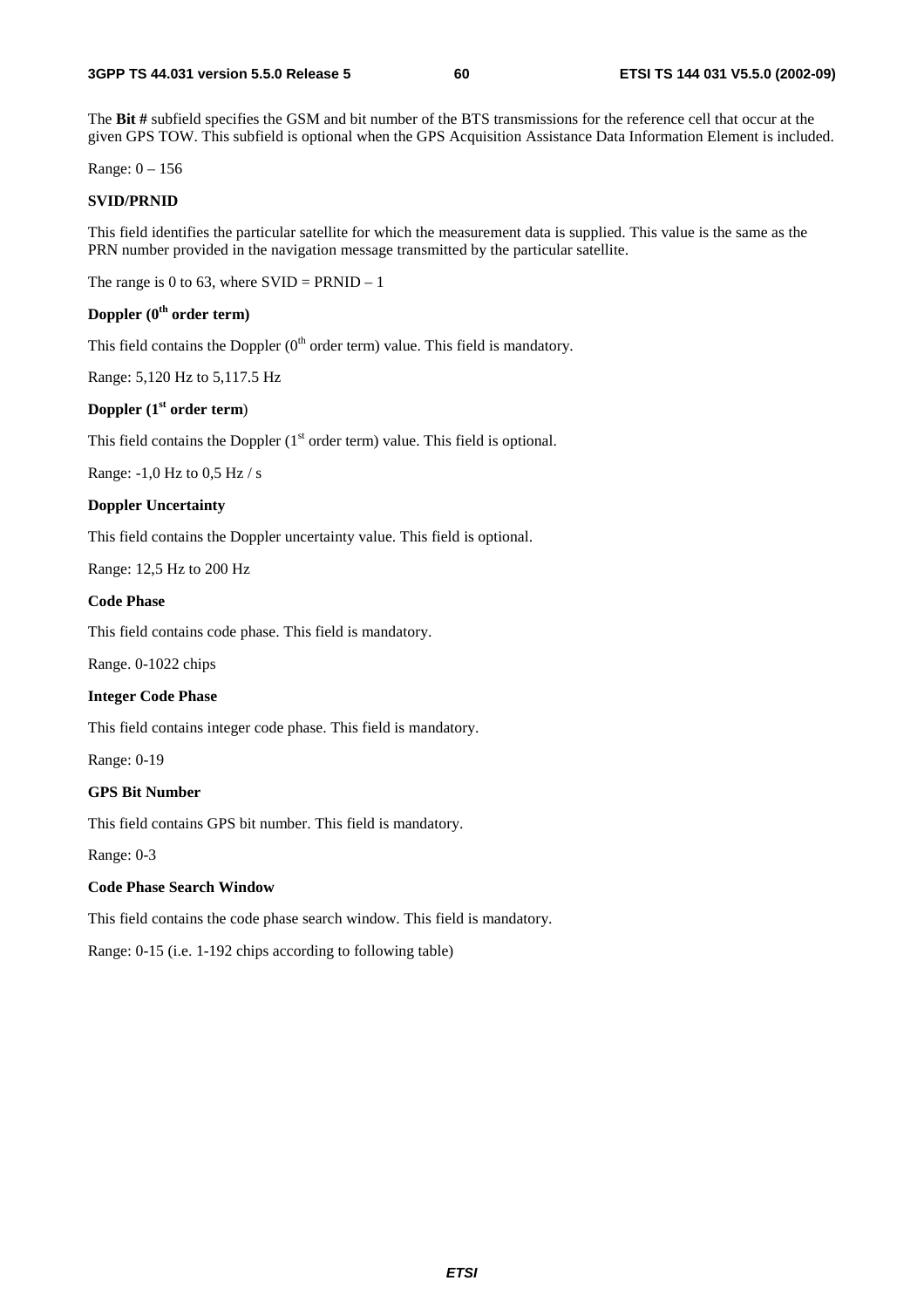| <b>CODE PHASE WIN</b> | Code Phase Search<br>Window (GPS chips) |
|-----------------------|-----------------------------------------|
| '0000'                | 1023                                    |
| '0001'                | 1                                       |
| '0010'                | 2                                       |
| '0011'                | 3                                       |
| '0100'                | 4                                       |
| '0101'                | 6                                       |
| '0110'                | 8                                       |
| '0111'                | 12                                      |
| '1000'                | 16                                      |
| '1001'                | 24                                      |
| '1010'                | 32                                      |
| '1011'                | 48                                      |
| '1100'                | 64                                      |
| '1101'                | 96                                      |
| '1110'                | 128                                     |
| '1111'                | 192                                     |

#### **Table A.26: Code Phase Search Window Parameter Format**

#### **Azimuth**

This field contains the azimuth angle. This field is optional.

Range: 0 – 348.75 degrees.

#### **Elevation**

This field contains the elevation angle. This field is optional.

Range:  $0 - 78.75$  degrees

#### **Real-Time Integrity**

The Real-Time Integrity field of the GPS Assistance Data Information Element contains parameters that describe the real-time status of the GPS constellation. Primarily intended for non-differential applications, the real-time integrity of the satellite constellation is of importance as there is no differential correction data by which the mobile can determine the soundness of each satellite signal. The Real-Time GPS Satellite Integrity data communicates the health of the constellation to the mobile in real-time. The format is shown in tables A.27 to A.29.

#### **Table A.27: Real-Time Integrity (Fields occurring once per message)**

| <b>Parameter</b>            | # Bits | <b>Scale Factor</b> | Range   | <b>Units</b> | <b>Incl</b> |
|-----------------------------|--------|---------------------|---------|--------------|-------------|
| Satellite<br>Bad<br>Present |        |                     | Boolean | $--$         | M           |

#### **Table A.28: Real-Time Integrity - Parameters appearing when Bad Satellite Present is set**

| Parameter  | <b>Bits</b><br>$\mathbf{u}$<br>π | <b>Scale Factor</b> | Range | <b>Units</b> | Incl. |
|------------|----------------------------------|---------------------|-------|--------------|-------|
| <b>NBS</b> |                                  |                     | 16    | $- - -$      |       |

#### **Table A.29: Real-Time Integrity - Parameters appearing NBS times**

| Parameter          | <b># Bits</b> | . Factor<br>Scale I | Range          | Units   | Incl. |
|--------------------|---------------|---------------------|----------------|---------|-------|
| SVID<br><b>Bad</b> |               |                     | $(0-63)$<br>64 | $- - -$ | ∼     |

#### **Bad Satellite Present**

This single bit parameter indicates that (0) all GPS satellites in the constellation are OK to use at this time, or (1) that there is at least one satellite that should be ignored by the MS-based GPS application.

#### **NBS (Number of Bad Satellites)**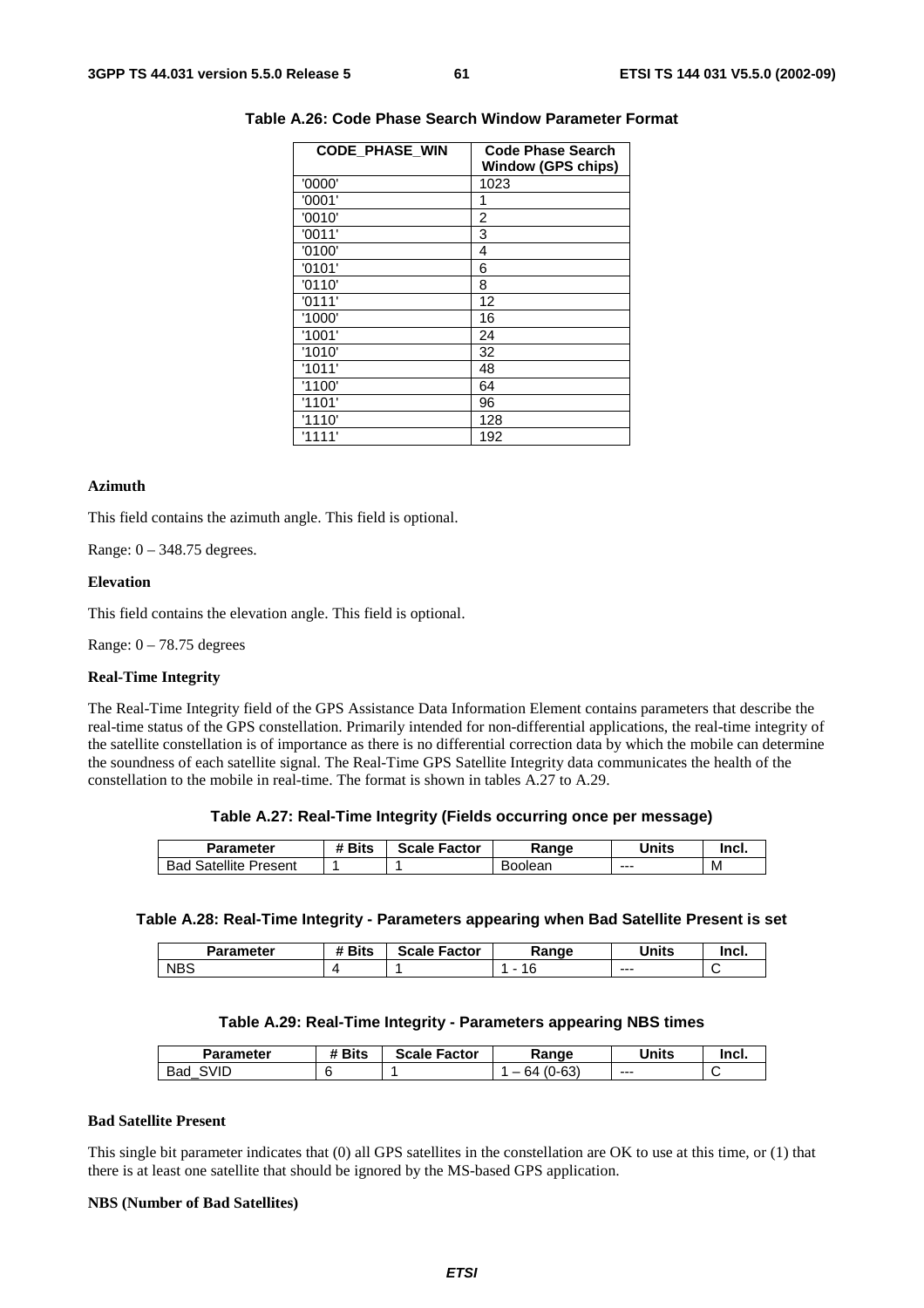This four bit field is dependent on Bad Satellite Present being set to one. In this case, the NBS field indicates the number of satellite ID's that follow that the user should not use at this time in a fix. This field is conditional.

#### **Bad\_SVID**

This six bit field appears NBS times, and indicates the SVID of satellites that should not be used for fix by the user at this time. This field is conditional.

#### A.4.2.5 More Assistance Data To Be Sent Element

This element is set by the SMLC to indicate to the MS if more Assistance Data components or a the final RRLP Measure Position Request component will be sent in the current procedure in order to deliver the entire set of assistance data.

## A.5 Assistance Data Acknowledgement

### A.5.1 General

The MS sends the Assistance Data Acknowledgement component to the SMLC to indicate that it has received the whole Assistance Data component.

## A.6 Protocol Error

### A.6.1 General

This component is used by the receiving entity (SMLC or MS) to indicate to the sending entity, that there is a problem that prevents the receiving entity to receive a complete and understandable component.

This component has the following values:

- '0': Undefined;
- '1': Missing Component;
- '2': Incorrect Data;
- '3': Missing Information Element or Component Element;
- '4': Message Too Short;
- '5': Unknown Reference Number.

## A.6.2 Extended Reference IE

This IE shall be included in any Protocol Error message if and only if an Extended Reference IE was received in the corresponding previous Measure Position Request or Assistance Data message.

[Note: for reasons of backward compatibility, a Release 4 or earlier MS will not include this IE.]

The Extended Reference IE contains the following elements.

- SMLC code: an integer in the range 0-63. The value returned by a target MS in a Protocol Error message shall equal the value received from the SMLC in the earlier Measure Position Request or Assistance Data message.
- Transaction ID: an integer in the range 0-262143 distinguishing different RRLP transactions in different MSs currently being served by the same SMLC. The value returned by a target MS in a Protocol Error message shall equal the value received from the SMLC in the earlier Measure Position Request or Assistance Data message.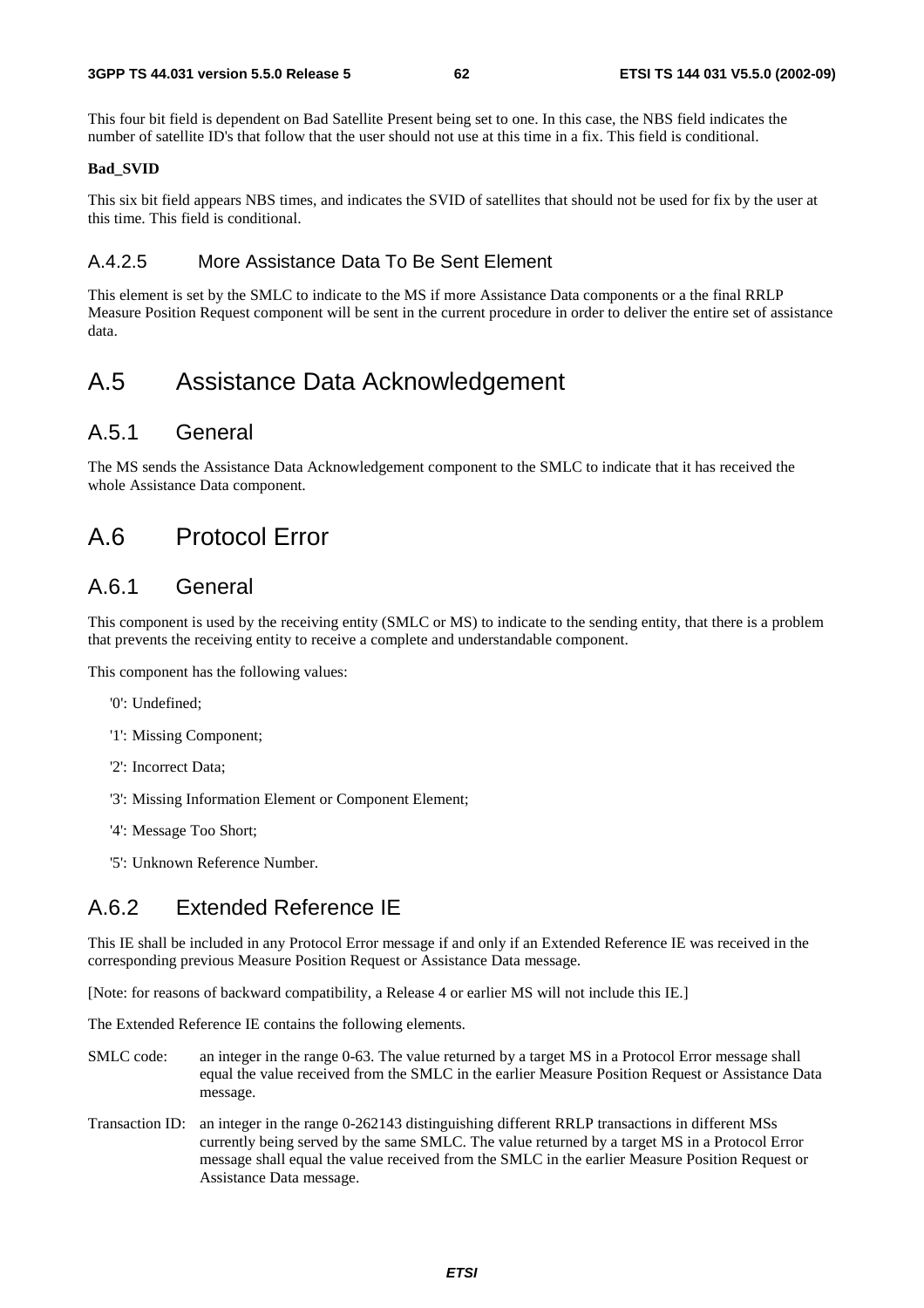## Annex B (informative): Change History

| Meeting# | <b>Tdoc</b>   | <b>CR</b> | Rev                     | <b>Subject/Comment</b>                                            | <b>New</b>         |
|----------|---------------|-----------|-------------------------|-------------------------------------------------------------------|--------------------|
|          |               |           |                         |                                                                   | Version            |
| GP-06    | GP-011880 008 |           | 1                       | Rel-5 version based on 4.2.0.                                     | 5.0.0              |
|          |               |           |                         | Introduction of LCS for GPRS to RRLP (Rel-5)                      |                    |
| GP-07    | GP-012170 024 |           |                         | <b>Editorial Corrections</b>                                      | 5.1.0              |
| GP-07    | GP-012309 028 |           |                         | "Expected" Multiframe Offset                                      | 5.1.0              |
| GP-07    | GP-011983 014 |           |                         | Corrections to Rough RTD, Multiframe Offset and Expected OTD      | 5.1.0              |
|          |               |           |                         | ranges.                                                           |                    |
| GP-07    | GP-012031     | 018       |                         | Correction to Toc and Toe ephemeris parameters                    | 5.1.0              |
| GP-07    | GP-012029     | 016       |                         | Addition of extension field to assistance data component and some | 5.1.0              |
|          |               |           |                         | ASN.1 corrections.                                                |                    |
| GP-07    | GP-012220 026 |           |                         | RRLP - Remove references to NSS based SMLC                        | 5.1.0              |
| GP-07    | GP-012032 019 |           |                         | RRLP - Incomplete interpretation of Assistance Data               | 5.1.0              |
| $GP-07$  | GP-012847 030 |           | $\overline{2}$          | Correction of Reference Frame in Location Information Element     | 5.1.0              |
| GP-07    | GP-012033 022 |           |                         | RRLP - Correction of Error Handling Procedures                    | 5.1.0              |
| $GP-07$  |               |           |                         | Missing table headings included                                   | $\overline{5}.1.0$ |
| GP-08    | GP-020071     | 031       | 1                       | TOM Protocol Header Definition for LCS for GPRS                   | 5.2.0              |
| GP-08    | GP-020434     | 033       | 3                       | Addition of an extended Reference ID to LCS RRLP Messages         | 5.2.0              |
| GP-08    | GP-020490 047 |           | $\overline{\mathbf{4}}$ | Correction to OTD Measurement Response                            | 5.2.0              |
| GP-09    | GP-020547 057 |           |                         | Usage of "SystemInfoIndex" by the MS in E-OTD measurement         | 5.3.0              |
|          |               |           |                         | reporting                                                         |                    |
| GP-09    | GP-020677 052 |           |                         | Removing condition to Control Header parameter                    | 5.3.0              |
| GP-09    | GP-020709     | 035       | 3                       | Clarification and Correction of DGPS Data Fields                  | 5.3.0              |
| GP-09    | GP-021224 032 |           | 3                       | Final Response Indication in RRLP for Uplink Pseudo-segmentation  | 5.3.0              |
| GP-09    | GP-021266 055 |           | $\overline{2}$          | Correction of syntax faults in the ASN.1                          | 5.3.0              |
| GP-10    | GP-021351     | 062       |                         | ASN.1 Faults in GPS Assistance Data                               | 5.4.0              |
| GP-10    | GP-021355     | 064       |                         | ASN.1 Faults in GPS Measurement Parameters                        | 5.4.0              |
| $GP-10$  | GP-021708     | 060       |                         | Correction to Extended Reference IE section                       | 5.4.0              |
| GP-10    | GP-021917     | 066       | 1                       | Clean up of downlink segmentation concept                         | 5.4.0              |
| $GP-10$  | GP-022107     | 055       | 6                       | Correction of syntax faults in the ASN.1                          | 5.4.0              |
| GP-11    | GP-022600     | 068       |                         | Correction of Pseudo Range Correction range                       | 5.5.0              |
| GP-11    | GP-022647     | 069       | 1                       | Corrections to GPS Assistance Data Element                        | 5.5.0              |